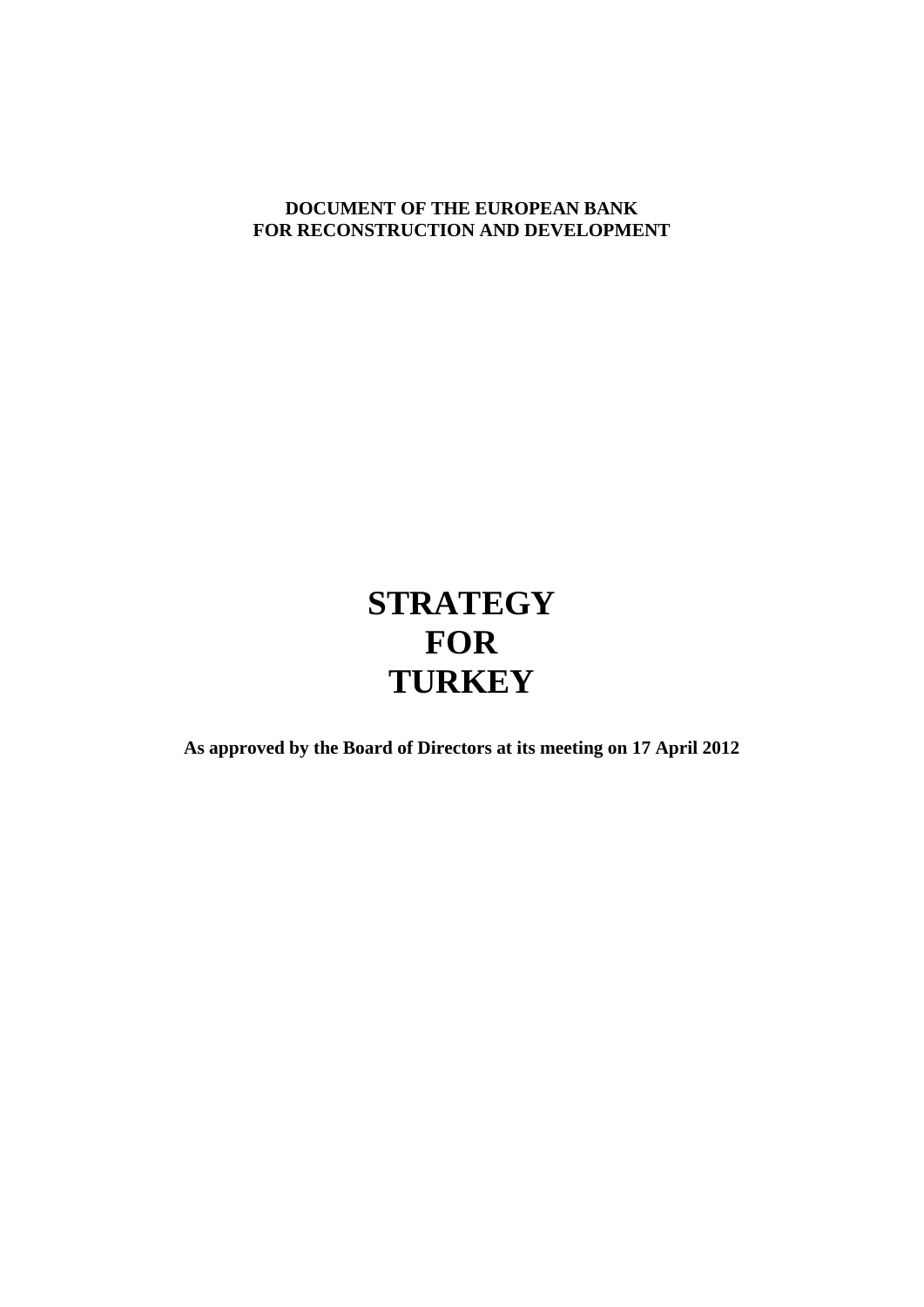# **TABLE OF CONTENTS**

| 1.               |                                                                              |  |
|------------------|------------------------------------------------------------------------------|--|
|                  |                                                                              |  |
|                  |                                                                              |  |
|                  |                                                                              |  |
| 2.               |                                                                              |  |
|                  |                                                                              |  |
|                  |                                                                              |  |
|                  |                                                                              |  |
|                  |                                                                              |  |
|                  |                                                                              |  |
|                  |                                                                              |  |
|                  |                                                                              |  |
| 3.               |                                                                              |  |
|                  |                                                                              |  |
|                  |                                                                              |  |
|                  | 3.3. Sectoral challenges and Bank operational response  16                   |  |
|                  | 3.4. Environmental and Social Implications of Bank Proposed Activities21     |  |
| $\overline{4}$ . |                                                                              |  |
|                  |                                                                              |  |
|                  | 4.2. MDB finance and collaboration with other IFIs and multilateral donors24 |  |
|                  |                                                                              |  |
|                  |                                                                              |  |
|                  |                                                                              |  |
|                  |                                                                              |  |
|                  |                                                                              |  |
|                  |                                                                              |  |
|                  |                                                                              |  |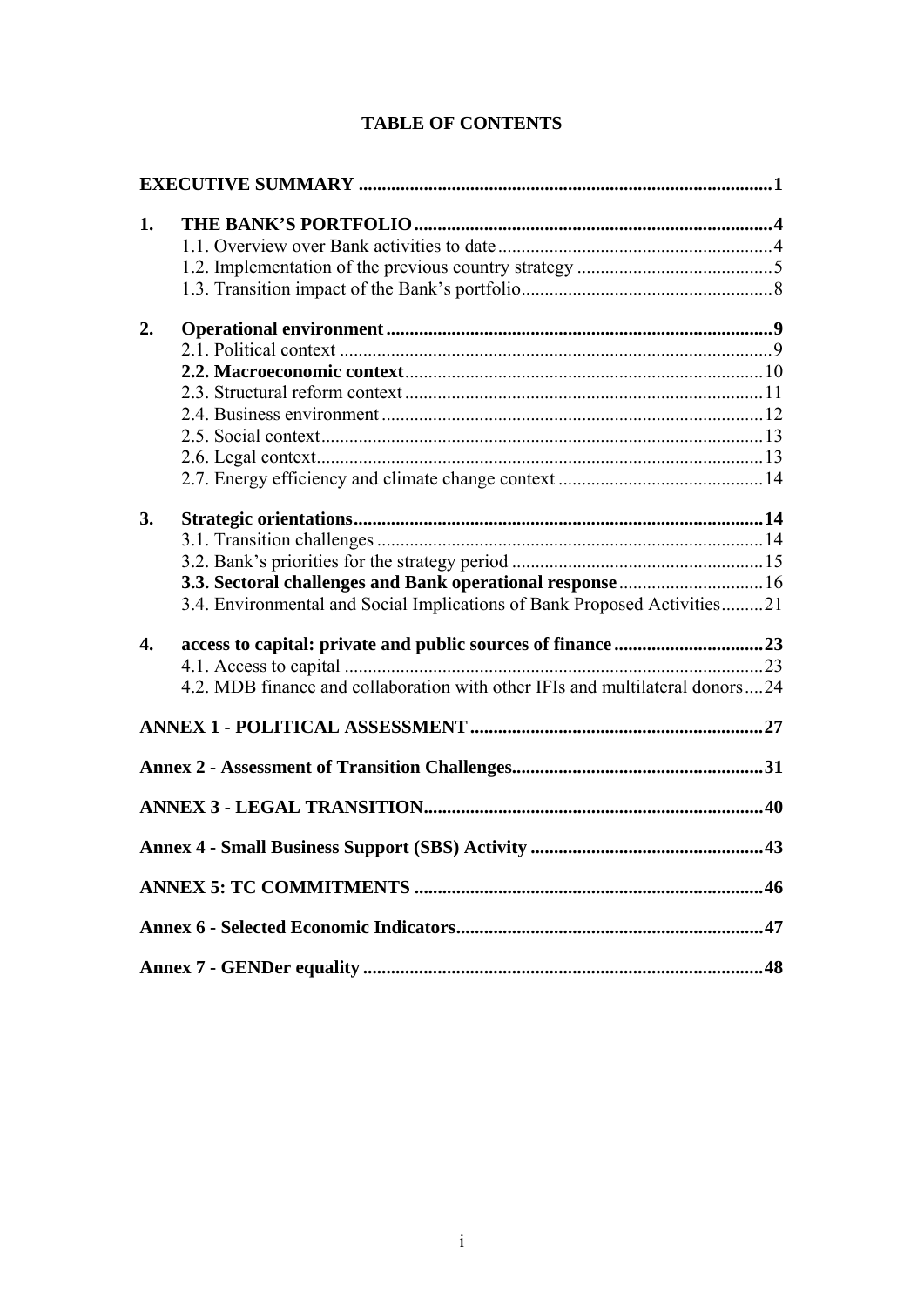### <span id="page-2-0"></span>**EXECUTIVE SUMMARY**

Turkey is committed to and applying the principles of multi-party democracy, pluralism and market economics in accordance with the conditions specified in Article 1 of the Agreement Establishing the Bank, although some challenges remain.

Turkey has made significant progress in domestic political reforms by enhancing institutional checks and balances, bringing civil-military relations in line with democratic principles and opening dialogue with the country's minorities, including its Kurdish community. These steps have moved Turkey closer to meeting the political accession criteria in its negotiations with the EU. Areas for further reform include freedom of expression, women's rights and freedom of religion.

Since initiating operations in Turkey in 2009 the Bank signed a total of 55 projects with cumulative investment value of close to Euro 1.6 billion. Total project value of these investments was just under Euro 5 billion. Nearly all of this business was in the private sector with an emphasis on the micro, small and medium sized enterprise sector (particularly in more remote regions), which had difficulty gaining access to finance during the financial crisis and which was consistent with the Bank's strategy and core strengths.

Turkey's economy has shown robust growth in recent years and its banks weathered the global financial turmoil well, as evidenced by their balance sheet strength. Earlier financial sector reforms set the foundations for the stability of the banking system today. Economic growth was 9.2 per cent in 2010 and slowed to 8.5 per cent in 2011, with signs of overheating starting to materialise. Growth in 2012 could slow significantly – to around 2.5 per cent. Private sector credit, financed by foreign borrowing and a post-crisis return of short-term deposits, gradually fell from a high of 43 per cent year-on-year to 33 per cent year-on-year at end 2011.

Throughout the year import growth has outpaced export growth, but fell from a factor of 2.5 in the first half of 2011 to 1.7 per cent at year end, as a result of rapid domestic demand growth and increased energy prices. As a consequence the current account deficit widened to 10 per cent of GDP in 2011. The deficit is financed by increasing FDI as well as relatively short-term public and private sector borrowing.

Turkey's medium-term economic growth and reform prospects are good, notwithstanding certain vulnerabilities to further global financial turmoil. Recent reforms in the energy sector – especially to promote private sector participation, energy savings and renewables – as well as in the areas of competition law, labour market efficiency, improvements in the business environment and promotion of regional trade reinforce the prospects for sustainable growth and development.

Although recent growth and progress in reform have been strong, significant structural reform challenges and associated transition gaps remain. Key transition challenges that can be addressed with EBRD financing and assistance include:

 **Increasing private sector participation, sustainability and efficiency in the energy sectors:** While the Turkish economy as a whole is currently more energy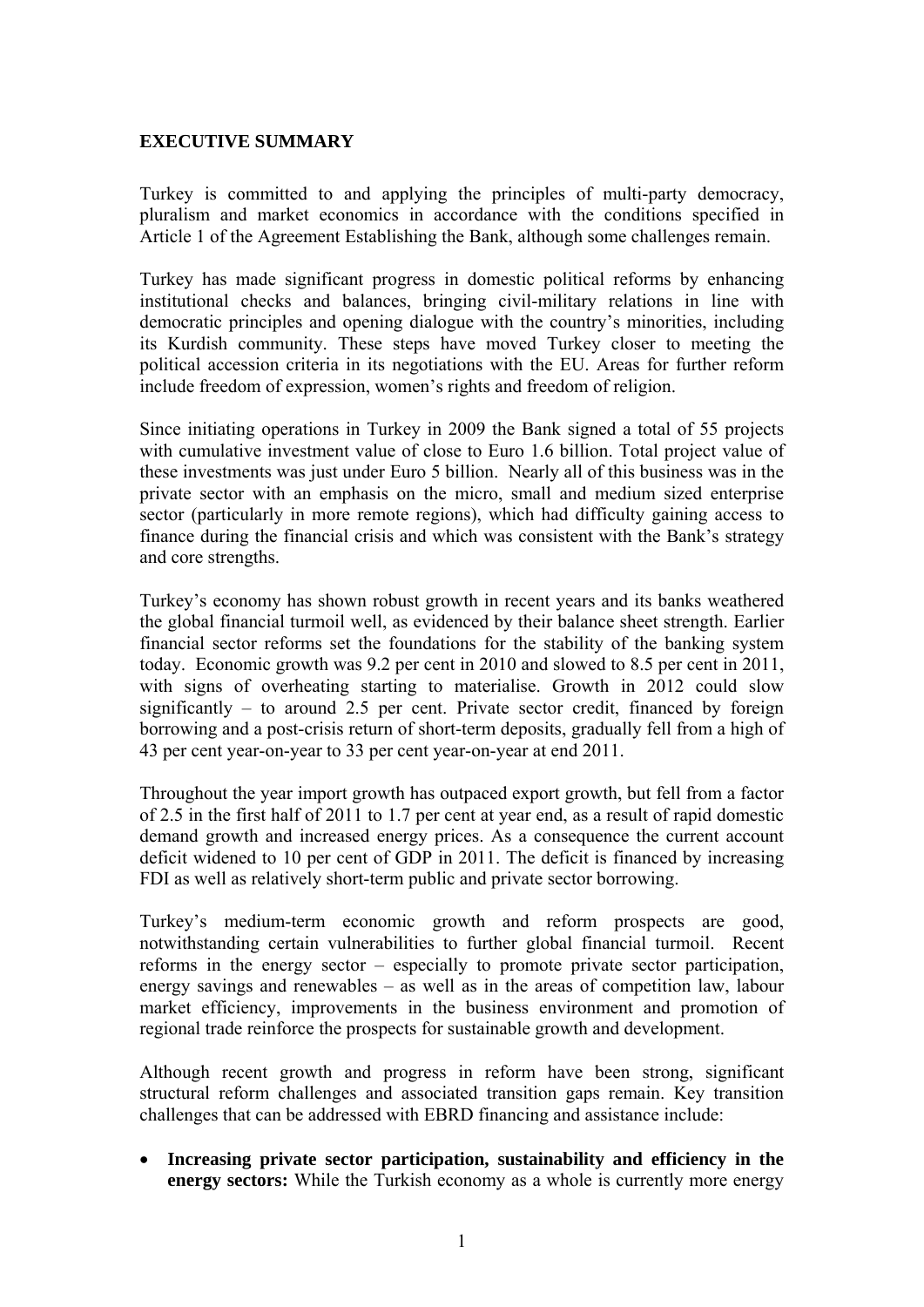- **Developing mid-sized corporates in underdeveloped regions:** While larger corporates in the commercial centres have access to a range of finance, mid-sized corporates, especially in the regions, still suffer from lack of access to longer term financial products and from weaker business and corporate standards.
- **Strengthening regional and rural infrastructure sectors:** Municipalities, especially in the underdeveloped regions, have little debt capacity and suffer from inefficient operational management and service delivery for most utilities. The implementation of transparent PPP projects will help to attract more private sector investment into the infrastructure sector.
- **Supporting deepening of financial intermediation and local currency capital markets:** Despite reasonably well-functioning financial markets at short maturities, there is a lack of efficient intermediation of long-term funds to underfunded sectors and uses.

### **Strategic directions**

Considering the financial and economic environment, the country's remaining reform challenges and the early stage of the Bank's operations in Turkey, the operational priorities will remain consistent with the current strategy. The Bank's activities will remain focused on those areas where the transition gaps are significant and where the Bank's finance and expertise are additional to what commercial and non-commercial funding sources can provide. The Bank's activities will concentrate on the following areas:

- **Developing sustainable energy.** The Bank will support through its investments to private sector investors in renewable energy and efficient power production and through policy dialogue, the ongoing reforms of the energy sector including promotion of favourable market conditions for the development of energy efficiency instruments across economic sectors.
- **Promoting the development of MSMEs.** The Bank will continue to increase the availability of risk capital and long term funding to MSMEs, including those engaged in agribusiness, through intermediated financing together with appropriate support to management through its Small Business Support (SBS) programmes, especially in the less developed regions.
- **Enhancing the competitiveness of Turkish industry**. The Bank will seek to support growth and development of the enterprise sector through direct lending and investment operations with domestic and foreign investors in a broad range of industrial and service sectors but with a particular focus on supporting agribusiness, energy efficiency investment, innovation and high value-added industries, sectoral value chains and companies operating outside metropolitan areas.
- **Promoting market approaches toward investment in municipal infrastructure**. The Bank will promote reform and support a secure and efficient delivery of vital utility services to the population and enterprises in the regions of Turkey on a non-sovereign basis.
- **Supporting privatisation**. The Bank will support the Turkish government's privatisation programme in the enterprise, financial and infrastructure sectors including through active participation in financing PPP projects.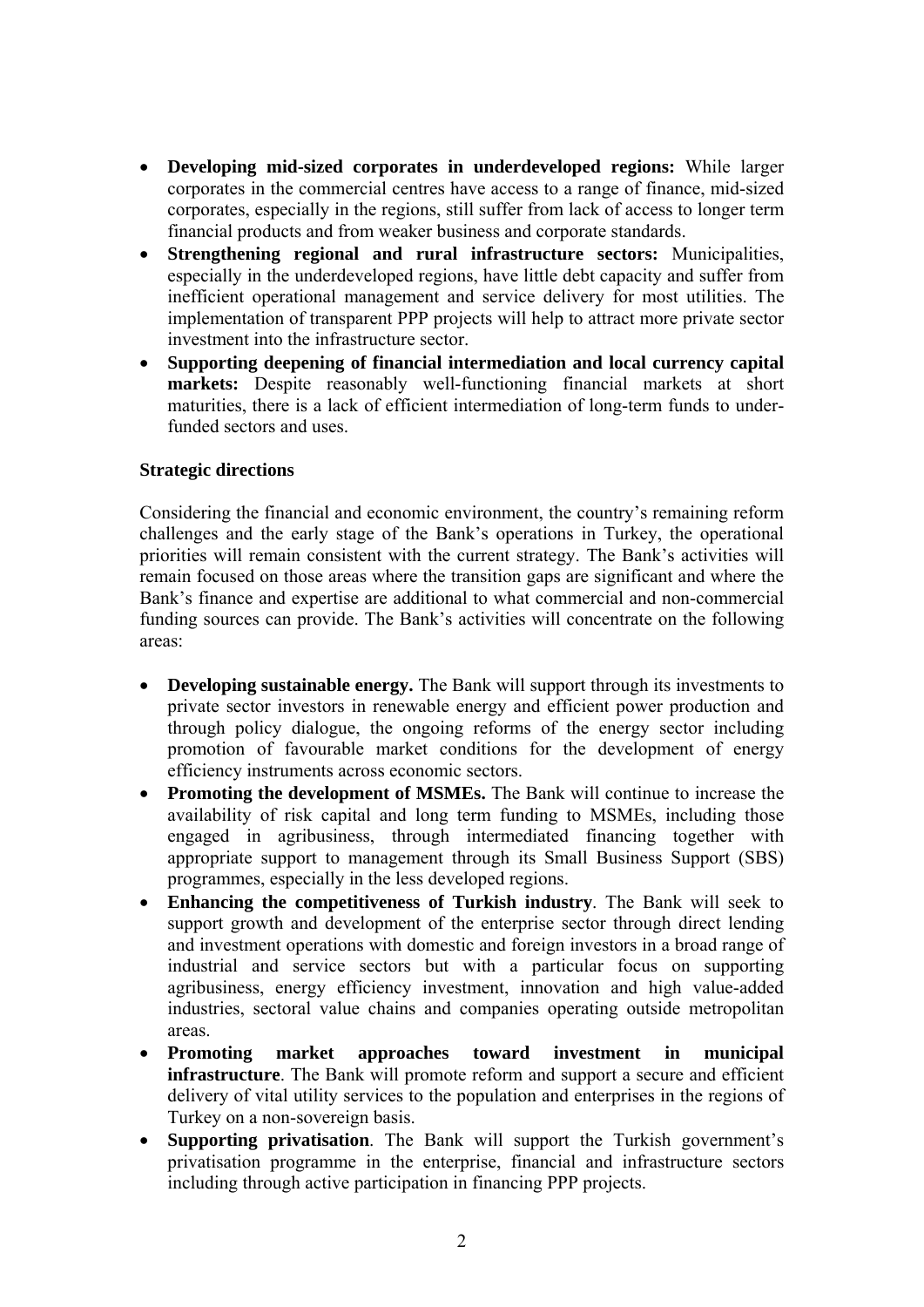Turkey is presently listed in the FATF's Public Statement as a country with strategic anti-money laundering (AML) and countering the financing of terrorism (CFT) deficiencies. Turkey has recently taken steps towards improving the AML/CFT regime. Further work remains to be done to address identified deficiencies. In this context, the Bank will follow the recommendations of the FATF to consider the risks associated with these deficiencies and will implement enhanced due diligence on all projects involving Turkey based sponsors. The Board of Directors will reassess this issue in line with any FATF developments.

In all its operations, and importantly in its policy dialogue with the authorities, the Bank will coordinate closely with other international financial institutions and bilateral donors to achieve maximum impact from its projects. The effectiveness of this Country Strategy in addressing the country's remaining transition challenges will depend crucially on the continued commitment of the Turkish Government to implement market reforms and to further strengthen the business environment.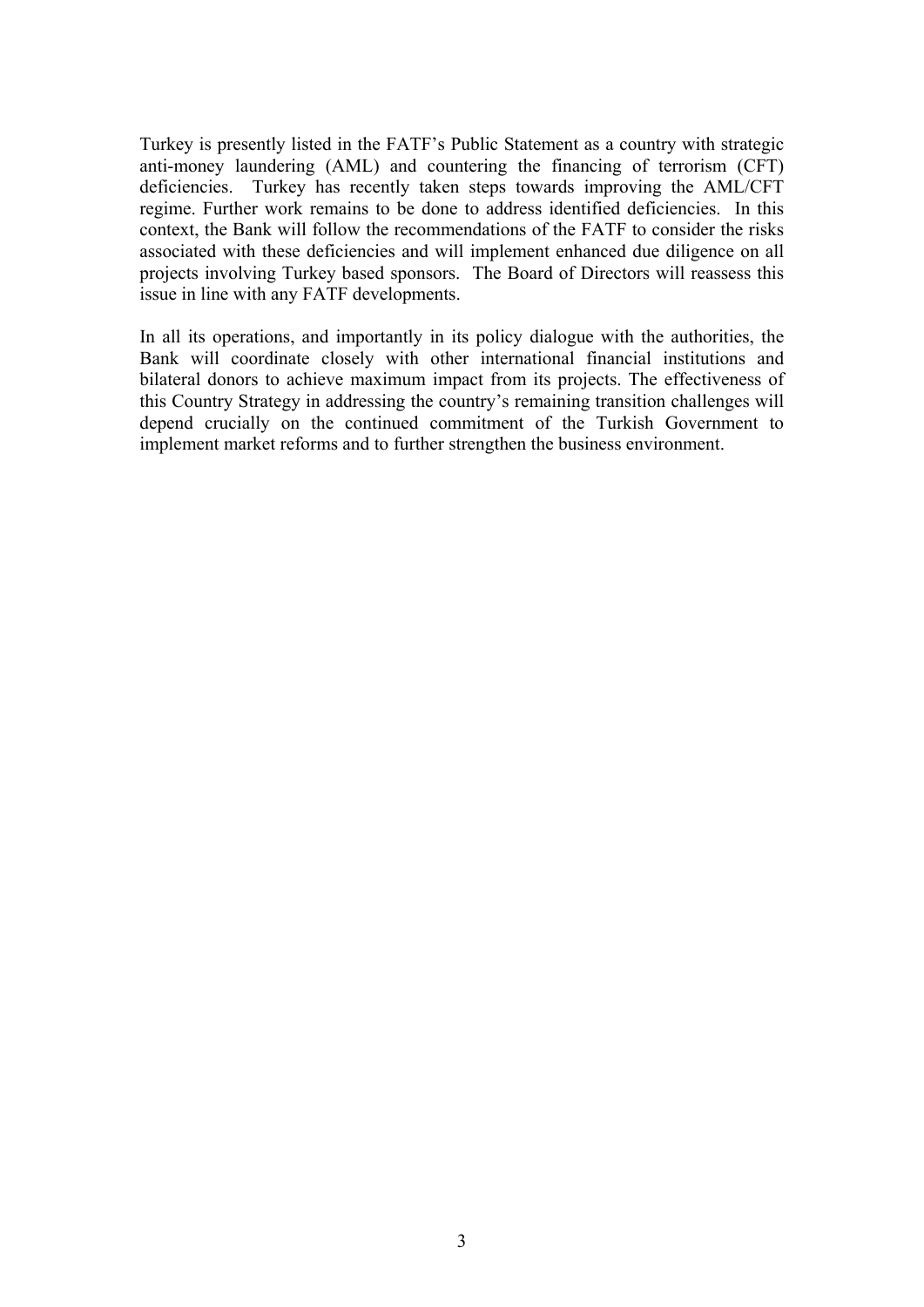# <span id="page-5-0"></span>**1. THE BANK'S PORTFOLIO**

# <span id="page-5-1"></span>**1.1. Overview over Bank activities to date**

As at end-February 2012, the Bank had signed a total of 55 projects with cumulative investment value of close to Euro 1.6 billion since initiating operations in 2009. Total project value of these investments was just under Euro 5 billion. Fifty five per cent of cumulative projects signed since the start of operations was in financial institutions. Corporate sector and infrastructure operations have each accounted for 16 per cent with 13 percent in the energy sector.

The pace of the Bank's operations have reflected a gradual build up in annual business volume from Euro 150m (5 operations) in 2009, to Euro 890 million (26 operations) in 2011 and to an expected Euro 1 billion (30 plus operations) in 2012. The relatively high proportion of business undertaken with financial institutions reflects an approach, particularly during the start-up period, of utilising strong distribution capacity from partner banks to access micro and small businesses (MSEs) in the more difficult regions and for lending to small and mid-sized sustainable energy projects.

Reflecting a strategic approach to concentrate on non-sovereign operations in Turkey, the private-public ratio is at 95 percent with municipal lending without sovereign cover accounting for the balance. Disbursement performance has exceeded expectations throughout and operating assets stood at Euro 1.4 billion at end February 2012.

| <b>SECTOR</b>                 | <b>BUSINESS</b><br><b>NET</b><br><b>CUMULATIVE</b> |             |                | <b>CURRENT PORTFOLIO STOCK</b> |          |           |           |           |                         |
|-------------------------------|----------------------------------------------------|-------------|----------------|--------------------------------|----------|-----------|-----------|-----------|-------------------------|
|                               | <b>VOLUME</b>                                      |             |                |                                |          |           |           |           |                         |
| Amount in EUR million         | Number                                             | <b>EBRD</b> | Total          | <b>EBRD</b>                    | Number   | Portfolio | % of      | Operating | % of                    |
|                               | of                                                 | signed      | Project        | $%$ of                         | of       |           | Portfolio | Assets    | <i><b>Operating</b></i> |
|                               | projects                                           |             | Cost           | Total                          | projects |           |           |           | Assets                  |
| <b>Energy</b>                 | 4                                                  | 203         | 804            | 13%                            | 4        | 195       | 12%       | 167       | 12%                     |
| <b>Natural Resources</b>      | ٠                                                  |             | $\overline{a}$ |                                | ٠        |           |           |           |                         |
| Power and Energy              | 4                                                  | 203         | 804            | 13%                            | 4        | 195       | 12%       | 167       | 12%                     |
| <b>Financial Institutions</b> | 25                                                 | 865         | 1,960          | 55%                            | 25       | 862       | 55%       | 807       | 59%                     |
| <b>Bank Equity</b>            |                                                    |             |                |                                |          |           |           |           |                         |
| <b>Bank Lending</b>           | 8                                                  | 369         | 629            | 23%                            | 8        | 369       | 24%       | 369       | 27%                     |
| <b>Small Business</b>         |                                                    | 247         | 903            | 16%                            |          | 247       | 16%       | 231       | 17%                     |
| Insurance, Fin Services       | 10                                                 | 249         | 428            | 16%                            | 10       | 246       | 15%       | 206       | 15%                     |
| <b>ICA</b>                    | 18                                                 | 256         | 1,195          | 16%                            | 18       | 256       | 16%       | 178       | 13%                     |
| Agribusiness                  | 6                                                  | 88          | 463            | $5\%$                          | 6        | 88        | $5\%$     | 68        | $5\%$                   |
| <b>Equity Funds</b>           | 9                                                  | 64          | 219            | 4%                             | 9        | 64        | 4%        | 5         | $0\%$                   |
| Manufacturing & Services      | 3                                                  | 104         | 512            | 7%                             | 3        | 104       | 7%        | 104       | 8%                      |
| Property & Tourism            |                                                    |             |                |                                |          |           |           |           |                         |
| Telecom, Informatics, Media   |                                                    |             | $\blacksquare$ |                                |          |           |           |           |                         |
| <b>Infrastructure</b>         | 8                                                  | 250         | 985            | 16%                            | 8        | 247       | 16%       | 216       | 16%                     |
| MEI                           | 6                                                  | 213         | 902            | 14%                            | 6        | 212       | 14%       | 195       | 14%                     |
| Transport                     | 2                                                  | 37          | 83             | 2%                             | 2        | 36        | 2%        | 21        | 2%                      |
| <b>TOTAL</b>                  | 55                                                 | 1,574       | 4,944          | 100%                           | 55       | 1,561     | 100%      | 1,367     | 100%                    |

**Table 1: Portfolio Development in Turkey as of 29 February 2012**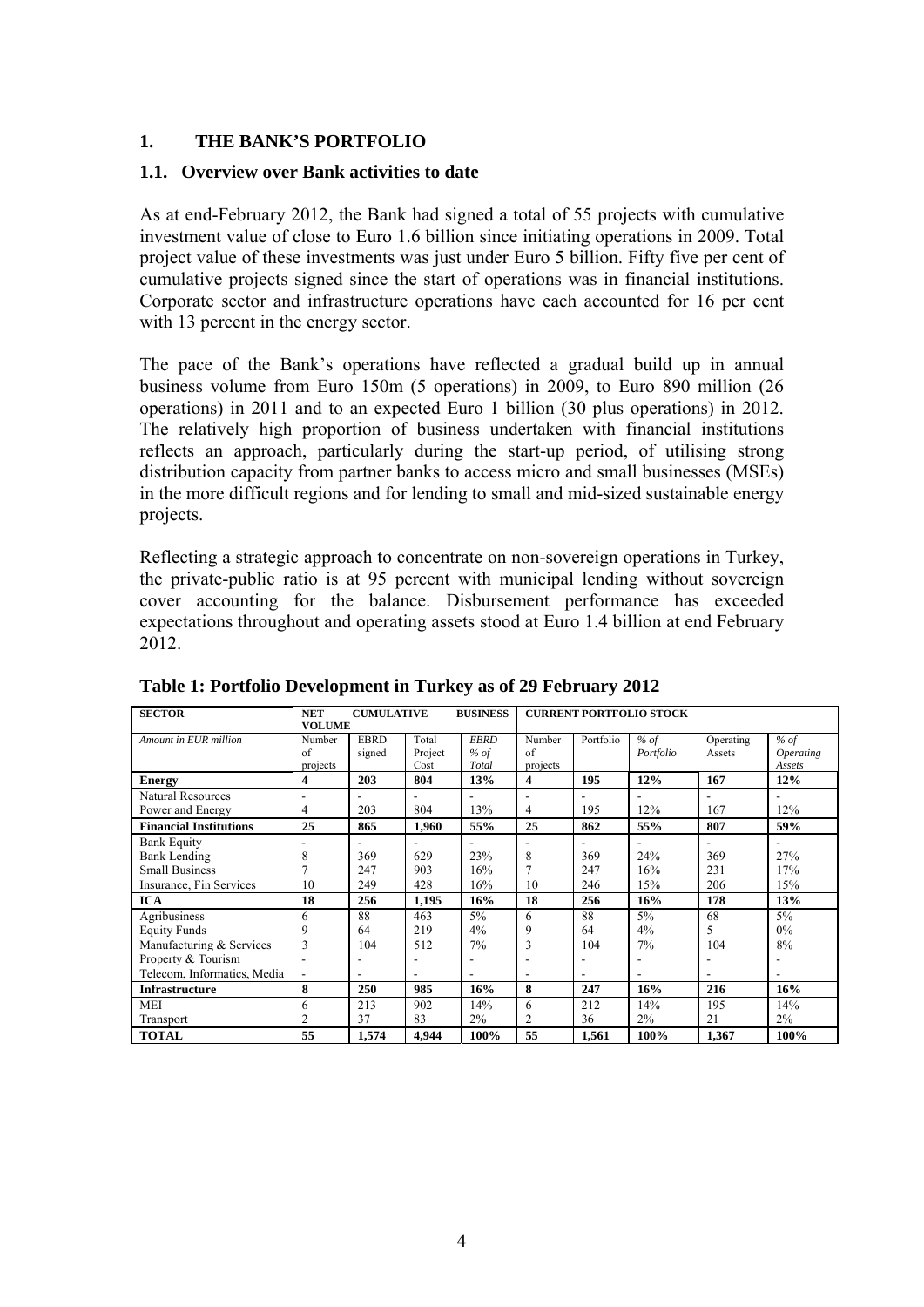| <b>Amount in EUR million</b>       | 2009  | 2010         | 2011           | Feb.<br>2012 | 2009<br><b>Development</b><br>end<br>over<br><b>February 12</b> |  |  |  |  |
|------------------------------------|-------|--------------|----------------|--------------|-----------------------------------------------------------------|--|--|--|--|
|                                    |       |              |                |              |                                                                 |  |  |  |  |
| Net Cumulative Business Volume     | 150   | 647          | 1,535          | 1,574        | $+\epsilon$ 1,424m                                              |  |  |  |  |
| Current Portfolio Stock            | 150   | 644          | 1,525          | 1,561        | $+\epsilon$ 1,411m                                              |  |  |  |  |
| Number of Operations               | 5     | 27           | 53             | 55           | $+50$ operations                                                |  |  |  |  |
| <b>Operating Assets</b>            | 109   | 496          | 1,284          | 1,367        | $+\epsilon$ 1,258m                                              |  |  |  |  |
| % Undrawn                          | 27%   | 23%          | 16%            | 12%          |                                                                 |  |  |  |  |
|                                    |       |              |                |              | (cumulative 2009-February 2012)                                 |  |  |  |  |
| Annual Business Volume             | 150   | 494          | 890            | 54           | (estimated $\in$ 1bn at year end = + $\in$ 850m)                |  |  |  |  |
| Number of Operations               |       | 22           | 26             | 4            | (est. 30 projects at year end $= +57$ projects)                 |  |  |  |  |
| <b>Gross Disbursements</b>         | 109   | 387          | 799            | 100          | $+6981m$                                                        |  |  |  |  |
| <b>Annual Cancellations</b>        | 0     | $\mathbf{0}$ | $\overline{0}$ | $\Omega$     | no cancellations                                                |  |  |  |  |
| Active Pipeline Stock              | 1,062 | 1,071        | 2,129          | 2,104        |                                                                 |  |  |  |  |
| Private Sector Share (% Portfolio) | 100%  | 100%         | 95%            | 95%          |                                                                 |  |  |  |  |
| Non Sovereign (% Portfolio)        | 100%  | 100%         | 100%           | 100%         |                                                                 |  |  |  |  |

# **Table 2: Portfolio Development in Turkey, 2009-2011**

# <span id="page-6-0"></span>**1.2. Implementation of the previous country strategy**

The previous Strategy for Turkey was approved by the Board in July 2009. The Strategy was formulated in the midst of the 2008-2009 global financial crisis and at a time when Turkey was slipping into recession caused by a substantial fall in external demand combined with weakened domestic demand. The global credit squeeze, associated with large external refinancing needs was having a marked effect on both the access to and cost of external sources of finance for Turkish banks and corporates. Within this environment, the Country Strategy highlighted the following priorities:

- Increase availability of risk capital and long term funding to the micro, small and medium sized (MSMEs) enterprise sector together with appropriate support to management, especially in the less developed regions.
- Support investment in the enterprise sector with a clear initial focus on agribusiness. Priority to supporting investment along the food chain (primary agriculture, storage and logistics, processing branded products, and retail) to strengthen linkages and standards and stimulate supply food meeting European quality standards.
- Promote reform and support a secure and efficient delivery of vital utility services to the population and enterprises in the regions of Turkey on a non-sovereign basis.
- Promote through its investments, favourable market conditions for the development of energy efficiency instruments across economic sectors and renewable energy.
- Support the Turkish government's privatisation programme in the enterprise and financial institution sectors.

The crisis significantly increased demand for EBRD finance in key sectors during 2009 and 2010 and the available funds during that period were substantially oriented toward addressing a sharp reduction in Turkish banks' appetite for MSME lending (particularly in more remote regions) as well as for bringing international banks into syndicated transactions for key projects undertaken by Turkish corporates. A significant theme underpinning operations during the three year period has also been support for sustainable energy investment.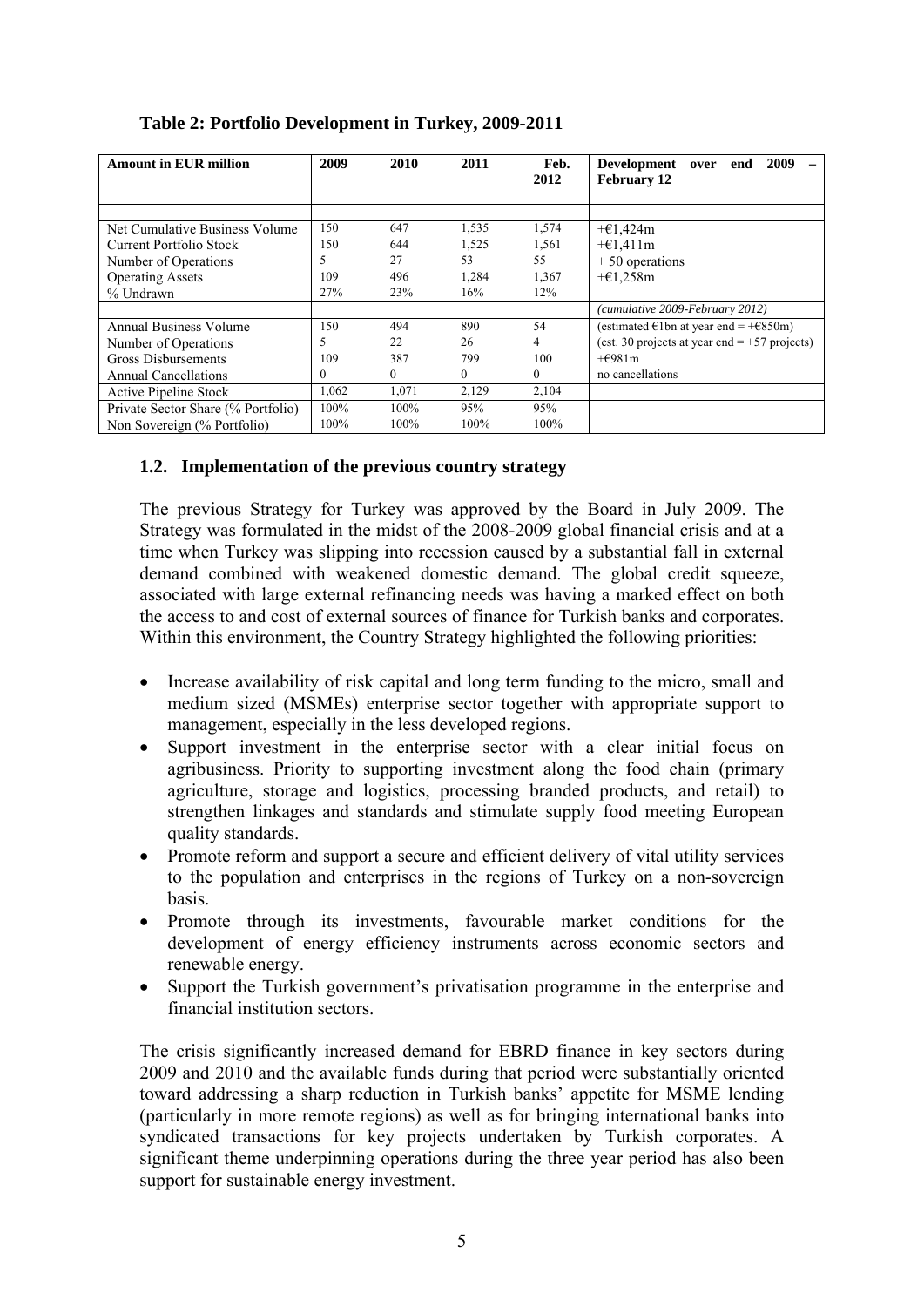Of the five priority areas listed above, all were addressed but with some difficulties related to the municipal and agribusiness sectors. It has proved difficult to provide finance to a broad range of municipalities in the regions of Turkey in support of delivery of utility services. The current approach to municipal financing in Turkey is highly centralised, many mid-sized and smaller municipalities do not meet EBRD's credit criteria and the use of private sector concessions for this type of investment remains undeveloped. Within the enterprise sector, there has also been limited success in developing an agribusiness-related portfolio, partly due to a dominance of large firms in the sector with whom additionality has been a concern, and also due to the early stage of development of the sector in some regions and the related need to develop alternative approaches for delivering finance. This is now being addressed through a bank-intermediated agribusiness SME lending framework and a stronger and ongoing focus on identifying and working with mid-sized agribusiness clients in the less developed regions.

The Bank signed 55 projects during the period to end February 2012, achieving annual business volume of Euro 150 million during 2009, Euro 497 million during 2010, Euro 890 million during 2011 and an expected level of close to Euro 1 billion during 2012. This funding was delivered across the following sectors.

**Corporate sectors:** To date, the Bank has worked with a somewhat diverse group of nine corporate clients covering agribusiness (6) and manufacturing (3). Two of these clients are relatively large and based on joint ventures with foreign partners, two were relatively small companies and the others were mid-sized corporates. The Bank is now invested in nine equity funds in Turkey, six of which have a regional as opposed to Turkey-specific coverage. This engagement alongside the deployment of the Local Enterprise Facility, has provided a broadly-based capability for developing and executing equity investments with Turkish enterprises.

**Infrastructure:** Lending to municipal projects has been difficult. To date, investments in two private sector water concessions have been supported as has investment in one municipal light rail facility. Each of these transactions has been outside of the main metropolitan centres. Dialogue within the business community and with the government on enhanced use of private sector concessions has also been an important task. Generally, the mid-sized and smaller municipalities have not undertaken commercialisation and corporatisation-based reforms of their key utilities. The Bank has however played a key role in supporting and facilitating the privatisations of both gas and power distribution companies in mid-sized cities as well as the marine ferry service in Istanbul.

**Energy:** Around 50 per cent of business to date is classified as promoting the objectives of the Bank's Sustainable Energy Initiative. This has largely been achieved through one loan to a large wind farm project and through loans to partner banks under two frameworks, one in support of small scale energy efficiency projects and the other in support of mid-sized renewable energy projects. A Sustainable Energy Action Plan (SEAP) has been signed between the Government and the Bank and an increasing range of related technical assistance projects are now under discussion or implementation.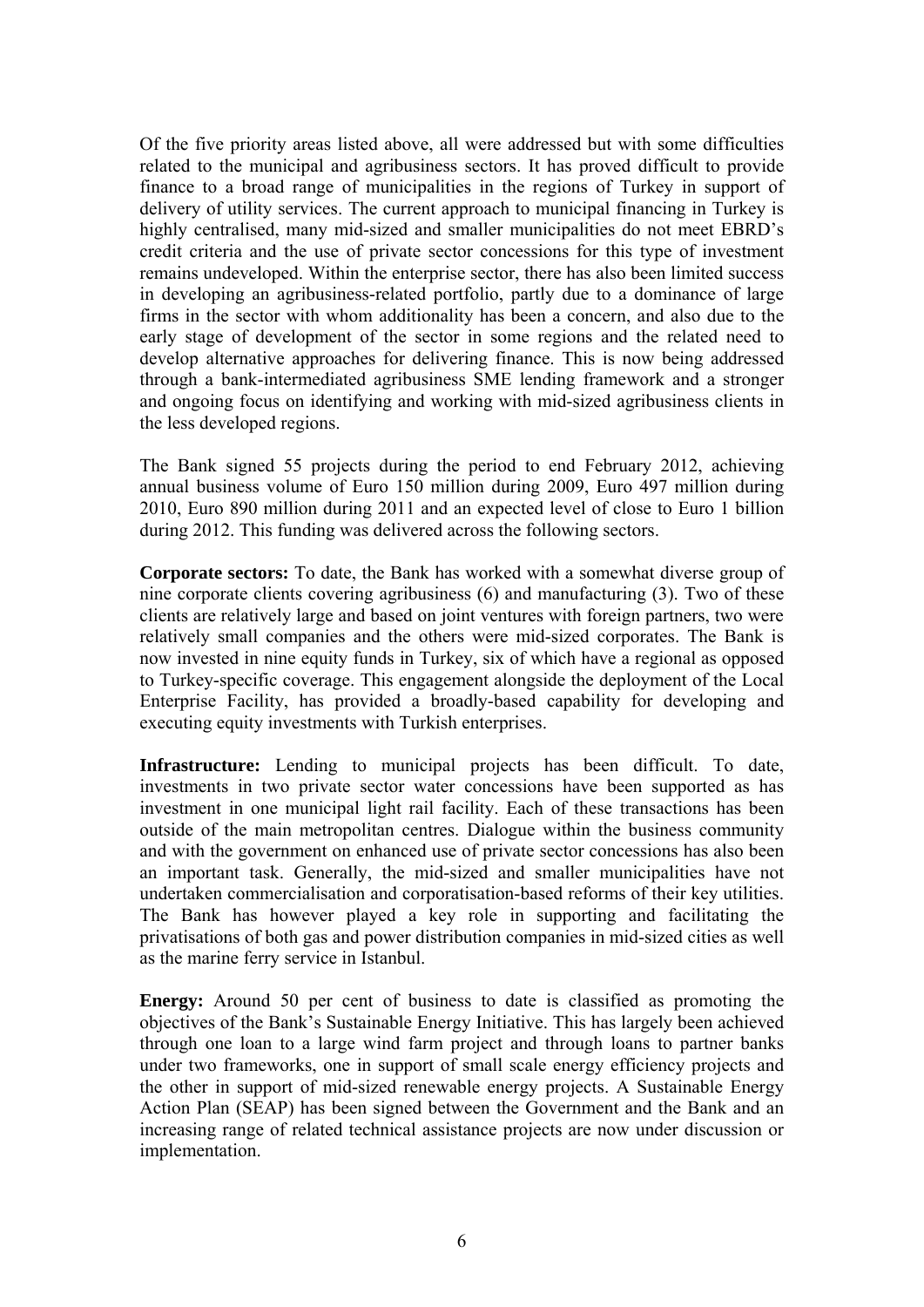**Financial Sector:** Turkey's banking sector is characterised by relatively strong capitalisation, effective regulation and significant foreign ownership. As a result, the effects of the global financial crisis were handled without substantial disruption. The Bank's additionality toward Turkish banks stems largely from the limited access that these banks have to longer dated funding resources and from the expertise the EBRD has been able to bring in support of lending to MSMEs in more difficult regions, lending to SMEs in agriculture, lending for energy efficiency purposes and lending for mid-sized renewable energy projects. Technical assistance in support of these activities, funded by the US Government and the EU, has been provided to all partner banks.

During the strategy period, bank lending operations have focused almost exclusively on the top six private sector banks on the basis that these banks provide the most effective distribution channels, particularly in difficult regions, through their extensive branch networks and their well developed decision-making processes for decentralised lending. The relationships that have developed from this relatively focused approach are effective and have laid the foundations for more strategic cooperation through co-financing across a range of sectors. Figure 1 below shows the geographic distribution of finance provided through partner banks to MSMEs, including through energy efficiency credit lines. Regions outside of the more industrialised Marmara region received 77 per cent of such finance.



# **Figure 1. Financing MSMEs in the regions**

In support of domestic capital market development, the EBRD has taken an equity investment, alongside a Japanese strategic investor, in a Turkish insurance company and has participated as a buyer in a TL-denominated bond issuance from a smaller bank. Technical assistance has been provided to the Central Bank in support of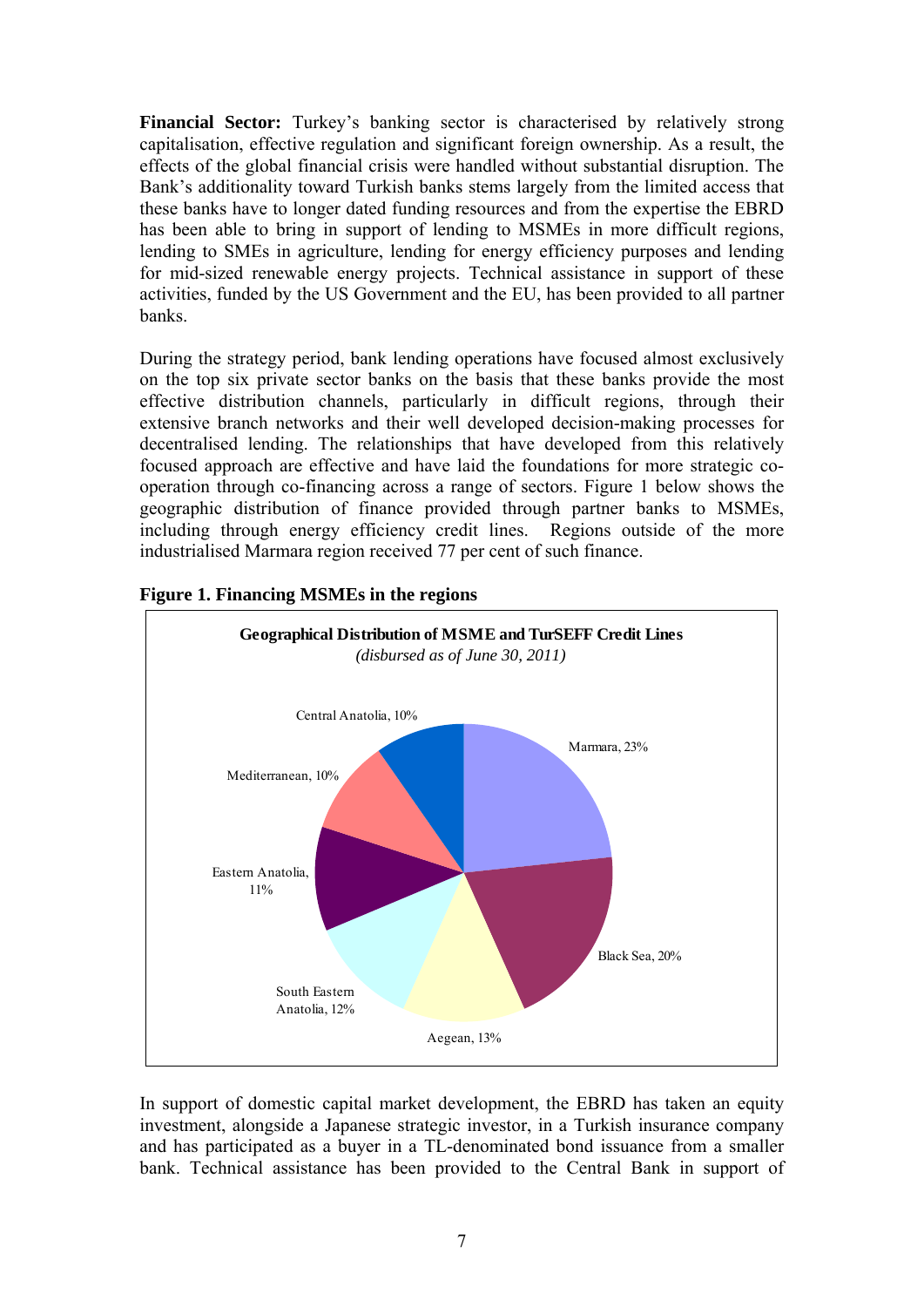actions to enhance the operation of domestic money markets. An equity stake has also been taken in a NPL company.

# <span id="page-9-0"></span>**1.3. Transition impact of the Bank's portfolio**

Since 2009, 97 per cent of the Bank's 33 rated projects in Turkey were ex-ante rated "Good" or "Excellent" which is above the institution-wide target of 80 per cent of projects to be assessed "Good" or better.<sup>[1](#page-9-1)</sup> Only one operation signed in the corporate sector was assessed with "Satisfactory" transition potential.

Four new operations (12 per cent) were rated "Excellent". Two of them in the infrastructure sector support expansion of private sector participation in water and wastewater sectors. One Excellent rated project in the energy sector is supporting privatisation and restructuring of an energy distribution company. Finally, one Excellent rated operation in the corporate sector addresses increased competition and introduction of new products in the Turkish food market.

The transition objectives of projects signed since 2009 reflect the Bank's response to the main challenges brought by the financial crisis. Key transition objectives across projects have been improving corporate governance standards and supporting market expansion, in particular through an increase in lending by financial institutions to MSMEs that were significantly affected by the crisis (Figure 2). More than half of all projects signed in Turkey addressed market expansion, while one-third of operations have improved business standards as their transition objectives. Around 40 per cent of operations in Turkey targeted demonstration of successful restructuring and supporting companies in their post crisis restructuring efforts to ensure long-term sustainability.



**Figure 2. Targeted transition objectives (share of projects), 2009 - present** 

As of end-October 2011, all active operations in Turkey which are under implementation (i.e. at least 6 months since signing and which have been monitored

<u>.</u>

<span id="page-9-1"></span><sup>&</sup>lt;sup>1</sup> 11 of the Bank's 44 signed projects since operations in Turkey began in 2009 were not given separate ex ante ratings as they were parts of existing rated frameworks.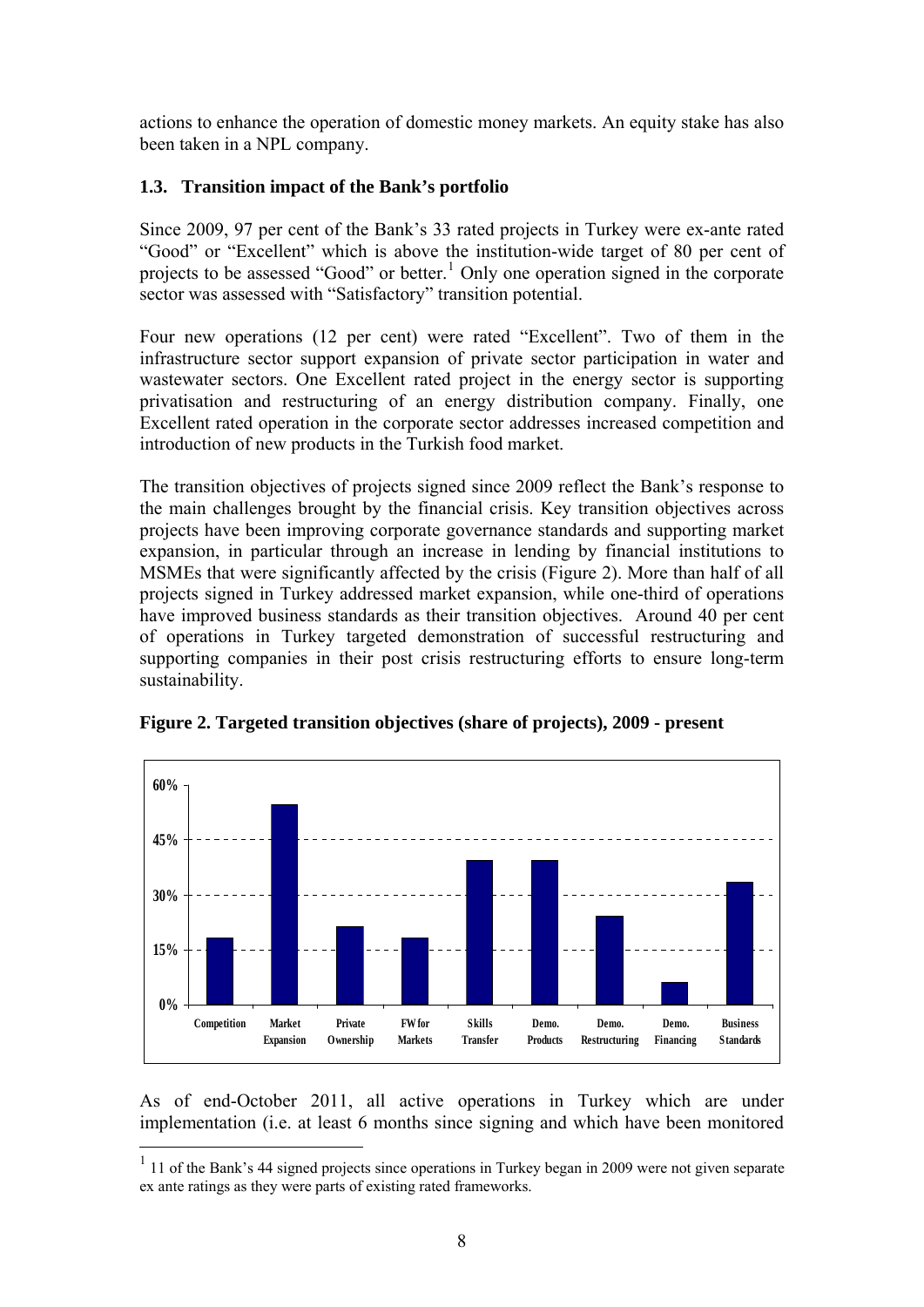for their transition impact at least once) have a rank of 4 or 5 according to the Bank's Transition Impact and Monitoring System<sup>[2](#page-10-2)</sup>. The average rank of the Turkey's active TIMS portfolio stood at 4.75, which is below the Bank's target. This is due to the fact that the Bank only recently started its activities in this country; therefore, the operations are still in the early stages of implementation and have not yet achieved the desired transition objectives. With the gradual maturing of Turkey's portfolio and the consequent realisation of projects' transition impact potential, it is expected that the average rank will decrease (i.e. improve) and comply with the TIMS institutional scorecard.

### <span id="page-10-0"></span>**2. OPERATIONAL ENVIRONMENT**

### <span id="page-10-1"></span>**2.1. Political context**

<u>.</u>

The ruling Justice and Development Party (AKP) won nearly 50 per cent of the votes in the parliamentary elections in June 2011, securing a parliamentary majority for the third time. With voter turnout exceeding 80 per cent, this result indicates confidence in the AKP government and strong support for Prime Minister Recep Tayyip Erdoğan who has obtained a clear mandate for another term in office.

While AKP increased its vote share by over 3 per cent, the number of AKP seats in the new parliament declined by 14 to a total of 327. Hence AKP is now 3 seats short of a two-thirds constitutional majority in the 550 member unicameral parliament. The main opposition party – Republican People's Party (CHP) – came second obtaining 135 seats in the new legislature. The third political party that has cleared the required 10 per cent threshold was the National Movement Party (MHP) with 53 seats. In addition 35 independent candidates were elected, the bulk of which were associated with the recently created Peace and Development Party (BDP), representing voters in some Kurdish communities in Turkey. This outcome means that AKP will need to cooperate with opposition parties on a number of key issues of political transition, including constitutional reforms, and this process should therefore strengthen checks and balances in Turkey's political system.

A key priority of AKP's third term in government is to pursue a comprehensive constitutional reform which is aimed at strengthening the country's democratic governance. The constitutional referendum held on 12 September 2010 approved the government-proposed changes to the constitution with a comfortable margin. After the June 2011 elections, AKP has initiated the process of drafting a new Constitution and has created a parliamentary commission with representatives of all parliamentary parties, including BDP. The government's decision to seek agreement with diverse political forces on the new Constitution confirms its commitment to an inclusive and transparent process of constitutional reform, which, if successful, could help to significantly advance its democratic transition agenda. The constitutional reform process is central for enhancing civil-military relations, rights of minorities, judicial

<span id="page-10-2"></span><sup>&</sup>lt;sup>2</sup> Rank is a combination of the relevant rating for transition impact potential and risks to transition impact. Expected transition of operations is usually monitored once a year and is ranked numerically from 1 to 8, with 1 to 3 indicating the mostly realised impact, 3 to  $6$  – generally on track to achieve transition objectives, and 7 to 8 – minimum transition impact or excessive risks.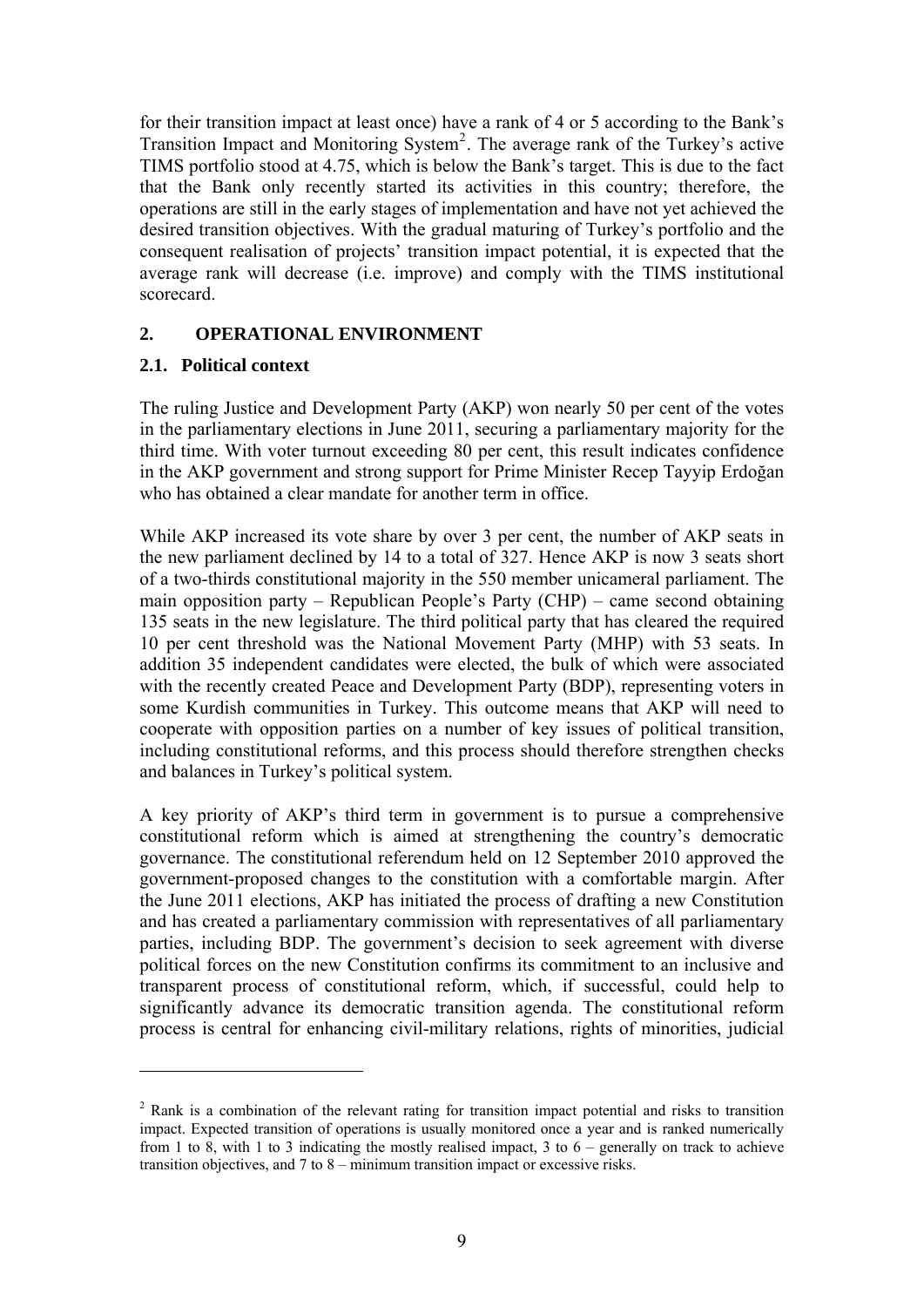reforms and human rights policies. However, the recent surge in violence perpetrated by radical Kurdish groups, allegedly associated with the Kurdistan Workers' Party (PKK), which is on the EU and US lists of terrorist organisations, threatens to derail the peaceful dialogue process.

Membership in the European Union continues to be a strategic goal for Turkey. The Government is committed to achieving progress towards full alignment of national legislation with the EU *acquis communautaire*. EU accession negotiations with Turkey started in October 2005. In total, 13 out of 35 negotiating chapters have been opened and one chapter has been provisionally closed. However in the recent years the formal accession process has slowed and no new chapters have been opened since June 2010. In its 2011 Progress Report on Turkey the European Commission concluded that the country has made progress towards meeting EU membership criteria and noted favourably the creation of a dedicated Ministry for EU affairs. At the same time, it also encouraged further efforts to guarantee fundamental rights in practice, in particular freedom of expression, women's rights and freedom of religion.

See Annex 1 for a more detailed assessment of the political environment.

# <span id="page-11-0"></span>**2.2. Macroeconomic context**

Economic activity has rebounded strongly with growth at 9.2 per cent in 2010 and 8.5 per cent in 2011, but with overheating risks starting to materialise. Growth is primarily driven by domestic demand, fuelled by capital inflows and loose fiscal and monetary policy stances. Private sector credit, financed by foreign borrowing and a post-crisis return of short-term deposits, fell from a high of 43 per cent year-on-year to 33 per cent year-on-year at end-2011.

Throughout 2011 import growth has outpaced export growth, but fell from a factor of 2.5 in the first half of 2011 to 1.7 at year end, as a result of rapid domestic demand growth and increased energy prices. As a consequence the current account deficit widened to 10 per cent of GDP in 2011. The deficit is financed by increasing FDI as well as relatively short-term public and private sector borrowing. Formal and informal repatriations of assets held abroad by the Turkish private sector also appear to have been an important form of one-off financing in the first half of 2011. Two factors may explain this phenomenon: the political situation in the Middle East, as well as the desire to benefit from the government's scheme to allow restructuring of public claims such as tax and social security payments.

Concerned about the potential impact of rapidly deteriorating global economic conditions and of the widening euro area sovereign debt crisis, the Central Bank of Turkey (CBT) has implemented a policy mix of low interest rates coupled with high reserve requirements. The Lira continued to depreciate further as emerging markets have faced rapid capital outflows due to the deteriorated global risk appetite and by the end of 2011 had lost about 22 per cent of its value throughout the year. The recent devaluation already spilled over into core inflation and poses a threat to the overall inflation outlook. On the back of declining global food prices, the latest inflation figure of 10.4 per cent in February 2012 was substantially above the range of the official target of 5.5 per cent for 2011, with a tolerance band of  $\pm 2$  percentage points, but the secondary effects of the depreciation are most likely to feed through already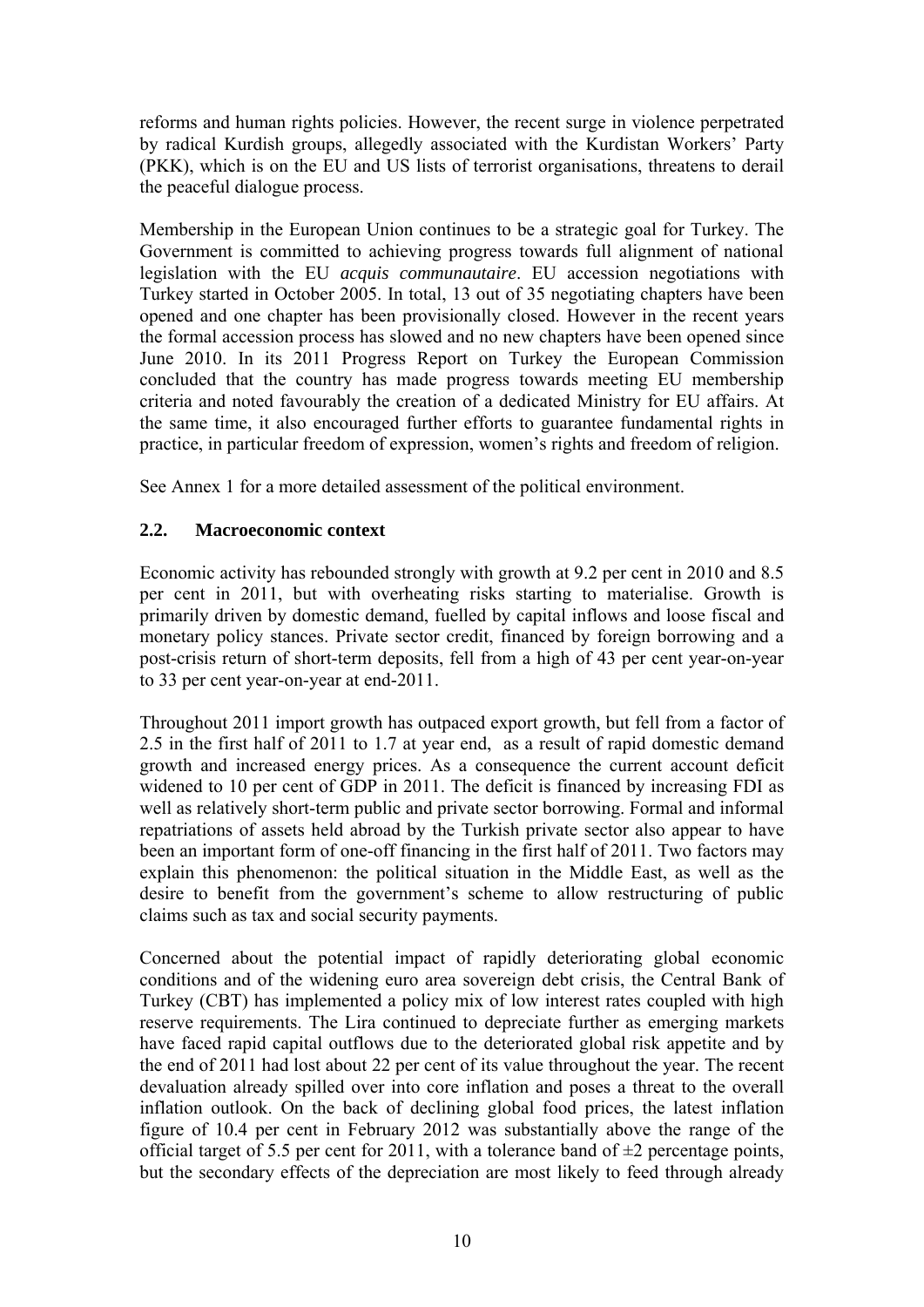towards the end of the year. During the course of the year the Central Bank has become more focused on inflation risk and the country's challenging external financing picture, which has been one of the key drivers of the recent lira depreciation. In October the Central Bank has announced an "action plan" that is broadly focussed on tighter lira liquidity measures for a temporary period, reinforcing its overriding focus on strengthening the lira.

Overall fiscal policy, if implemented as announced, will be broadly neutral in 2011 but will be tightened significantly in 2012. The new Medium Term Programme prioritises improvements in debt and fiscal management and debt sustainability, decreasing current account vulnerabilities as well as mapping out the privatisation programme for the next five years. One of the key indicators is the ratio of central government budget deficit to GDP, which targets a decrease to 1.7 per cent at the end of 2011 and it would drop to 1.5 per cent, 1.4 per cent and 1 per cent in 2012, 2013 and 2014, respectively. Moreover, the current account deficit to GDP will decelerate from 10 per cent in 2011 to 7 per cent in 2014. These projections are based on 4 per cent GDP growth in 2012 and 5 per cent growth in 2013. The government also plans to privatise assets of 12.5 billion Turkish lira in 2012, compared to 4.3 billion lira this year.

Overheating risks and risks of an abrupt reversal of capital flows have started to materialise and are the key short term risk. The government has shown its readiness to act promptly to smooth the possible adverse impact of the new global financial turmoil and economic slowdown by means of monetary and fiscal policy.

See Annex 7 for a table with Selected Economic Indicators.

# <span id="page-12-0"></span>**2.3. Structural reform context**

Over the last two years Turkey has focused its structural reform efforts on the energy sector. Recent reforms include the introduction of a new renewable energy law and privatisation of a number of power distribution companies. Turkey has a generous endowment in reliable wind and hydropower resources and has imposed high wholesale electricity prices, which makes significant renewable energy investments profitable, notwithstanding the fact that the feed-in-tariff price floor for renewables is relatively low by international standards. A new law passed in December 2010 introduced feed-in tariffs differentiated by technology, with subsidies for firms using components "made in Turkey". The non-renewable electricity generation system remains mostly in state-owned hands, although the government is in the process of privatising parts of it, with mixed success so far.

A second set of reform efforts has focused on competition laws and labour market efficiency. The National Competition Authority continues to strengthen its anti-trust regulation and competition advocacy activities and the track record of competition law enforcement has improved, with significant fines being issued in a number of cases. Recently, an effort has been made to further coordinate competition policies with public procurement practices and sector regulators in the network industries.

Privatisations have progressed in the power, infrastructure and transport sectors. These include airport facilities, several port facilities, toll-roads (including the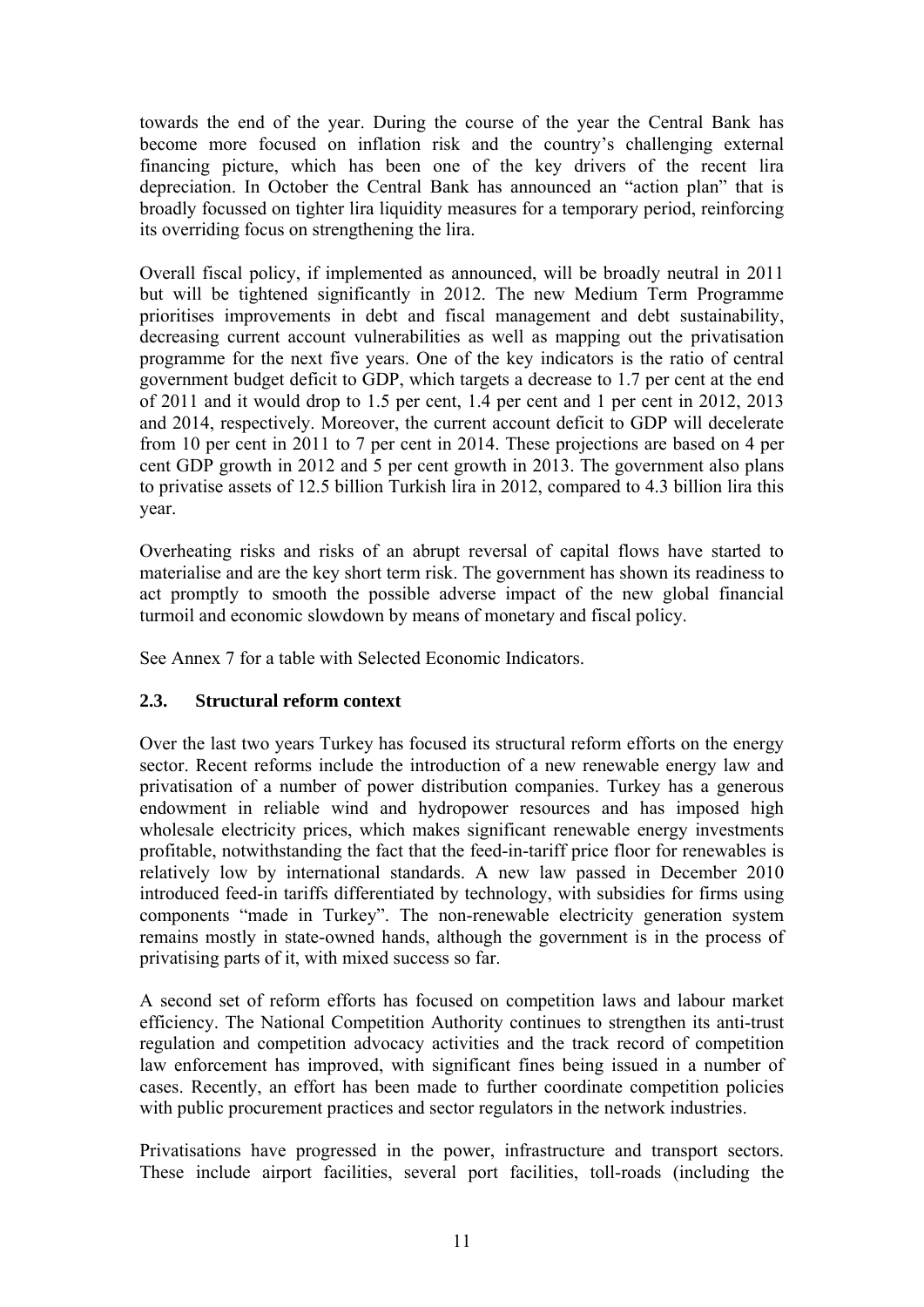Bosphorus Bridge), and several waste water plants. The authorities have recently also commenced privatisation of the operation and maintenance of the most attractive state-owned motorways. Amendments to the Build-Operate-Transfer (BOT) Law, which has a broad scope of application both in terms of sectors and procuring authorities, have been approved by Parliament; further amendments are being considered. Secondary legislation also has been revised. A new PPP framework legislation would provide a more comprehensive approach towards future infrastructure investments.

Turkey has made concerted efforts to open new export markets and has signed a series of regional trade agreements, with Jordan, Chile, Mauritius, Lebanon, Russia, Syria and the Association of Southeast Asian Nations (ASEAN). However, inefficiencies and protectionism – while in line with Turkey's commitment to WTO regulations – remain significant in the agricultural sector, in particular through comparatively high tariff rates.

The size of Turkey's remaining transition gaps is shown in Figure 3, with the lowest scores and hence the biggest transition gaps in MSME and private equity, agribusiness and infrastructure, specifically railways and roads.

For a more detailed assessment of the remaining transition challenges see Annex 2.



### **Figure 3: EBRD Sector Transition Scores 2010**

Source: EBRD Transition Report 2011.

### <span id="page-13-0"></span>**2.4. Business environment**

The business environment in Turkey has steadily improved over recent years. Turkey now ranks  $71<sup>st</sup>$  in the World Bank's Doing Business ranking, with improvements in particular in starting a business and paying taxes. Key obstacles remain in dealing with construction permits and resolving insolvency issues, whereas Turkey ranks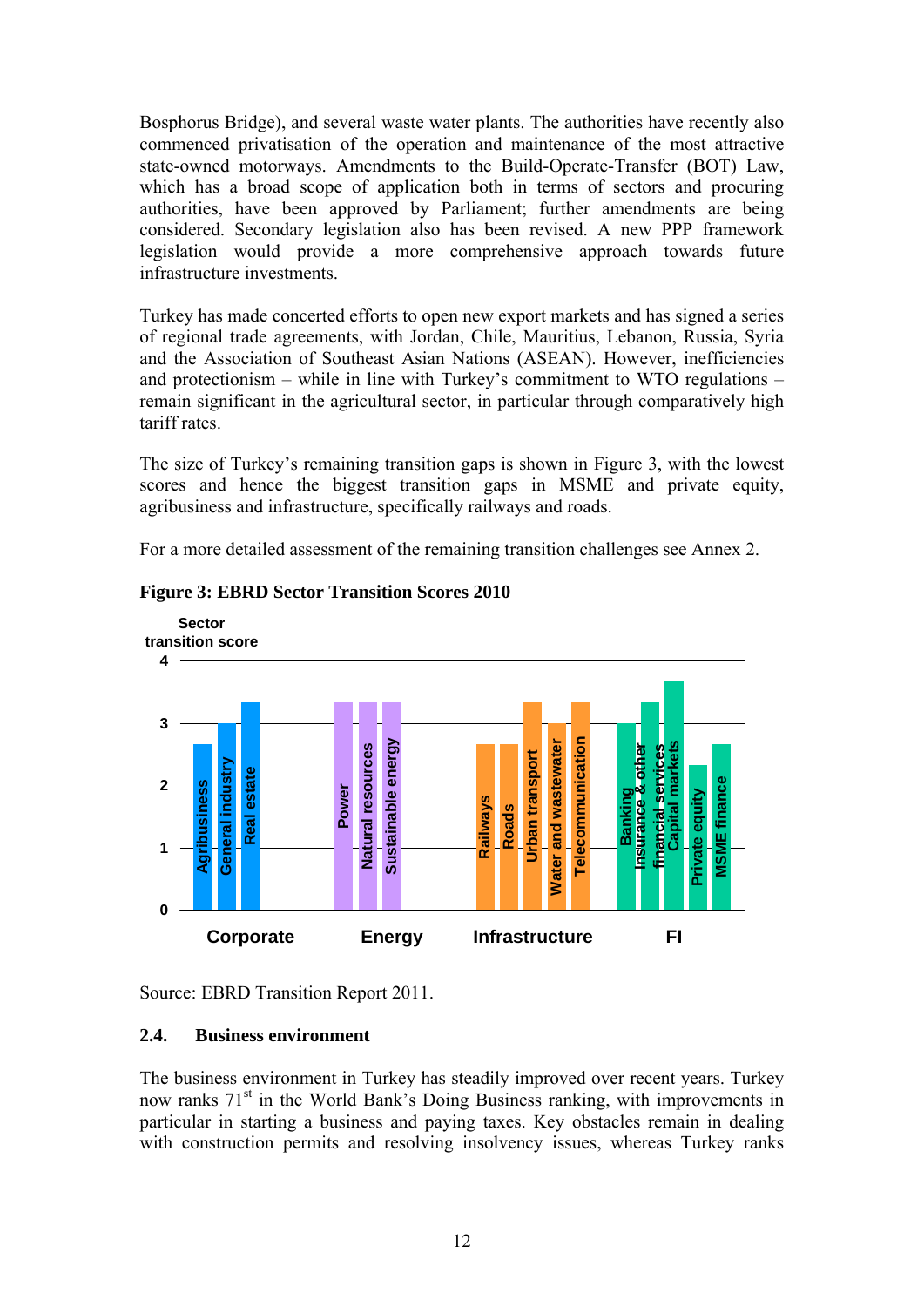above the Southern and Eastern European (SEE) country group in terms of registering property and enforcing contracts.

The last round of the EBRD/World Bank Business Environment and Enterprise Performance Survey (BEEPS) conducted in 2008-09 concluded that the largest obstacles to doing business in the country as perceived by enterprises were access to finance, political instability, and competition from the informal sector. Around 25 per cent of all enterprises considered access to finance to be the most significant impediment. According to the 2011 Corruption Perception Index published by Transparency International, Turkey is ranked 61st out of 182 countries with a score of 4.2 (0-10 scale where 0 equals most corrupt), which places it as a less corrupt environment than all other South-eastern European countries and a number of EU member states.

Turkey has yet to bring its AML/CFT legislation into line with international standards to improve its status in the Financial Action Task Force (FATF) International Cooperation Review Group process. Since June 2011, Turkey has been listed by the FATF among the jurisdictions with strategic and anti-money laundering/combating the financing of terrorism (AML/CFT) deficiencies that have not made sufficient progress in addressing them. If not improved, heightened due diligence may affect financial markets. Risks that may arise from these deficiencies are taken into account in processing EBRD operations and the Bank follows FATF recommendations in implementing its operations in Turkey.

# <span id="page-14-0"></span>**2.5. Social context**

Strong economic growth over the past decade has resulted in notably improved living standards and a decline in overall poverty levels. According to World Bank estimates the poverty headcount has declined from over 28 per cent of the population in 2003 to 18 per cent in their latest survey in 2009. Turkey has also made substantial improvements in a number of health indicators. For instance, Turkey's maternal mortality rate in 2000 was 70 per 100,000 live births and, partly as a consequence of a new Health Transformation Program that focused on institutional reform, prevention and greater access for underserved areas, this number dropped to 16.4 in 2010. However, the World Bank's Global Development Report 2012 points at remaining significant gender differences in terms of poverty, education and labour force participation.

The EBRD-World Bank Life in Transition Survey (LiTS), carried out in late 2010, illustrated how Turkish households view the impact of the global financial crisis. Nearly 50 per cent of households reported that the crisis affected them a great deal or a fair amount which is in line with the transition country average. In contrast to the rest of the transition region, Turkish households, in particular the younger age groups, have slightly higher life satisfaction than in 2006.

# <span id="page-14-1"></span>**2.6. Legal context**

Turkey has had an un-interrupted commercial law tradition since the 1920s. According to the EBRD assessments, Turkish laws are advanced in a number of areas, including corporate governance, which will be further strengthened when the new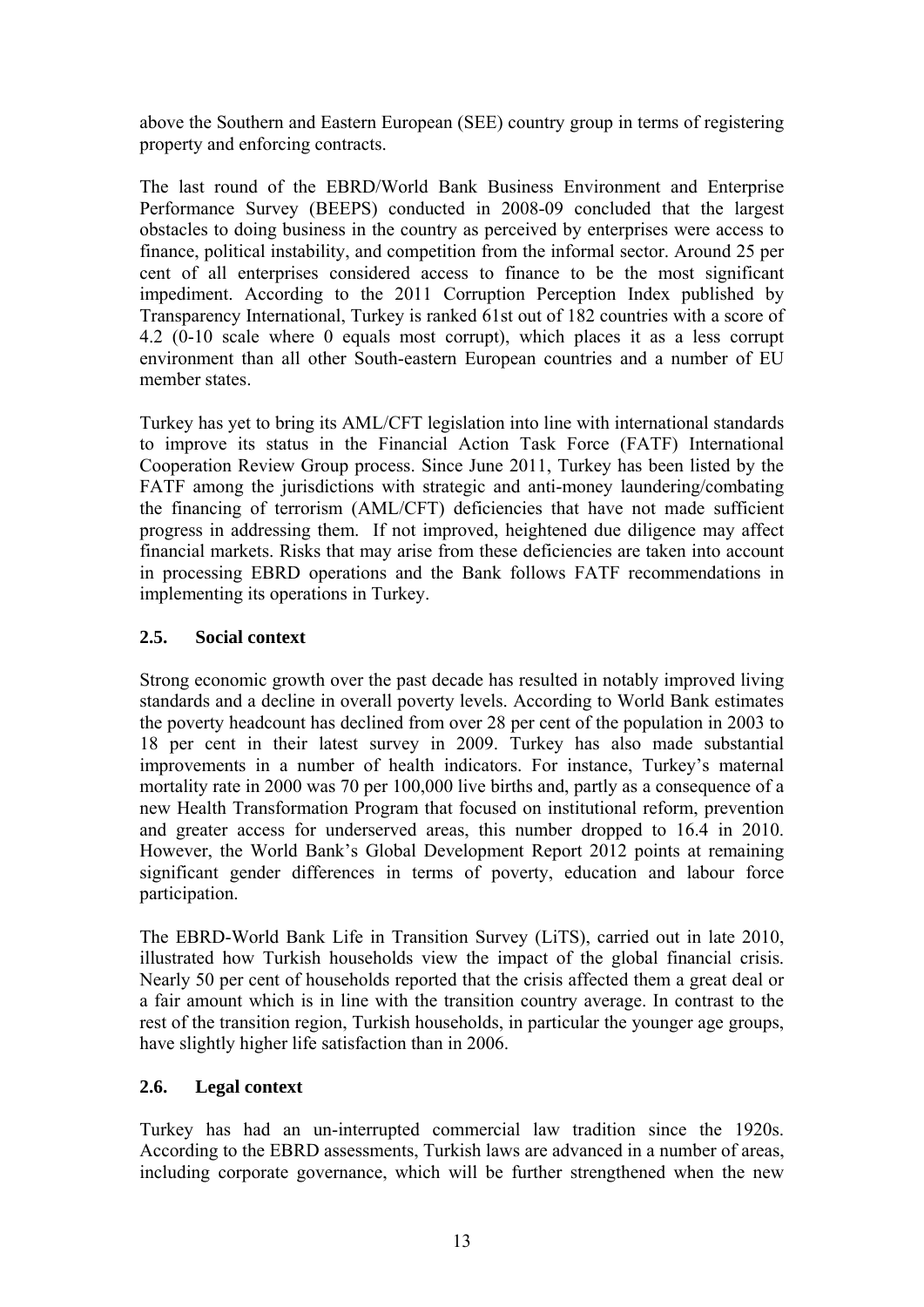Commercial Code enters into force in July 2012. In other areas, the system would benefit from upgrading and modernising in order to fully support market activities. This is particularly true of the secured transactions regime, which lacks flexibility. Too many restrictions exist as to the type of collateral that may be used or the contractual arrangements parties may enter into to govern security. However market participants seem to be unaware of this situation and efforts will be required to build a local consensus about reform needs. The insolvency law, which was overhauled after the 2001 economic crisis, is seen to favour debtors to the disadvantage of creditors.

In specific areas of legislation, the EU harmonisation process has led to significant progress, such as in banking laws and in the public procurement sector. Public-private partnerships are expected to play a crucial role in addressing infrastructure needs at the municipal level. The revision of BOT legislation is a step towards establishing the necessary legislative framework. The judiciary is reported to be generally reliable, but there are many reports of lengthy proceedings. The impact of the 2011 amendments passed by parliament to address this issue, including a restructuring of the Court of Appeals, remains to be seen.

See Annex 3 for a more detailed assessment of the legal environment.

# <span id="page-15-0"></span>**2.7. Energy efficiency and climate change context**

The Turkish Government adopted an Energy Efficiency Law in 2007 and its Energy Efficiency Strategy 2011-2023 has been sent to High Planning Council for approval, with a target to reduce Turkey's energy intensity by 20 per cent by 2023. The Energy Efficiency Law and its secondary regulation provide the legal basis and measures to promote and support energy efficiency enhancements. Those enhancements are crucial for Turkey's competitiveness and long-run sustainable economic growth. There is a significant need for more Government engagement and mainstreaming of energy efficiency and demand side management across the economy. Specific sectors requiring attention are energy efficiency in the industrial, power, natural resources and the municipal sector.

No timelines have been set for a domestic emissions trading scheme, but Turkey is in discussion with the EU on the harmonisation of environmental/energy regulations, including the EU Emissions Trading Scheme. In the absence of any government regulations, a so-called voluntary carbon market has already emerged.

Climatic shifts are expected to put great strain on water resources, with potentially significant implications for agriculture, drinking water supplies, hydropower, cooling water for thermal power plants, and a range of water-intensive industries such as textiles, paper and pulp and agribusiness.

# <span id="page-15-1"></span>**3. STRATEGIC ORIENTATIONS**

# <span id="page-15-2"></span>**3.1. Transition challenges**

Although recent progress in reform has been impressive, significant structural reform challenges and associated transition gaps remain. Some of the key challenges which can be addressed with EBRD financing and assistance include: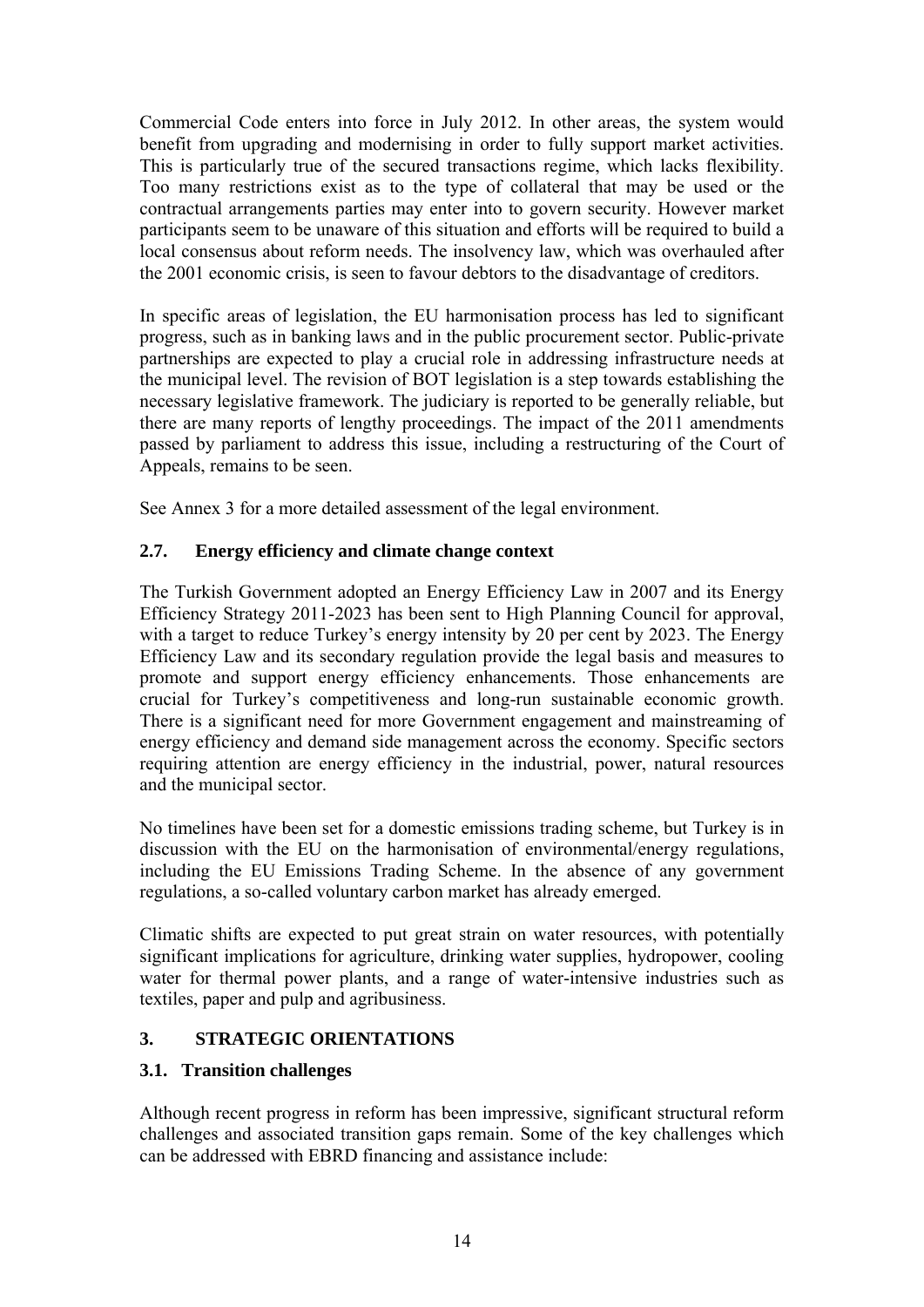- **Increasing private sector participation, sustainability and efficiency in the energy sectors:** While the Turkish economy as a whole is currently more energy efficient than the OECD average, the current system has difficulty accommodating demand pressures of a rapidly growing economy. Both the gas and electricity sectors have further restructuring needs. On the demand side, participation in the electricity market is underutilised and there are no dedicated energy efficiency polices.
- **Developing mid-sized corporates in underdeveloped regions:** While larger corporates in the commercial centres have access to a range of finance, mid-sized corporates, especially in the regions, still suffer from lack of access to longer term financial products and from weaker business and corporate standards. The improvement of sectoral value chains (in particular in agribusiness) is crucial to move towards higher value-added production, increased competitiveness and more innovative processes. Further efforts are needed to facilitate trading across borders, including support for further trade integration with the SEMED region, and particularly to lower barriers to trade for agricultural produce.
- **Strengthening regional and rural infrastructure sectors:** Municipalities, especially in the underdeveloped regions, have little debt capacity and suffer from inefficient operational management and service delivery for most utilities. Further expansion of regional infrastructure services is required by rapid economic growth and accelerated regional integration. The implementation of transparent PPP projects will help to attract more private sector investment into the infrastructure sector.
- **Supporting deepening of financial intermediation and local currency capital markets:** Despite reasonably well-functioning financial markets at short maturities, there is a lack of efficient intermediation of long-term funds to underfunded sectors and uses. The domestic institutional investor base that would be able to provide long term local currency funding is small, hampering the development of a sustainable corporate bond market.

A key structural weakness of Turkey's economy – its persistent current account deficit – stems from both the structure and level of competitiveness of its tradable sectors. A high share of re-exported imports and strong reliance on energy imports make increasing competitiveness and energy efficiency a challenge across virtually all sectors of the economy.

# <span id="page-16-0"></span>**3.2. Bank's priorities for the strategy period**

While Turkey was hit hard by the global financial crisis, mainly through its trade links with the major industrialised economies, the economy rebounded strongly in 2010 and throughout much of 2011. While the financial sector has proven resilient to the crisis, mid-sized companies in the tradable sector have been highly vulnerable. Considering these lessons in combination with the transition challenges identified above and the early stage of the Bank's operations in Turkey, the operational focus will remain substantially unchanged from the current strategy. Lessons learned during the current strategy, which include those related to crisis response, will be reflected in a reordering of priorities with a stronger emphasis on sustainable energy and enterprise financing. Enterprises in more remote regions will remain the main target group, within the context of an expanded sectoral spread to more closely reflect the need to enhance competitiveness more generally for Turkish manufacturing and services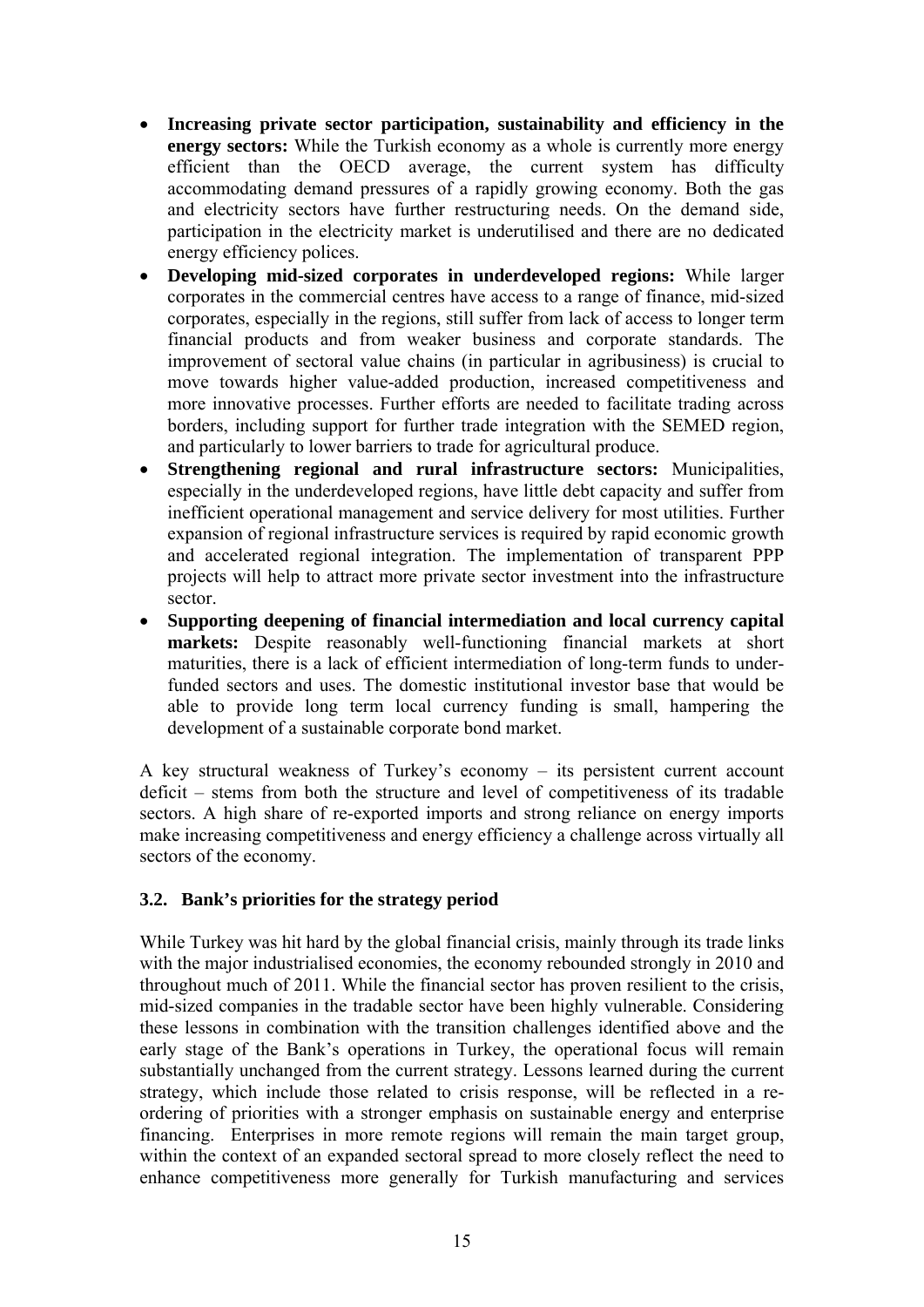companies. The financial crisis has underpinned the need for the EBRD, other IFIs and bilateral funding agencies to work closely together to ensure effective leverage in attracting relatively scarce commercial funding for strategically important projects, particularly in infrastructure. Reflecting the government's preference for centralised financing of municipal services, the Bank's ability to deliver in this area will remain constrained, although opportunities to demonstrate the effectiveness of more commercial approaches will be actively pursued.

The Bank's activities will remain focused on those areas where the transition gaps are significant and where the Bank's finance and expertise are additional to what commercial and non-commercial funding sources can provide. The Bank's activities in Turkey will be focused on the following operational priorities.

- **Developing sustainable energy.** Support through its investments to private sector investors in renewable energy and efficient power production, the ongoing reform of the energy sector including promotion of favourable market conditions for the development of energy efficiency instruments across economic sectors and supporting Turkey in adapting to climate change and in particular to water stress.
- **Promoting the development of MSMEs.** The Bank will continue to increase the availability of risk capital and long term funding to MSMEs, including those in the agribusiness sector, through intermediated financing together with appropriate support to management through its SBS programmes, especially in the less developed regions.
- **Enhancing the competitiveness of Turkish industry**. Support growth and development of the enterprise sector through direct lending and investment operations with domestic and foreign investors in a broad range of industrial and service sectors but with a particular focus on agribusiness, supporting energy efficiency investment, innovation and high value-added industries, sectoral value chains and companies operating in non-metropolitan areas.
- **Promoting market approaches toward investment in municipal infrastructure**. Promote reform and support a secure and efficient delivery of vital utility services to the population and enterprises in the regions of Turkey on a non-sovereign basis.
- **Supporting privatisation**. Support the Turkish government's privatisation programme in the enterprise, financial and infrastructure sectors including through active participation in the financing of PPP projects.

# <span id="page-17-0"></span>**3.3. Sectoral challenges and Bank operational response**

# **3.3.1. Energy and natural resources sector**

# **Sectoral challenges**

 Privatisation and private sector participation in electricity generation has increased since the implementation of the Electricity Market Law in February 2001. However, the privatisation of generation assets has not gained momentum due to market circumstances, currently 50 per cent of total installed capacity is still state owned. The state-owned transmission company has been legally unbundled but is yet to be functionally unbundled and its operational efficiency improved.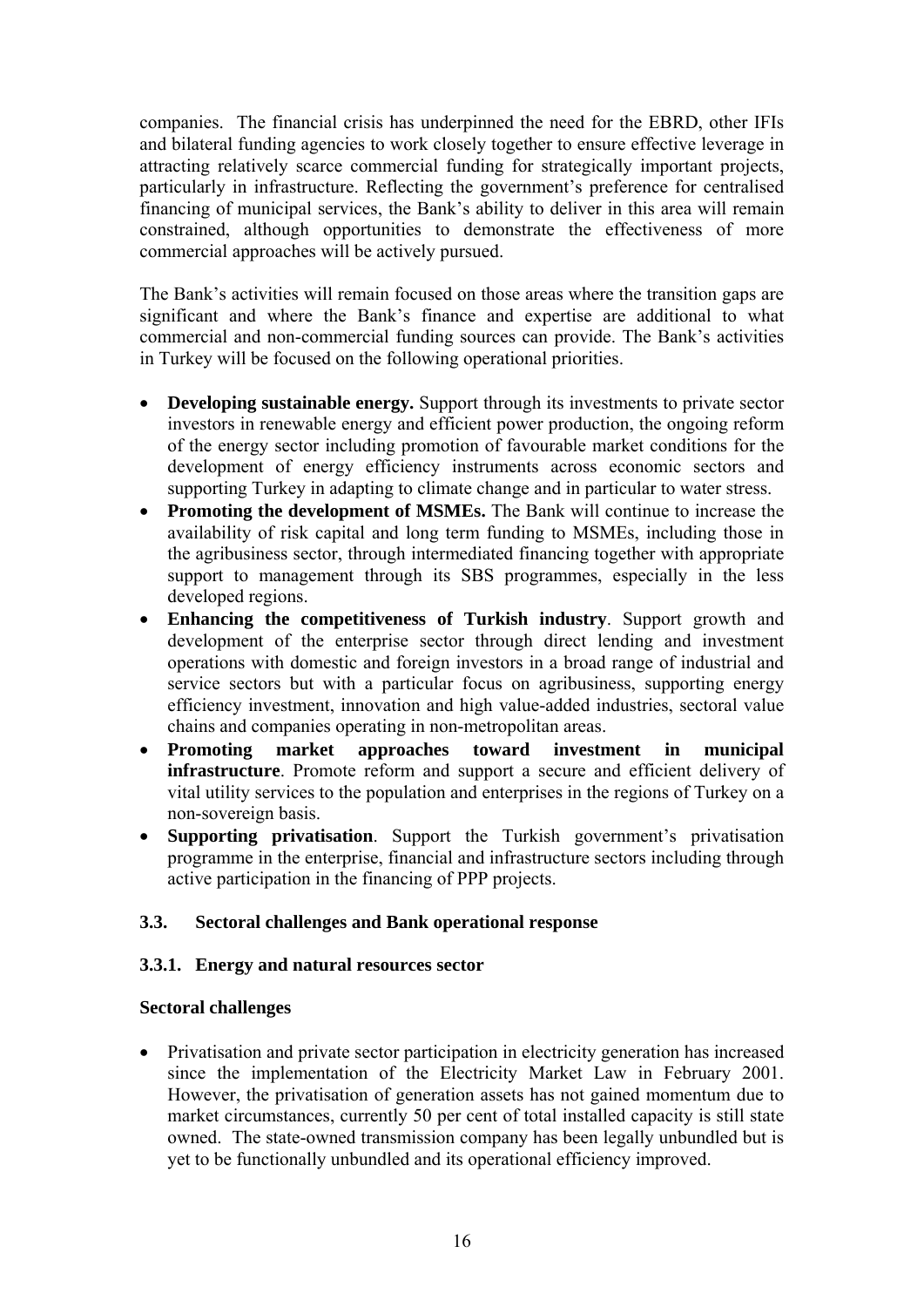- Energy demand management has improved in recent years, but the unexploited potential remains vast. In particular, demand-side participation in the electricity market is under-utilised. Improvements in grid infrastructure have progressed; however, significant opportunities exist for the implementation and development of smart grid solutions. Household electricity prices are low relative to end-user industrial power prices by international standards. The government has set energy efficiency targets under the Energy Efficiency Law, however currently there are no dedicated energy audits or white certificates.
- The market dominance of the fully state-owned BOTAS remains an obstacle to competition in the gas sector, to the privatisation of electricity generation plants, to carbon efficient electricity generation and to gas storage investments. BOTAŞ owns the gas transmission network, the oil pipeline system and maintains a monopoly over domestic distribution and supply. The domestic distribution market for natural gas has been opened to competition with some private companies entering recently. Under the 2001 gas law, BOTAŞ's share of gas imports were to decrease from 100 per cent to 20 per cent by 2009 and to zero by 2010. Both of these targets have been missed. The Government is working on a draft law to define the roles for BOTAŞ, to facilitate new entry into the wholesale market and to provide security of supply.
- Key challenges within the natural resource sector relate to the need for reform and improved corporate governance within state-owned enterprises, to improve environmental and health and safety standards in the mining industry, to eventually privatise mining assets, and to establish transparent regulatory mechanisms including for the setting of oil and gas transport tariffs and for third party access to storage facilities.

### **Bank's operational response**

**To promote the development of an efficient energy market supporting sustainable energy**, the Bank will provide financing to private sector investors for renewable energy investments, new efficient power producers, for rehabilitation of privatised power plants and for investment into privatised energy distribution companies. Reflecting the success of approaches already implemented, the Bank will continue to provide financing to SMEs for energy efficiency and for sustainable energy investments via partner banks.

**To promote energy efficiency within Turkish industry**, the Bank will continue to make use of energy efficiency audits, followed by direct investment in energy efficiency in industry, linked to the new law on energy efficiency and the evolving policy framework.

**To promote modernisation in the mining sector**, the Bank will seek to work with companies in the east of Turkey to enhance their environmental and safety standards.

### **Policy dialogue**

The Bank will continue to seek opportunities to provide technical assistance to the government under the framework of the Sustainable Energy Action Plan (SEAP) with an underlying objective of strengthening institutional capacity and approaches toward ensuring timely compliance with the European Climate Change package. Related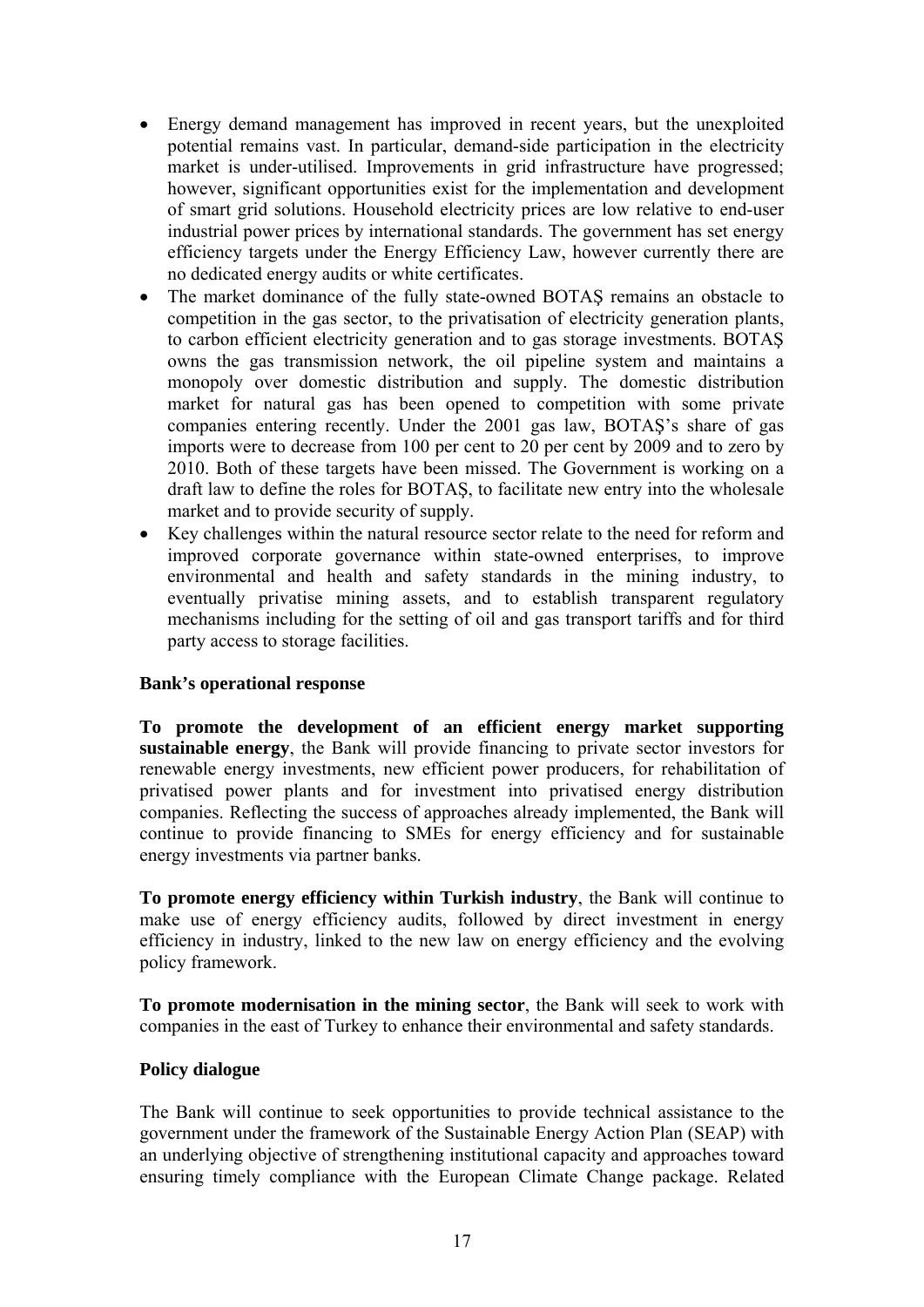tasks will include continuing to engage with government on market-based support systems for energy savings (e.g. white certificates) and development of a market for energy service companies. The current engagement with the regulators and energy system operators will be deepened to facilitate demand-side participation in the electricity market, smart grid solutions, and for enhanced regulation of the gas and oil sectors, including transport. The already completed study on Marginal Abatement Cost Curves will provide a basis for advice on least-cost policies toward energy issues. The ongoing study on adaptation in Turkey's private sector will help shape the Bank's investment strategy for this important area.

# **3.3.2. Industry, Commerce and Agribusiness**

# **Sectoral challenges**

- Turkish industry needs to continue to modernise and to become more competitive to support expansion into regional markets. Manufacturing and agribusiness enterprises, particularly those in underdeveloped regions, often lack international corporate governance and energy efficiency standards that would enable them to improve productivity and competitiveness. The legislative and regulatory framework for starting and operating a private business needs strengthening; particular areas of concern are enforcement of contracts, licensing, construction permits and labour contracting.
- Key challenges in the agribusiness sector include addressing the high level of state involvement and intervention in agribusiness (although remaining consistent with WTO commitments, there are still high tariff barriers and subsidised lending by a state-controlled bank); helping mid-sized corporates in raising hygiene, quality (in particular traceability of products) and efficiency standards; developing specialised trade and storage infrastructure in the regions; and supporting marketbased institutions for financing (warehouse receipts).
- Logistics including IT-networks, techno-parks and high-quality warehouses are limited outside the big cities and pose a bottleneck to private sector development, in particular in the innovation intensive industries.

# **Bank's operational response**

**To support enhanced competitiveness, a shift to higher value added and broader regional dispersion of Turkish industry,** the Bank will provide financing through debt and equity in support of domestic and foreign investment in a broad range of industrial and service sectors but with a particular focus on supporting agribusiness, innovation, sectoral value chains and companies operating in non-metropolitan areas. Provision of intermediated finance to MSMEs, especially in the agribusiness sector and in the more remote and underserved areas, will continue to be an important priority. Building effective co-investment relationships with investee private equity funds, largely through funding from the Local Enterprise Facility, is expected to be a key means for deepening the Bank's engagement with enterprises, mainly SMEs, throughout the country.

**In support of innovation and high-value added sectors**, the Bank is reviewing its approach and the financial products available to help build secure ICT infrastructure and promote development of knowledge-intensive industries and innovation in its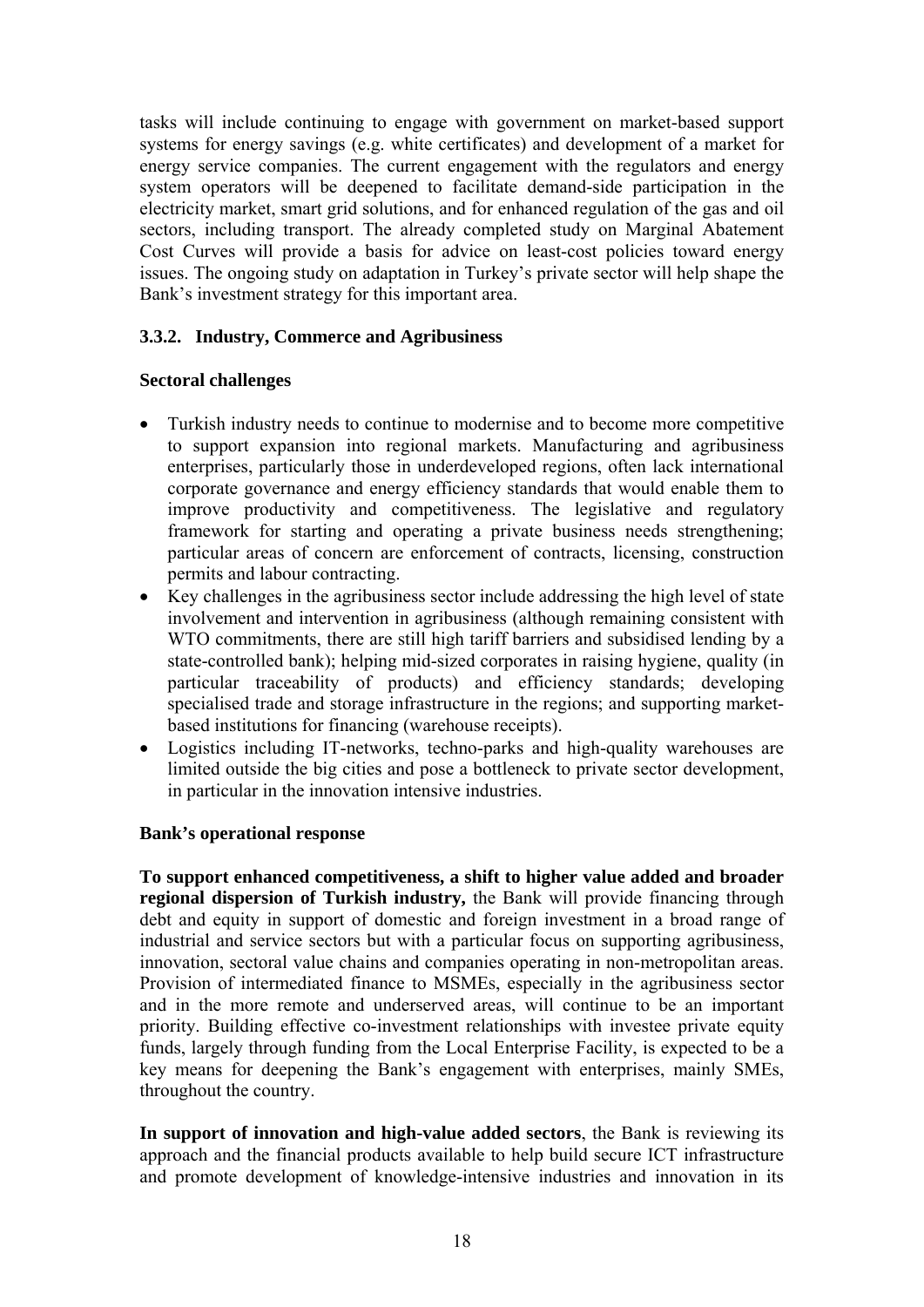countries of operations. In Turkey, the Bank will look to selective financing of telecoms projects in the regions and IT projects.

**To strengthen the growth and competitiveness of the Turkish MSME sector**, the Bank will combine advice and mentoring at the enterprise level with the development of a sustainable infrastructure of business advisory services at the market level. Key industry sectors to be supported will include agribusiness (in particular food processing), manufacturing (in particular textiles and furniture), in services (wholesale and trade) and machinery. SBS programmes – Enterprise Growth Programme (EGP) and Business Advisory Services (BAS) – will strengthen micro, small and medium enterprise performance and sophistication in areas such as managerial skills, branding and marketing skills as well as human resources and environmental management. Both EGP and BAS will focus increasingly on the rural areas outside Ankara and Istanbul and in particular in the less developed eastern parts of Turkey. SBS programmes will seek to supplement the delivery of management and advisory services with increased access to finance through linkages with EBRD banking teams, credit lines and partner financial institutions.

# **Policy dialogue**

The Bank's policy dialogue toward the corporate sector will largely be undertaken through participation in industry lobby groups including the Turkish Industry and Business Association (TUSIAD) and the Union of Chambers and Commodity Exchanges (TOBB). This will be supplemented through provision of technical assistance where appropriate for addressing regulatory and administrative constraints to doing business. One such area that has already been identified for further work is the development of collateralisation instruments for soft commodities (warehouse receipt system) enhancing regulation of grain storage. This task will require engagement with the government, grain unions and private sector players. A further area for possible engagement will be with the telecoms regulator to see how the Bank could facilitate progress in the interconnection regulatory environment.

# **3.3.3. Infrastructure**

### **Sectoral challenges**

- Institutional restructuring and commercialisation of municipal utility services are the key challenges, especially for mid and small-sized municipalities. Where appropriate PPPs could also be used.
- Lack of fiscal decentralisation and utility corporatisation constrains a more sustainable revenue base to support investment in municipal services – especially for second-tier municipalities – which have limited debt capacity as a result of minimal own revenue sources and high indebtedness (on non-commercial terms) to Iller Bank, the state-owned municipal financing vehicle. Since local governments are the shareholder's of Iller Bank, it provides more advantageous terms to local administrations compared to commercial banks. For the second-tier municipalities' infrastructure investments, a 50 per cent state grant and 50 per cent loan rule is applied for Iller Bank financing.
- In the transport sector the key challenges are the restructuring of the railway sector (focused on structural reforms, unbundling of the incumbent operator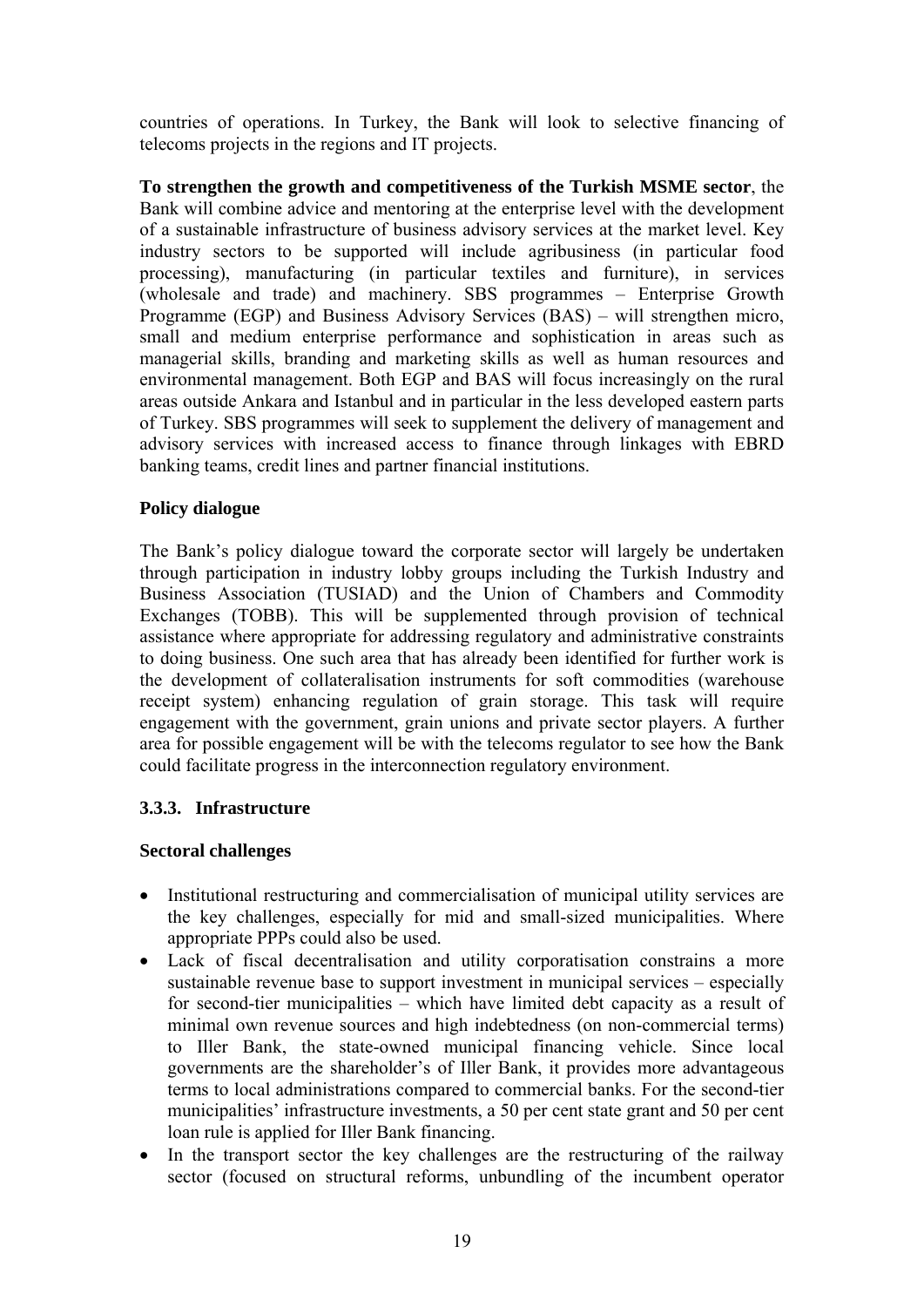### **Bank's operational response**

**To promote market approaches toward investment in municipal infrastructure** the Bank will use sub-sovereign lending approaches with creditworthy (mostly top 20) municipalities, supporting investment projects with the potential for high demonstration effect with regard to commercialisation and eventual corporatisation of water, wastewater, solid waste management and urban transport. One area of focus will continue to be seeking out lending and equity investment opportunities in support of private sector concessions and privatisations in municipal services. The Bank will also engage with local financing institutions involved in the municipal market through technical assistance and the financing of intermediated portfolios of investment projects with smaller municipalities that support commercialisation and enhanced management of municipal services.

**To enable private sector financing approaches to be applied to Turkey's substantial transport investment requirements,** the Bank will continue to work alongside other IFIs and commercial lenders for participating in the financing of large PPP projects in the transport sector that have a regional dimension.

**To address the need for effective transport solutions in more remote regions**, the Bank will continue to support private sector operators in the development of intermodal transport operations through the provision of long term funding.

# **Policy dialogue**

A key element of the Bank's policy dialogue in support of municipal financing will be through an engagement with government and other IFIs to support sustainable fiscal decentralisation and to pursue corporatisation of municipal utility operations in the context of prudent local government borrowing standards and local government sources of revenues and engagement. The Bank will also maintain an active dialogue with the government and the business community related to the effective implementation of the Build-Operate-Transfer (BOT) law.

# **3.3.4. Financial institutions**

### **Sectoral challenges**

• Bank balance sheets show significant maturity mismatches. Funding remains predominantly based on short-term deposits, while loans – about half of banks' assets – have become increasingly medium to long term. Although the financial authorities in Turkey have put in place regulations aimed at increasing long-term deposit funding, and have encouraged banks to issue longer-term bonds, a key challenge remains to ensure that a more effective maturity match is attained in the banking sector.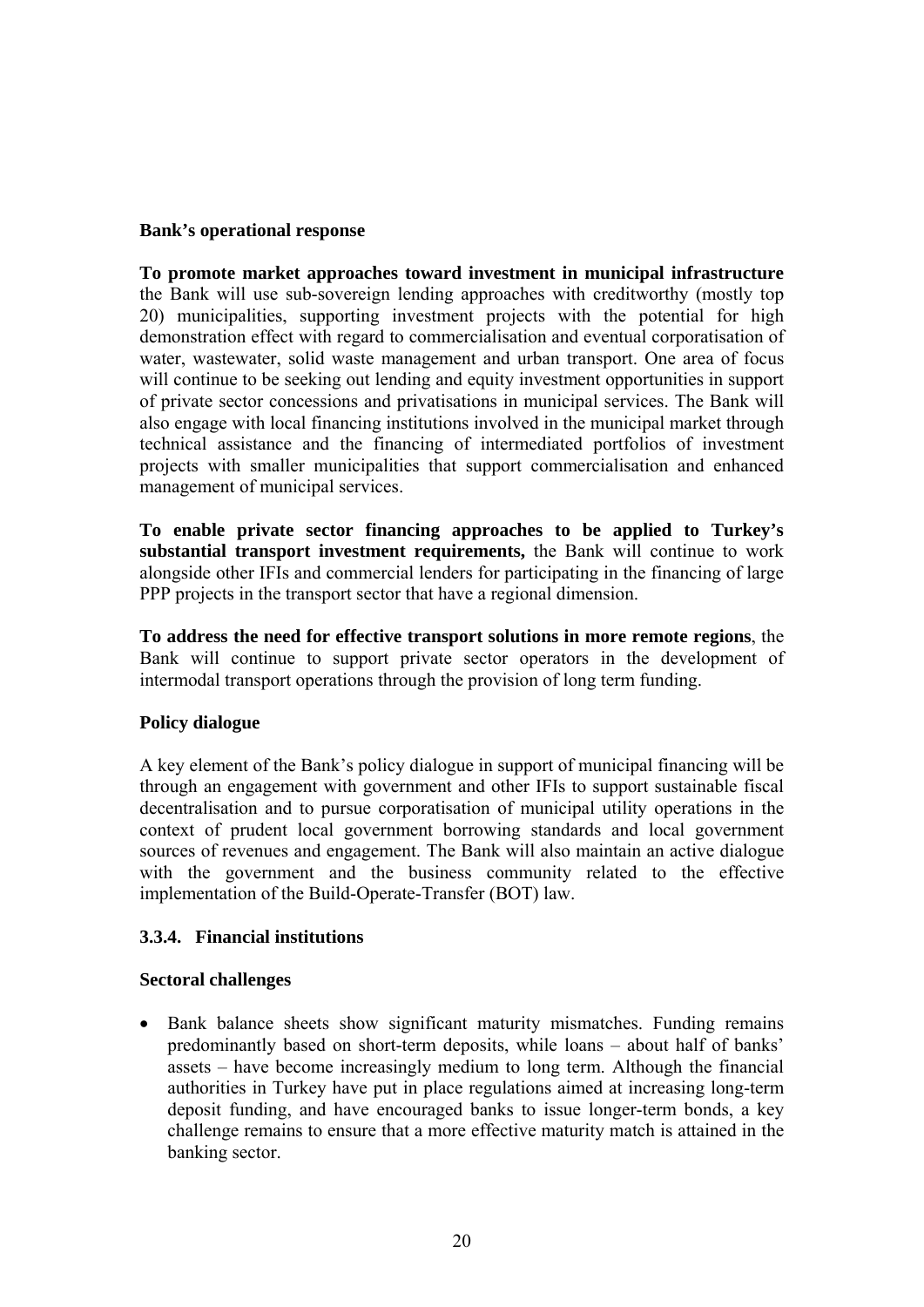- The institutional investor base capable of providing long term local currency funding is small. Foreign currency loans account for over a third of the total stock of loans, restrained by regulation to discourage foreign currency borrowing by unhedged borrowers. The money market benefits from a more reliable benchmark interest rate than in the rest of the transition region but lacks liquidity.
- The corporate bond market is at an early stage of development.

### **Bank's operational response**

**To enhance banks' ability to deliver investment finance to the enterprise sector,**  the Bank will continue to use a range of debt financing instruments designed to lengthen the average maturities on the liability side of key partner banks and other non bank financial institutions. Generally, partner banks will continue to be the larger private sector banks with the strongest branch networks capable of intermediating EBRD funds toward more difficult regions, more difficult sectors including small agribusiness, MSMEs and the development of private sector financing toward small municipalities as well as in support of investment in sustainable energy initiatives.

**In support of the development of a more effective local currency capital market,** the Bank will work with insurance and pension management companies to actively support the establishment and growth of a domestic institutional investor base capable of seeking sustainable funding based on long term savings instruments. On the sell side, the Bank will continue to participate, where its role is additional, in the issuance of innovative, longer term Turkish Lira-based debt instruments.

### **Policy dialogue**

Bank staff meet on a regular basis with the BRSA, the Central Bank and with the Capital Market Development Board to follow and discuss progress on work underway to improve the framework for corporate bond issuance and to enhance reliability and lengthen maturity of money market benchmarks. Technical assistance is currently being provided for the latter purpose. Within the substantial amount of work being done by the authorities to enable more effective delivery of longer term funds through the capital market, the Bank will continue to seek opportunities for providing technical assistance.

# <span id="page-22-0"></span>**3.4. Environmental and Social Implications of Bank Proposed Activities**

As an EU candidate country, Turkey is reviewing and revising environmental and social legislation to align with EU Directives. The EC 2011 Progress Report notes that Turkey has made progress on waste management, whereas limited progress can be reported on horizontal legislation, air quality and industrial pollution control and risk management. According to the Report, very limited progress has also been recorded regarding water quality, chemicals and administrative capacity.

The Framework Directive on health and safety at work has not been transposed into Turkish law and the Bank will work with clients and sponsors to promote the development of an appropriate safety culture. The labour legislation generally is not adequately aligned with the EU and this will also need to be taken into account during appraisal, particularly in areas of core ILO labour requirements.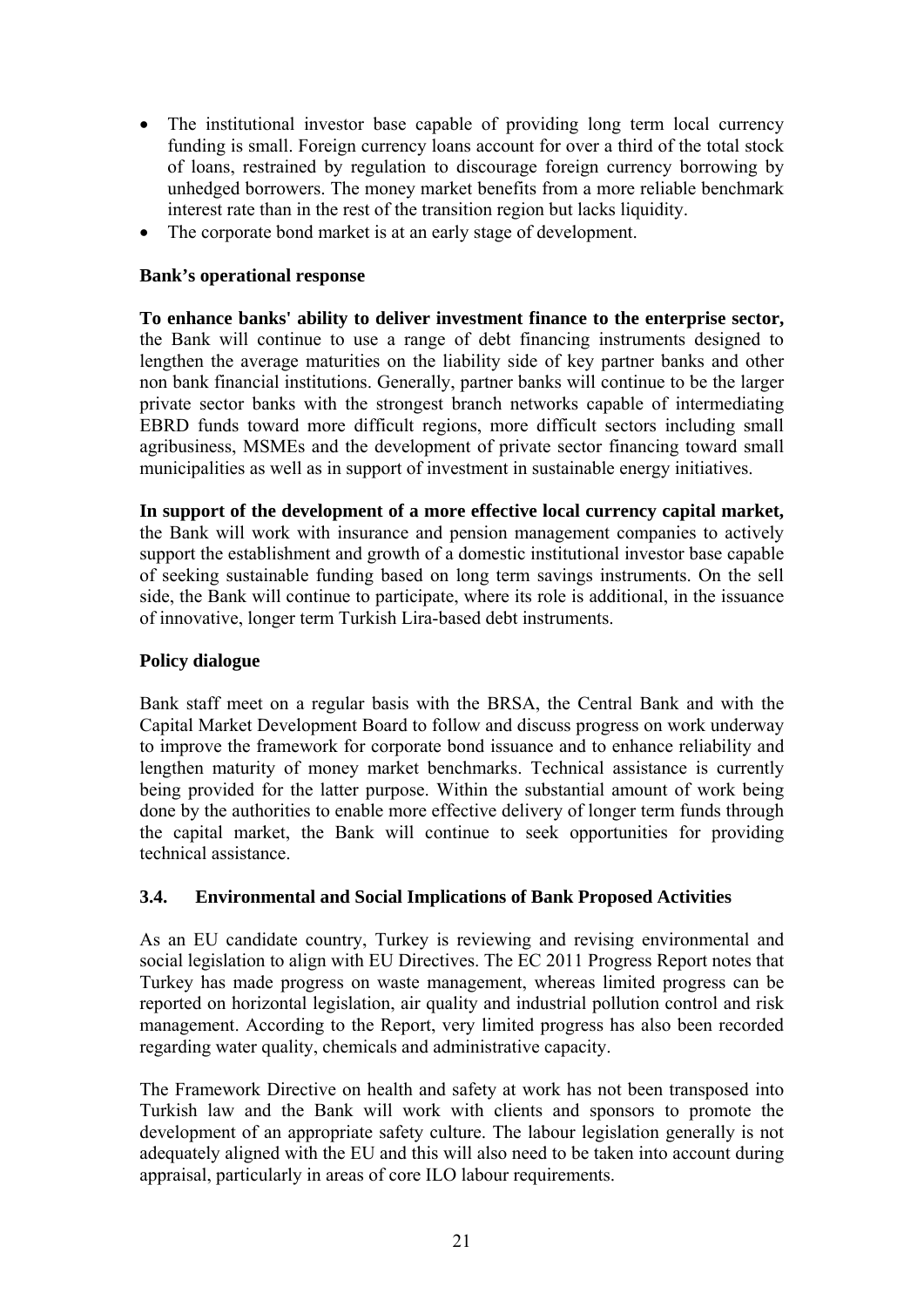These issues will need to be reviewed in the context of individual project appraisal and in line with EBRD's Environmental and Social Policy and Performance Requirements, which will apply to all projects carried out in Turkey. Specific building of environmental and social risk management capacity through implementation of the Bank's projects will add to this process and will assist in the process of alignment with EU Directives and Turkey's compliance with Millennium Development Goals.

Power and energy projects, such as wind farms and transmission corridors will need to review impacts to birds, as Turkey's location lies within the path of two major international bird migration corridors. The development of transport and municipal infrastructure may involve land acquisition or economic displacement for local populations. It will be important to identify any vulnerable populations, including ethnic minorities, that may be disproportionately affected by the projects and to ensure that stakeholder engagement activities include any marginalised groups. Infrastructure projects that involve construction will need to assess potential cultural heritage issues carefully.

### **Climate change adaptation**

Turkey is vulnerable to the projected impacts of climate change over the coming decades. The East Mediterranean sub-region is expected to experience decreases in summer and especially winter precipitation, with mean summer temperature increases of up to 4 degrees Celsius. Some regions of Turkey such as Konya are already experiencing severe water stress due to climatic factors and over-exploitation, and climate change is expected to exacerbate such problems. Turkey's large shipping and ports sector may also be impacted by rising sea levels which may increase risks of coastal flooding and storm damage.

EBRD is undertaking with IFC a study of climate change issues relating to the private sector with the aim of developing a methodology to assess potential CC impacts and to raise awareness of the need for companies to consider climate adaptation needs.

# **Gender**

The issue of women's economic empowerment is particularly acute in the case of Turkey. The labour force participation rate for working age women in Turkey is well below the OECD and transition country average. In line with the EBRD's Gender Action Plan, the Bank will enhance its efforts to support women's entrepreneurship and empowerment in Turkey through its projects, policy dialogue and technical assistance. In Financial Institutions projects, the Bank will seek opportunities to increase access to finance for women-owned and women-managed MSMEs, and to address barriers that impede access to credit, in particular in rural areas. Also, it will consider providing technical assistance to a number of commercial banks that have expressed interest in undertaking specific gender-related actions and developing new products for women entrepreneurs. The Bank will continue to promote gender equality and the shared benefits of projects in municipal sectors where appropriate. Across a number of sectors the Bank will look for opportunities to work with clients to adopt gender balanced approaches in their human resources policies and practices (e.g. equal opportunities in recruitment and career development).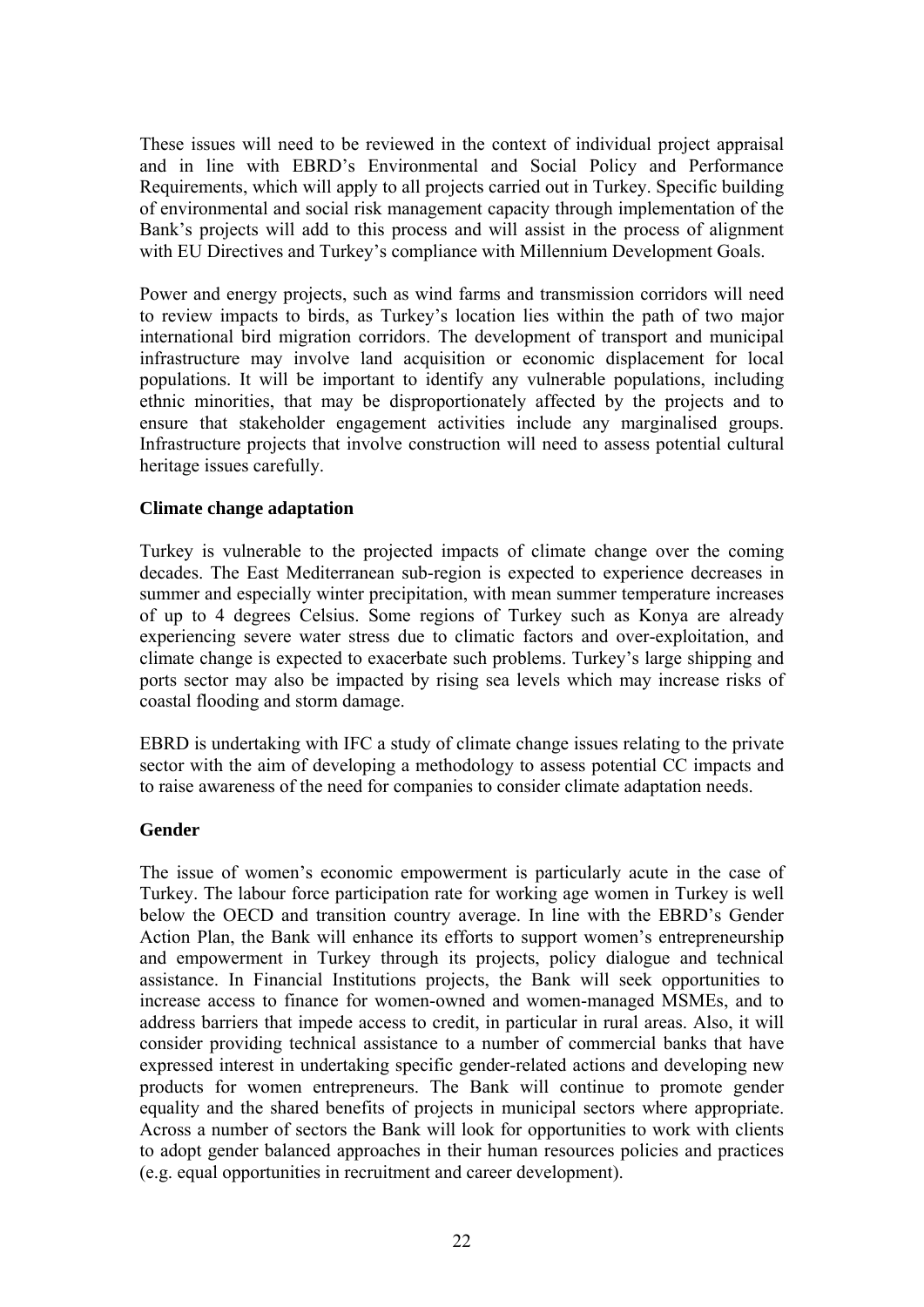For a more detailed assessment of gender issues see Annex 8.

# <span id="page-24-0"></span>**4. ACCESS TO CAPITAL: PRIVATE AND PUBLIC SOURCES OF FINANCE**

### <span id="page-24-1"></span>**4.1. Access to capital**

Turkish banks have shown resilience during the 2008-2009 global financial crisis, as evidenced by their balance-sheet strength, which has been supported by appropriate loan-loss provisioning, a solid capital base, and recurrent earnings generation. Financial sector reforms that were enacted following the 2000-2001 financial crisis set the foundations for the stability of the banking system today.

The sector is growing rapidly, with a 30 per cent average annual growth of total loans from 2005-2010 and 33 per cent average annual growth in loans to the private sector (45 per cent average growth during Jan-Nov 2011). The sector is well capitalized and the total capital ratio stands above the BRSA requirement of 12 per cent. Long-term funding still remains a problem and nearly all banks are planning to place new Eurobonds as soon as market conditions become more comfortable. Asset quality is strong with low reported NPL ratios. The NPL ratio for the system is currently reported to be as low as 3 per cent (BRSA).

The availability of credit has improved recently, as low interest rates suppressed the banks' margins and created high competition among banks. Progress has been made in encouraging public and private banks to improve credit lines for MSMEs (including a government-sponsored micro-credit facility), however, access to finance remains a major impediment to business start-ups (especially for women) and expansion of existing MSMEs with short business history. In this respect, increasing or facilitating access to private equity for MSMEs could help bridge credit needs.

An expected slowdown in GDP growth is likely to have a negative impact on credit growth. The Turkish lira is depreciating quickly despite the Central Bank actions to intervene at the cost of foreign reserves and develop a currency support plan which is based on higher effective interest rates. This leads to a serious deterioration of the local bond market, pushing benchmark yields to the highest level since 2010. At the same time the negative effect was smoothed by reduction of lira reserve requirements to an average of 10.5 per cent from 12.6 per cent, freeing up US\$ 7.6 bn of liquidity. The overall effect still remains to be seen.

On the positive side, the financial market's exposure is limited mainly to government bonds. The banking sector's exposure to risky securities such as high yield corporate bonds and stocks is negligible and liquidity is mainly invested in government bonds with a preference for instruments in local currency.

The main international credit rating agencies Standard & Poor, Fitch and Moody's still rank Turkey lower than "investment grade" at BB, BB+ and Ba2, respectively.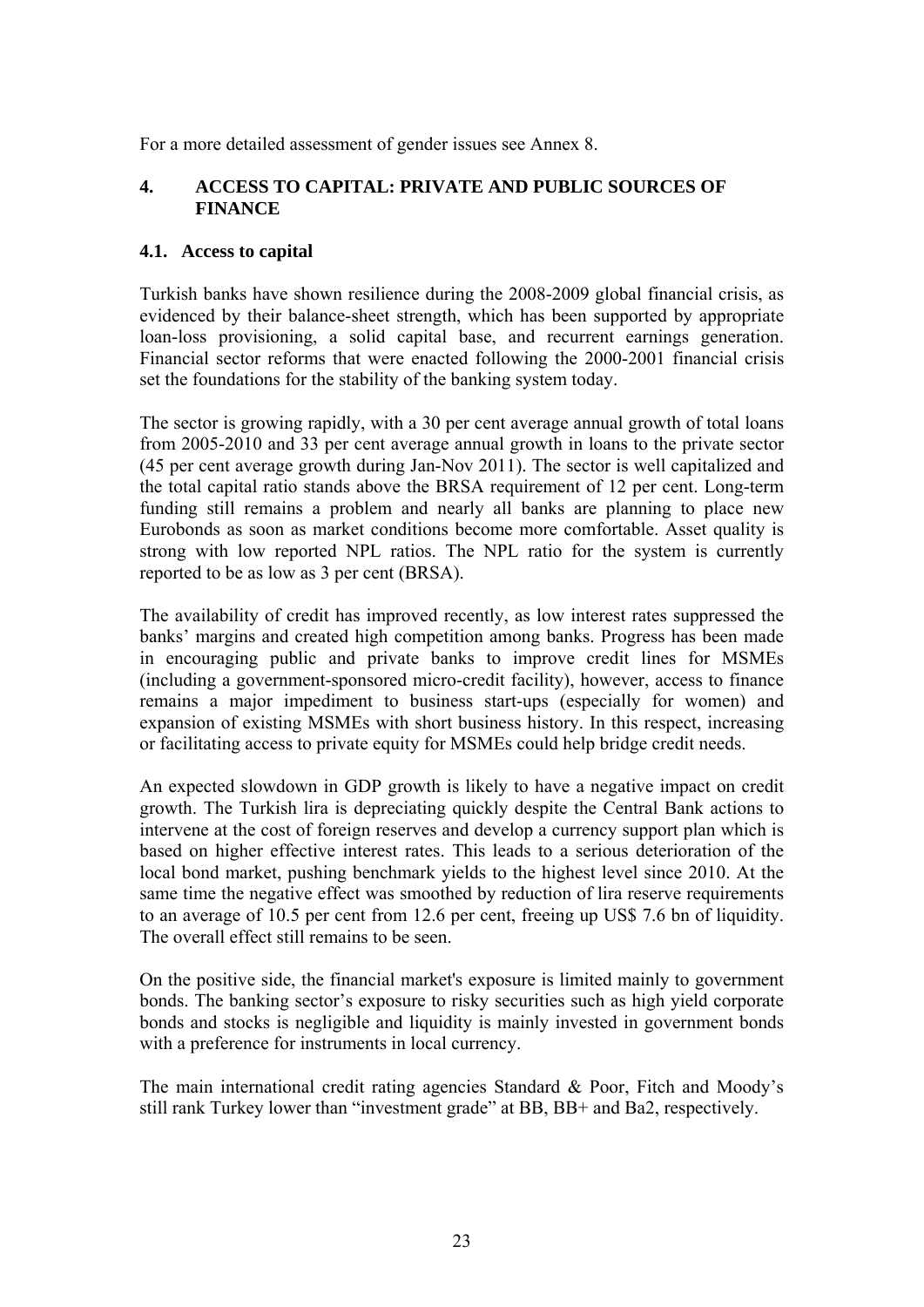### <span id="page-25-0"></span>**4.2. MDB finance and collaboration with other IFIs and multilateral donors**

Donor co-ordination is effective in Turkey and is led by the Treasury as well as through regular meetings held under EU management with all key donors involved. Key themes that form a basis for donor co-ordination include climate change and energy efficiency. The EBRD, IFC and EIB co-ordinate closely and often on an informal basis in Turkey. The need to ensure that IFI and bilateral funding is provided in a manner toward larger and strategically important projects that provides maximum leverage for attracting complementary financing from commercial sources has been an important factor in this co-ordination. The recent establishment of an EBRD Resident Office in Ankara will enhance the Bank's ability to co-ordinate more closely with a broader range of donors including from shareholder embassies.

### **The World Bank Group**

The World Bank Group is now working under its 2012-2015 Country Partnership Strategy (CPS), which was adopted in March 2012. The main pillars of the new CPS are enhanced competitiveness and employment, improved equity and public services, and deepened sustainable development.

Turkey is one of the largest middle-income partners of the World Bank and is the third largest borrower in terms of active portfolio.

### *International Bank for Reconstruction and Development*

During fiscal years 2008 to 2010, total IBRD lending to Turkey at USD 7.6 billion exceeded expectations at the beginning of the CPS period by USD 1.4 billion, mainly as a result of a mid-term adjustment which responded to the 2008/9 global financial crisis. Development Policy lending by IBRD accounted for USD 4.4 billion during this period with USD 3.2 billion provided as investment financing. Of the investment finance, the substantial part of the funding was provided to the municipal, SME and energy sectors.

The EBRD coordinates its activities and policy dialogue with the IBRD's policy engagement in related sectors and occasionally (eg, with the energy sector regulator), directly supports later stage implementation of related sectoral policy adjustments through provision of technical assistance as well as through its loan and investment operations. However, the EBRD's private sector focus results in a clear differentiation of roles between the two institutions. One key area which is receiving close consultation between the two institutions is domestic capital market development.

# *International Finance Corporation*

During fiscal years 2008-11, the IFC provided total financing of USD 2 billion across 45 transactions in Turkey. During fiscal year 2011, IFC provided USD 467 million on its own account and USD 787 million on account of participants.

The main areas of focus for IFC during the recent CPS have been SMEs, energy efficiency and support for Turkish investors abroad. The same focus remains under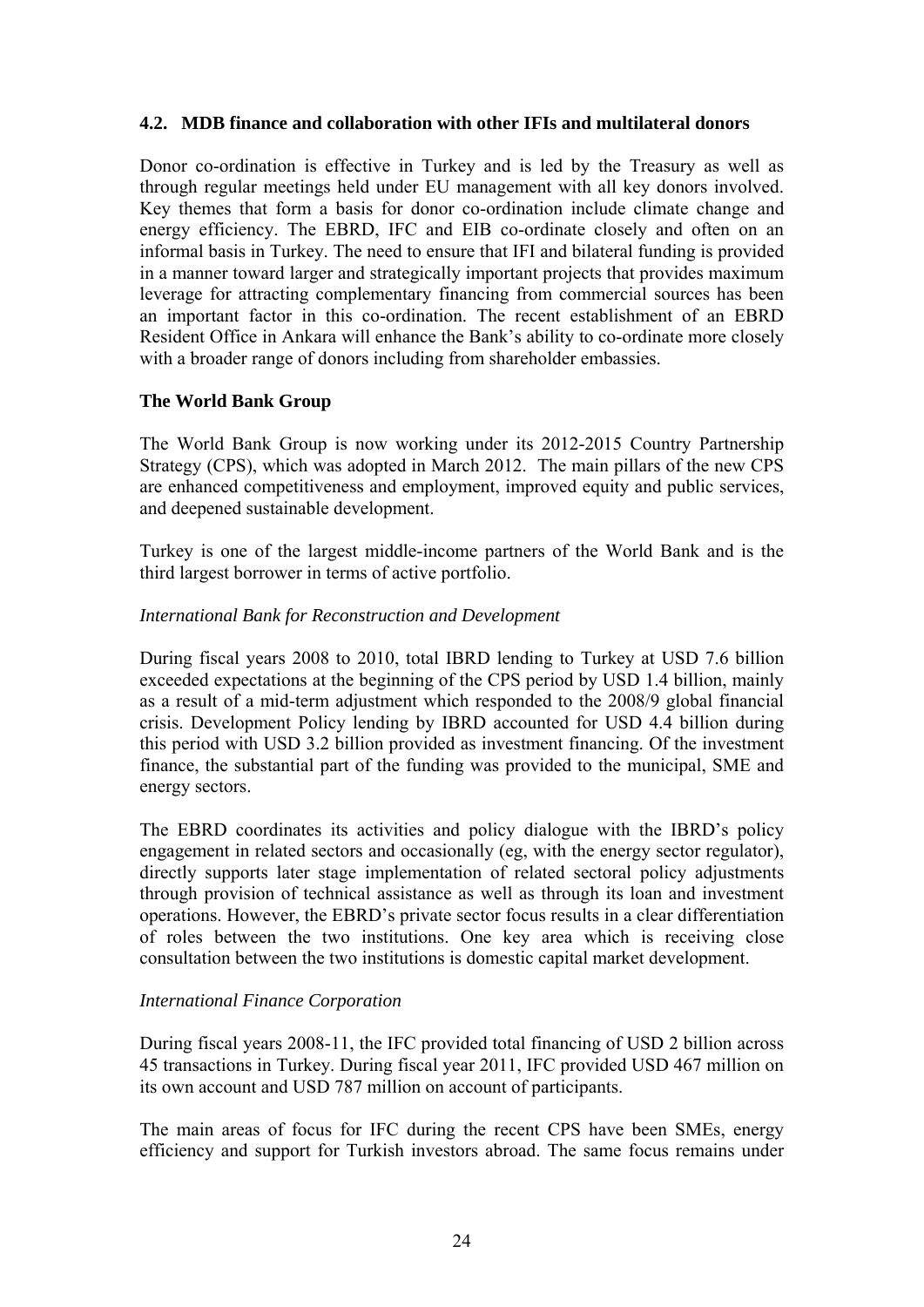the new CPS, although support for an expected proliferation of Infrastructure PPPs may also become an important business area.

Particularly during the 2008/9 crisis period, IFC and EBRD co-ordinated closely with the objectives of closing financing gaps on key projects. Two relatively large parallel financings were completed in the energy sector and discussions with other corporate clients have been closely co-ordinated. Three transactions with Turkish banks under securitisation structures were co-financed (albeit with different use of proceeds) and currently, joint mandate approaches are being sought for a major transport PPP project and a major energy sector project.

# **European Union**

Since 2007, Turkey has receiving EU financial aid under the Instrument for Preaccession Assistance (IPA). IPA assistance to Turkey is implemented under decentralised management according to the five IPA components available to candidate countries.

The EU's substantial program covers all sectors that are a focus for the EBRD in Turkey and close attention is paid to identifying opportunities for working together. To date, EU grant funding has been used in support of MSME lending to remote regions and for energy efficiency operations. Means for leveraging EU funding for municipal operations, particularly water, waste water and solid waste management have been explored. Good opportunities have been identified for working in concert on regional transport projects.

# **European Investment Bank**

The EIB has been involved in lending operations in Turkey since the mid 1960s. The EIB's mission is to support the country's economic development and assist Turkey during its pre-accession phase to the EU. Over the 5 years to end 2010, the EIB achieved total lending volume exceeding EUR 11bn in Turkey. The level of EIB lending increased dramatically from 2005, with the opening of accession negotiations at the end of 2004.

EIB annual lending activity in Turkey is now of the order of EUR 2bn, and is based on three pillars: (i) lending in support of critical infrastructure projects, both at national level (transport sector, energy, the environment, R&D) and local level (water and wastewater management, urban transport); (ii) lending to SMEs, through an extensive network of both private and public partner banks; and (iii) corporate lending, mainly in favour of the energy sector and in support of foreign direct investments.

Turkey is the largest recipient country of EIB funds outside the EU.

EBRD and EIB have co-financed one corporate project in the energy sector and are in advanced discussions for co-financing a large transport infrastructure project. The EIB has participated as a lender to four banks under the EBRD-initiated MidSeff project, which provides long term funds and technical assistance to partner banks for financing mid-sized renewable energy projects. The EBRD has also co-invested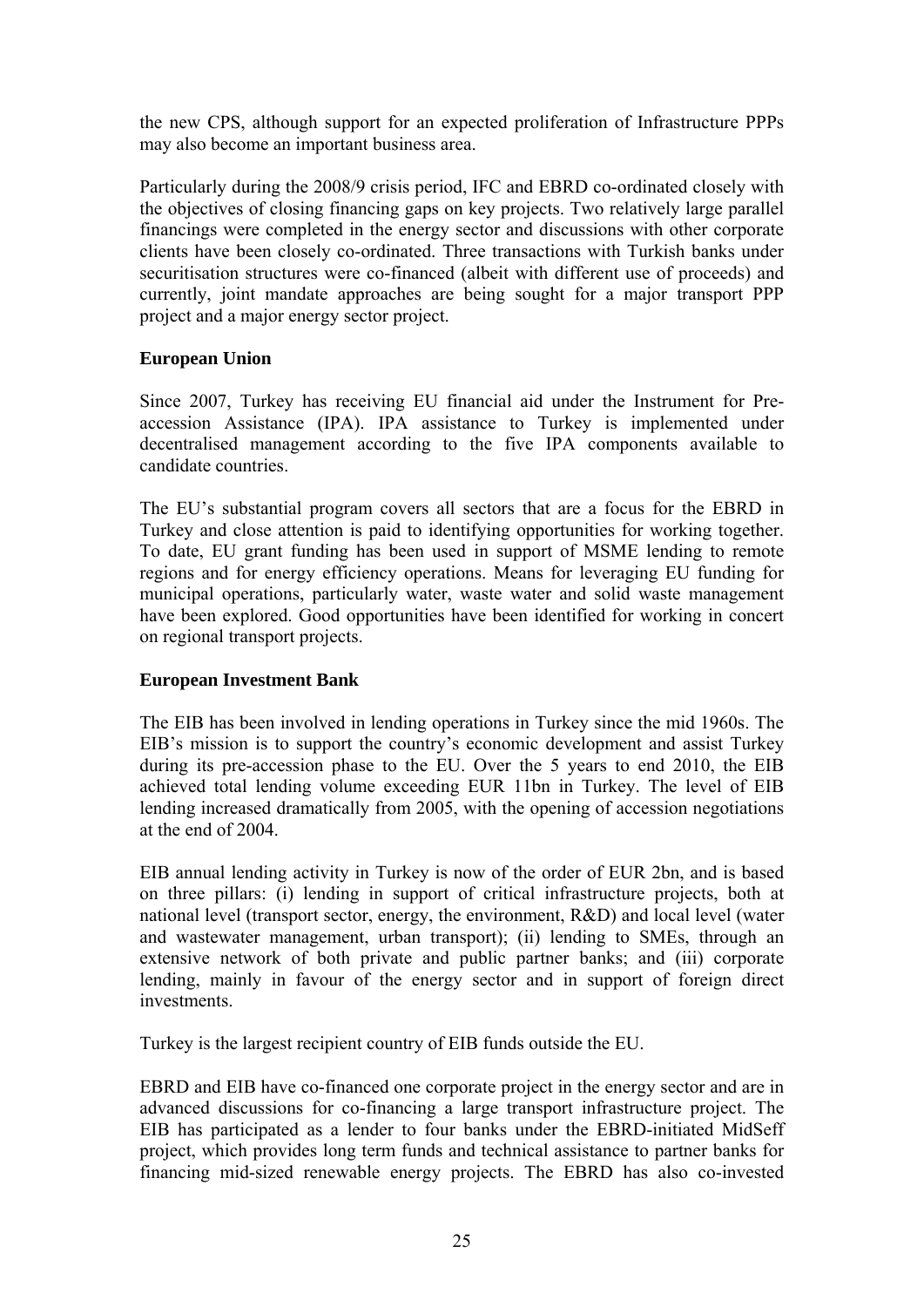alongside the European Investment Fund into two Turkey-specific investment funds. Discussions are held on a regular basis to inform each institution on the respective project pipelines and opportunities to work together on specific transactions are actively sought.

### **Council of Europe Development Bank**

The Council of Europe Development Bank (CEB) has an exclusively social mandate and has three main fields of action: Strengthening social integration (including aid to refugees), managing the environment, and developing human capital (including education, training and health).

CEB lending in Turkey over the past decade has focused on projects related to natural disaster mitigation, environmental and urban infrastructure, health, education and job creation in SMEs. Total lending in Turkey from 2002 to date is Euro 1.95 billion, of which Euro 100 million was provided during 2011.

### **Islamic Development Bank**

The Islamic Development Bank (IDB) has accelerated its operations in Turkey from 2009 and since then has put in place total finance of Euro 550 million. This has been provided to five projects, two in transport infrastructure, two for SME financing and one for renewable energy.

Currently, the EBRD is participating in a financing consortium for a major road and bridge PPP project. IDB has recently expressed interest in joining the consortium and work is now underway to develop structures that will effectively and efficiently enable interest-based and sharia banking to jointly participate in this form of project financing.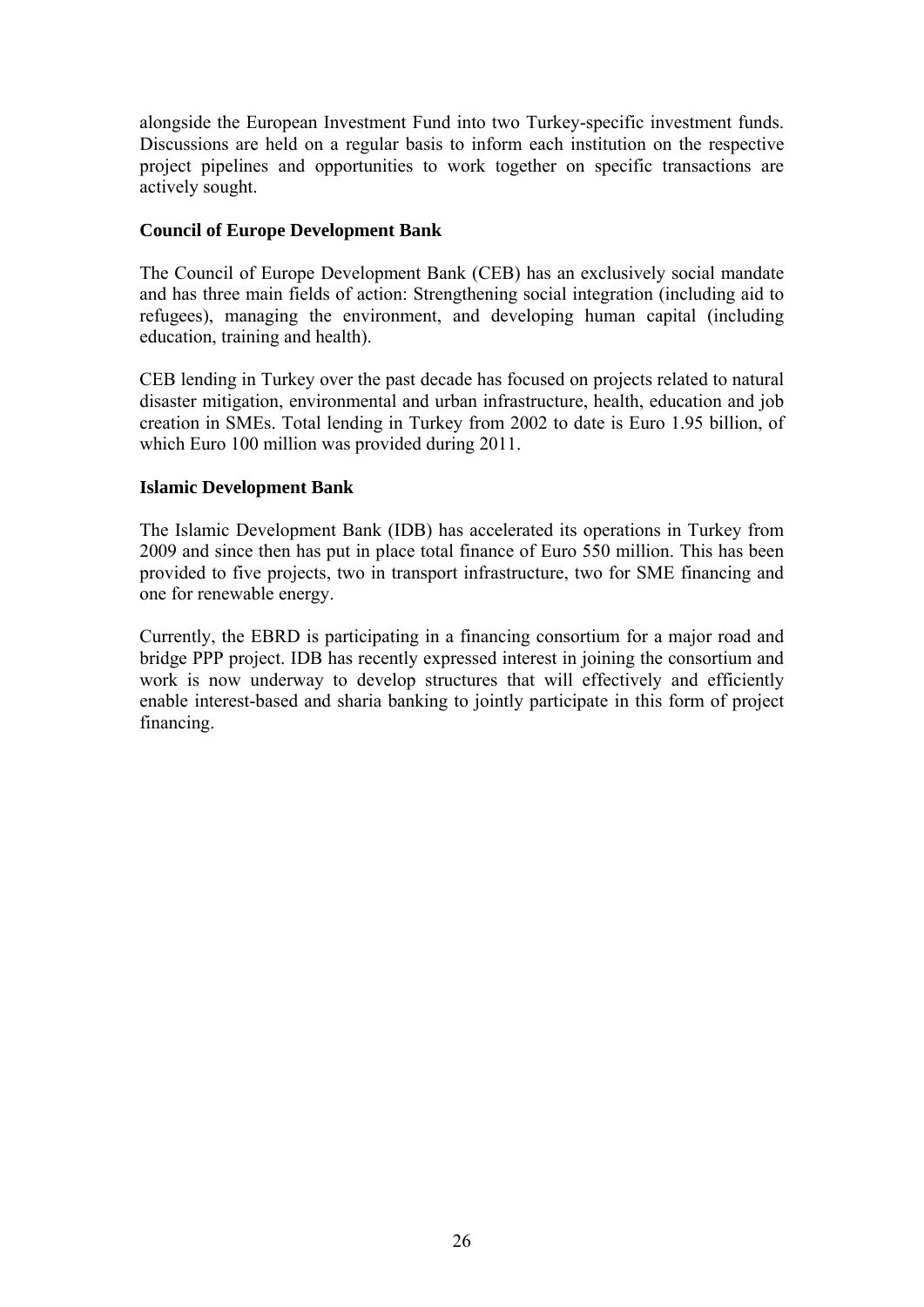# <span id="page-28-0"></span>**ANNEX 1 - POLITICAL ASSESSMENT**

### **Overview**

Turkey is committed to and applying the principles of multi-party democracy, pluralism and market economics in accordance with the conditions specified in Article 1 of the Agreement Establishing the Bank, although some challenges remain.

Free and fair Parliamentary elections took place on June 12, 2011 and delivered a clear mandate to the Justice and Development Party (AKP) and Prime-Minister Recep Tayyip Erdoğan for a third consecutive term in government.

Turkey has taken positive steps to adopt the EU's *acquis communautaire* in all fields, while the pace of formal accession negotiations has slowed. In this respect, the country has made significant progress in domestic political reforms by enhancing institutional checks and balances, bringing civil-military relations in line with democratic principles and initiating a democratic opening process aimed at raising the democratic standards for all citizens, including those of Kurdish origin. These steps have moved Turkey closer to meeting the political accession criteria in its negotiations with the EU. However, as the 2011 EU Progress Report notes, further efforts are required to guarantee fundamental rights in practice, in particular freedom of expression, women's rights and freedom of religion.

### **Political accountability**

### *Elections*

The unicameral Parliament – Grand National Assembly – of Turkey is composed of 550 deputies elected for a four-year term on the basis of a party list proportional representation system with a threshold of 10 per cent of eligible national votes required to enter Parliament. The 10 per cent threshold for political party representation in Parliament – the highest in the OSCE region – remains one of the central issues affecting the representative nature of the legislature.

The ruling Justice and Development Party (AKP) won the recent parliamentary elections, held on 12 June 2011, by securing almost 50 per cent of the votes which translated into 327 seats in the Grant National Assembly. This result allowed AKP to form another single party government. The opposition Republican People's Party (CHP) came second obtaining 135 seats in the new parliament. The third political party that managed to clear the required 10 per cent threshold was the National Movement Party (MHP) with 53 seats in the Parliament. In addition 35 independent candidates were elected, the bulk of which were associated with the recently created Peace and Development Party (BDP), representing voters in some Kurdish communities in Turkey. After a boycott that lasted until October, BDP has taken up its participation in the parliament and has sent its representatives to the newly established parliamentary commission charged with drafting the new Constitution.

Although the AKP increased its share of the popular vote from the last 2007 general election, the number of AKP share of seats has decreased by 14 (from 341 to 327) leaving it a few seats short of the 330 needed for a constitutional majority. This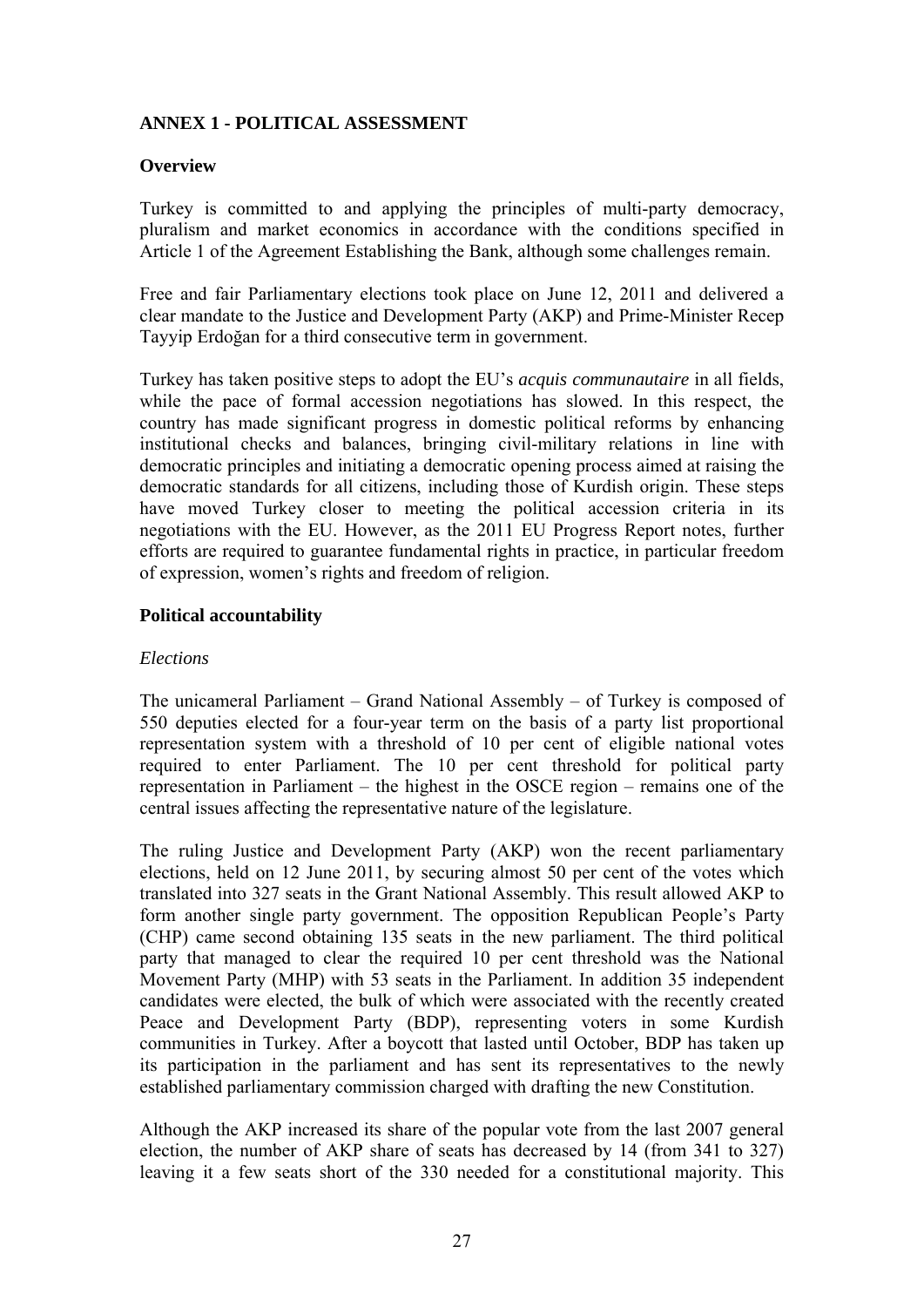outcome means that AKP will need to cooperate with opposition parties on a number of key issues of political transition, including constitutional reforms. The government's decision to launch an inclusive and open constitutional process, with participation of all parties, promotes a spirit of compromise between political parties.

The June 2011 parliamentary elections were assessed by international observers from the Parliamentary Assembly of the Council of Europe and from the OSCE as democratic, well-managed and pluralist, but still requiring improvement in fundamental rights, including freedom of speech, rights of minorities and women. The Parliamentary Assembly of the Council of Europe (PACE) has recommended lowering the existing 10 per cent threshold to enhance the representative nature of the legislature.

### *Constitutional Reform*

A comprehensive constitutional reform has long been one of AKP's key domestic political priorities. During its previous term in office AKP initiated a referendum on the constitutional package which was held in September 2010. The referendum delivered a public mandate to the government to introduce changes to the existing Constitution, which was adopted in 1982 following the military coup. The EU called the referendum "an important step towards Europe". However, the referendum has also exposed divisions within the Turkish society with 58 per cent backing the government proposed constitutional changes and 42 per cent voting against.

Following the June 2011 Parliamentary elections, a special constitution drafting commission was set up in the Parliament consisting of an equal number of representatives from all parties represented, including AKP, CHP, MHP and BDP. The commission, which started its work in October 2011, is chaired by Parliamentary Speaker Cemil Çiçek. The Chairman of the commission and the Turkish Prime Minister expressed their expectation that the new Constitution could be adopted before the end of 2012.

The Turkish Constitution provides for political accountability through the separation of executive, legislative and judicial powers. Under the Constitution, the President appoints the Prime Minister, the Ministers of the Government (on the Prime Minister's recommendation), the members of the Constitutional Court and the Chief of the General Staff of the armed forces. However, real political power is vested with the Prime Minister and Government. In the past the military have played a powerful political role in Turkey. During its last term in office the AKP government has implemented reforms which have reinforced civilian oversight in the security sector. The key priorities for the new Constitution include reinforcing democratic institutions, enhancing civil-military relations and promoting human rights and freedoms for all Turkish citizens. The new Constitution may also reshape the balance of power between the Presidency and the Prime-Minister. All opposition parties have also articulated their priorities for the constitutional process. The EU and the Council of Europe have welcomed Turkey's constitutional reform process.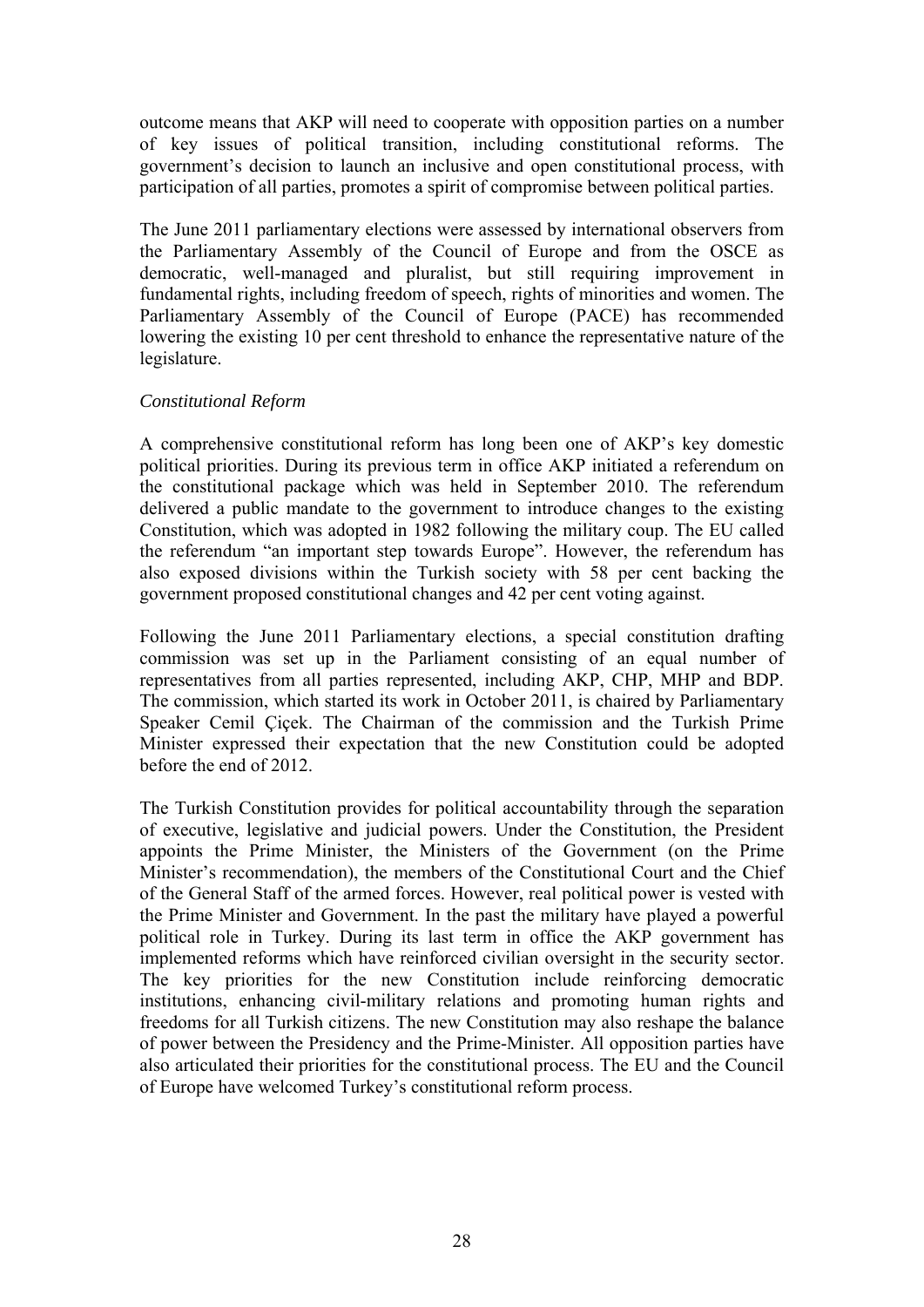### **The rule of law and integrity**

The Turkish Constitution provides for the formal independence of the judiciary from legislative or executive interference. However this principle has not always been enforced in the past since the judiciary alongside the military acted as the guardians of Turkey's secular state. AKP has implemented reforms, including through the 2010 constitutional reform package, which have enhanced the independence and impartiality of the judiciary and increased its effectiveness.

A report issued in 2012 by the Council of Europe Commissioner for Human Rights concludes that despite serious reforms undertaken in recent years, Turkish law and practice is still not in line with the case-law of the European Court of Human Rights. One of the major factors hampering progress lies in the established attitudes and practices followed by judges and prosecutors at different levels giving precedence to the protection of the state over the protection of human rights.

The European Commission's 2011 Progress Report for Turkey identified the length of pre-trial detentions as a source for concern. In recent high profile cases involving alleged plots against the state, the time lag between the arrests and presentation of indictments, the restricted access by the defence to evidence put forward by the prosecution and the secrecy of investigation orders fuelled concerns about effective judicial guarantees for all suspects.

In comparison to many countries of operations of the Bank, corruption is a moderate problem in Turkey. According to Transparency International's Corruption Perceptions Index (CPI) in 2011 Turkey was ranked 61st out of 182 countries. In its anticorruption effort Turkey is actively engaged in implementation of the recommendations by the Group of States against Corruption (GRECO).

# **Civil and human rights**

Civil and human rights are enshrined in 1980 Turkish Constitution and are expected to be further advanced in the next Constitution which is being drafted by the Parliament. Turkey has ratified all major international human rights conventions. Among new ratifications of the human rights instruments is the Optional Protocol to the UN Convention against Torture in September 2011.

The protection of Turkish citizens' rights has improved in recent years. However, international human rights monitors continue to express concerns related primarily to the rights of religious minorities and different cultures; the right to freedom of expression, and in relation to that the number of court cases against writers and journalists and restrictions on access to the Internet; the application of anti-terror legislation; and gender equality. There is a need to promote more participation and representation of women in the political life of the country.

Turkey has a pluralistic media that expresses diverse views and promotes open debates on some of the more sensitive issues including minority and cultural rights and the role of the military. However, freedom of expression is strained by the large number of legal cases and investigations against journalists. At present Turkey has the largest number of journalists in detention among all OSCE states. In May 2011 the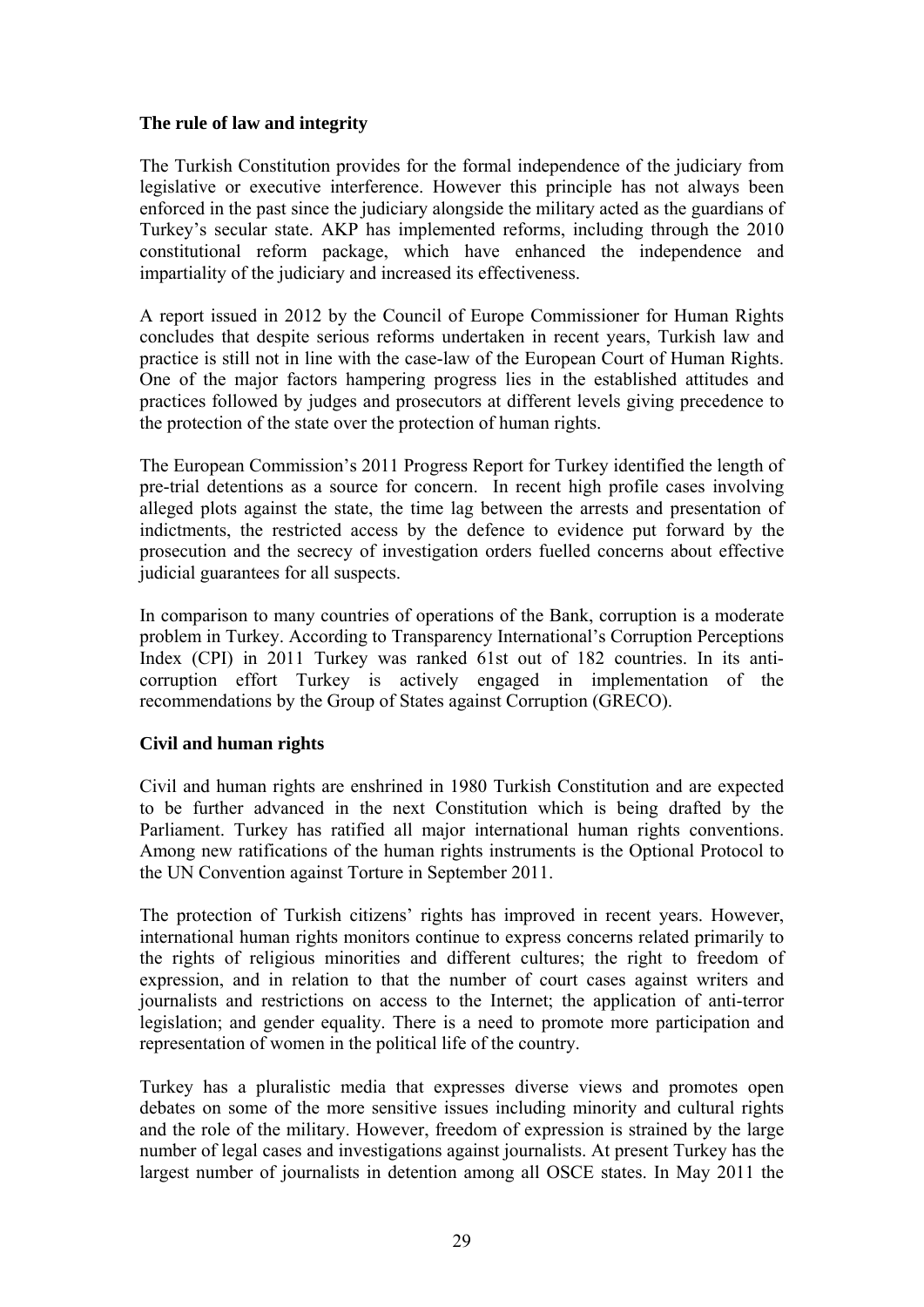Turkish Constitutional Court amended the Press Law to extend the statute of limitations for filing criminal cases against journalists from two months to eight years. This ruling has been cited by the OSCE Representative on Freedom of the Media as putting journalists under threat of criminal lawsuits. The Turkish authorities have committed to addressing the concerns raised by the OSCE.

The AKP government has pursued an ambitious agenda regarding the democratic opening towards Kurdish communities, which was announced in 2009. Numerous steps have been taken towards this end, such as the use of multiple languages by municipalities. A Kurdish Language and Literature Department was opened in one Turkish University. However, the 2011 EU Progress Report concludes that "Turkey's approach to minorities remains restrictive" and that "full respect for and protection of language, culture and fundamental rights in accordance with European standards has yet to be achieved."

The constitutional reform process opens a window of opportunity for addressing the issue full protection of citizen's rights and to create a basis for promoting peace and stability in the South and South-eastern regions. BDP's participation in the constitutional commission enhances the opportunity for dialogue and reconciliation. The constitutional reform process, which involves all parties represented in the Parliament, has the potential to further enhance democratic standards and freedoms in Turkey.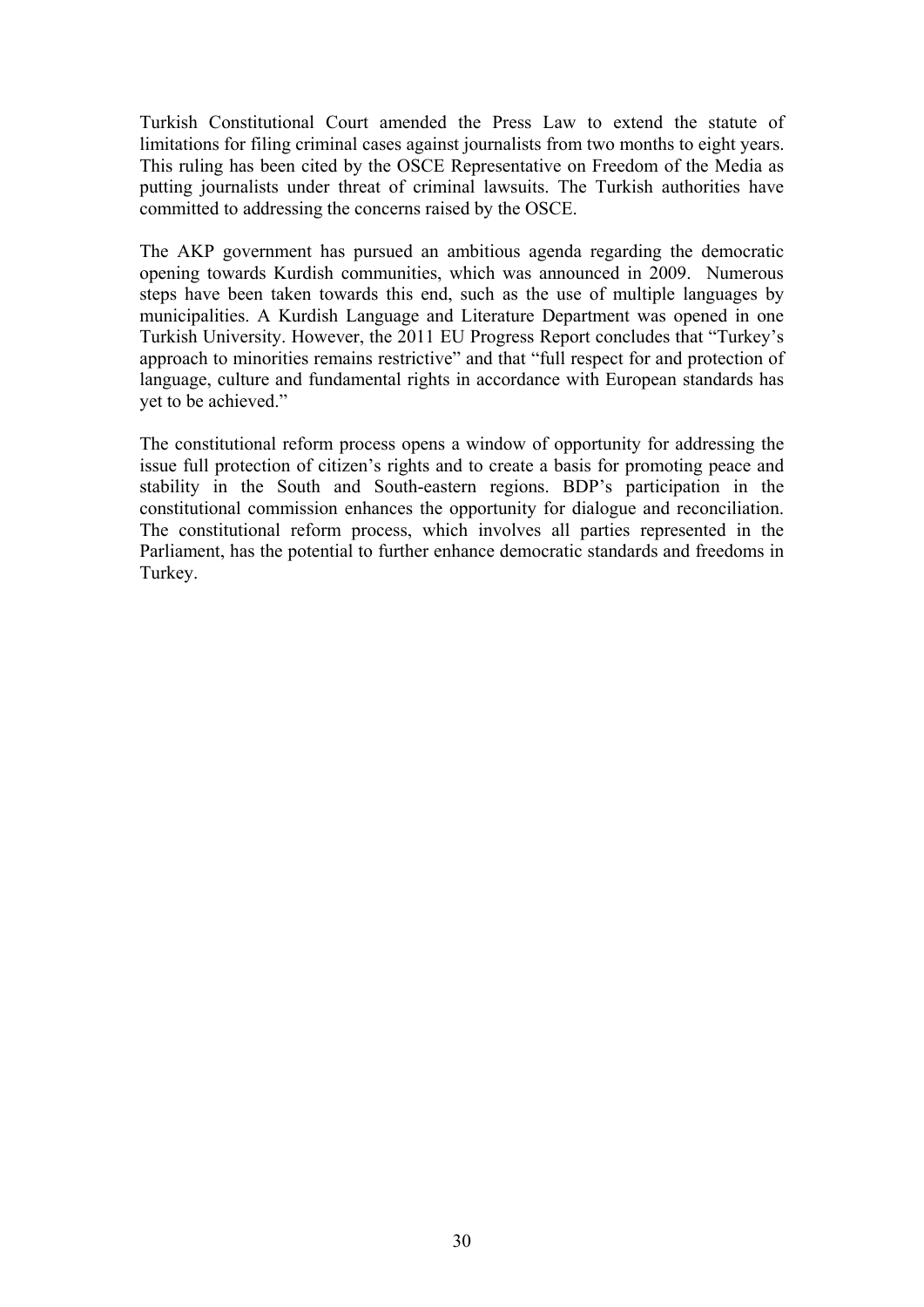# **ANNEX 2 - ASSESSMENT OF TRANSITION CHALLENGES**

<span id="page-32-0"></span>The table and the supporting text below provide an overall assessment of Transition Challenges by sector, based on the Transition Report 2011. There are two separate scores for each sector, rating market structures and market-supporting institutions. Scores range from negligible, small, medium and large. "Negligible" means that the remaining challenges are minor and that the sector is well advanced in moving towards the standards of a well-functioning market economy. "Large" means that the remaining challenges are major and that this dimension of the sector is at an early stage of reform.

| <b>Corporate Sectors</b>       | <b>Market structure</b> | <b>Market supporting institutions</b> |  |  |  |
|--------------------------------|-------------------------|---------------------------------------|--|--|--|
| Agribusiness                   | Medium                  | Small                                 |  |  |  |
| General industry               | Small                   | Medium                                |  |  |  |
| Real estate                    | Small                   | Medium                                |  |  |  |
| <b>Telecoms</b>                | Medium                  | Small                                 |  |  |  |
| <b>Energy</b>                  |                         |                                       |  |  |  |
| Natural resources              | Medium                  | Small                                 |  |  |  |
| Sustainable energy             | Medium                  | Medium                                |  |  |  |
| Power                          | Medium                  | Medium                                |  |  |  |
| <b>Infrastructure</b>          |                         |                                       |  |  |  |
| Water and wastewater           | Medium                  | Medium                                |  |  |  |
| Urban transport                | Medium                  | Small                                 |  |  |  |
| Roads                          | Medium                  | Medium                                |  |  |  |
| Railways                       | Medium                  | Medium                                |  |  |  |
| <b>Financial Sectors</b>       |                         |                                       |  |  |  |
| Banking                        | Medium                  | Medium                                |  |  |  |
| Insurance, other fin. services | Medium                  | Small                                 |  |  |  |
| <b>MSME</b> finance            | Medium                  | Medium                                |  |  |  |
| Private equity                 | Large                   | Small                                 |  |  |  |
| Capital markets                | Small                   | Small                                 |  |  |  |

# **CORPORATE SECTOR**

### **Agribusiness**

Market structure: *Medium*  Market institutions: *Small* 

Agriculture remains a relatively protected sector. Turkey maintains high import duties on many live animals and animal products. Although over 50 per cent of Turkey's land is arable, the lack of proper irrigation, the relatively small and uneconomic size of individual family-owned farms and the undersupply of capital for employment of modern production inputs, techniques and machinery prevent the country from realising its full agricultural potential. In recent years, major industrial conglomerates have started investing in, and consolidating, the food processing sector, which has led to significant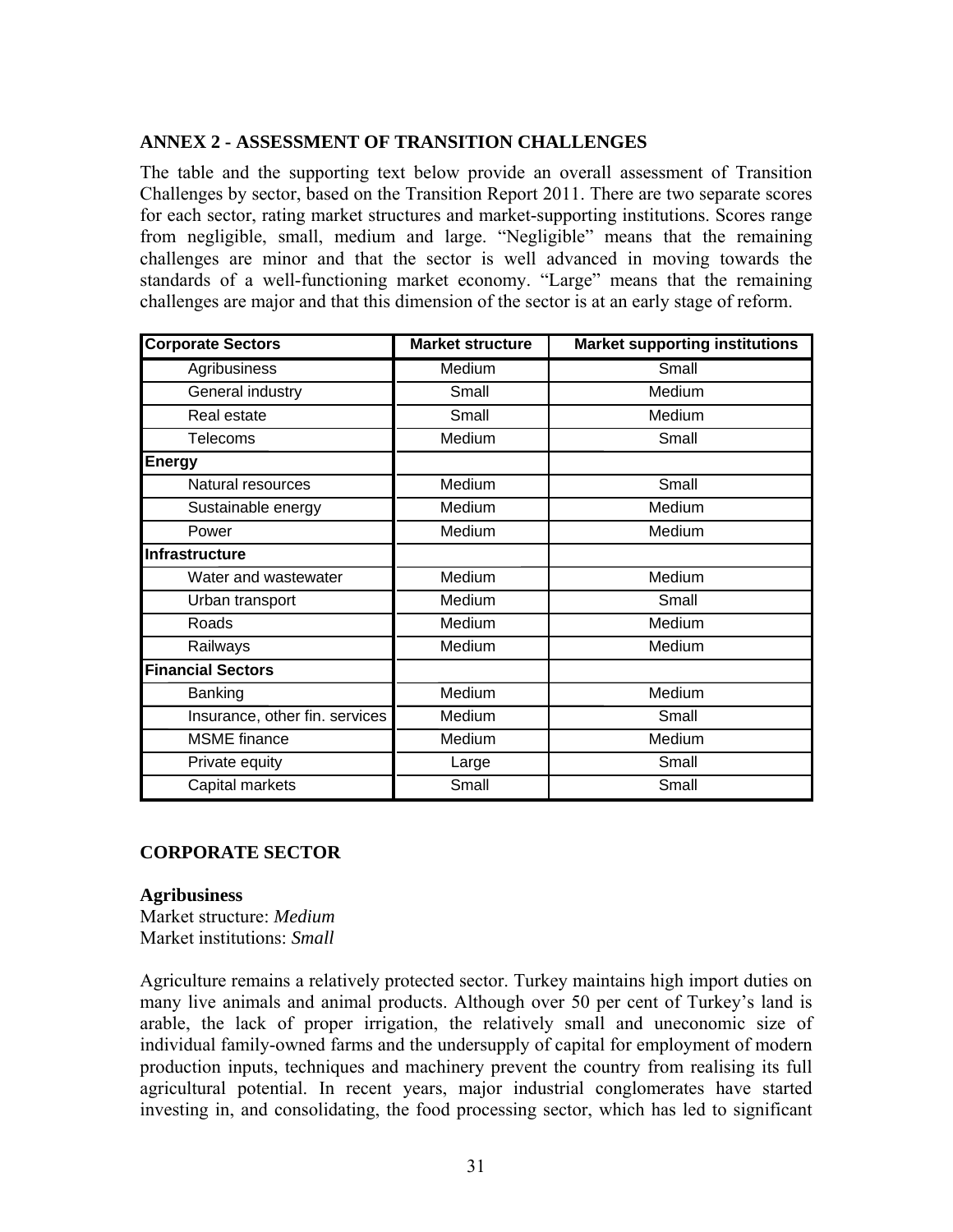improvements in ISO certification and quality standards, while mid-sized corporates still lag behind. Progress of large-scale retail is impeded by difficulties in acquiring business permits. While inline with Turkey's commitments to WTO, key challenges in the agribusiness sector include addressing the high level of state involvement and intervention in agribusiness; helping mid-sized corporates in meeting western hygiene, quality (in particular traceability of products) or efficiency standards; developing specialised trade and storage infrastructure in the regions; and supporting market-based institutions for financing (WHR).

### **Manufacturing and Services**

Market structure: *Small*  Market institutions: *Medium*

The Turkish M&S sector is generally open to international trade. However Turkey recently imposed tariffs on textile imports from selected countries outside the EFTA for four years with the explicit aim to protect domestic producers. There has been an increase in R&D expenditures and patent registrations, and they are now at par with the best in the CEB region. The legislative and regulatory framework for starting and operating a private business needs strengthening, particularly the implementation of existing laws and enforcement of contracts. Competitiveness could be enhanced by structural reforms that help to shift activity from the informal to the formal sector. Restructuring and improvements in corporate governance and energy efficiency standards remain significant challenges among mid-sized corporations and those in underdeveloped regions. The relative competitiveness of the Turkish manufacturing sector is also still adversely affected by incomplete reforms in the energy and transport sectors.

### **Real estate**

Market structure: *Small*  Market institutions: *Medium*

The real estate sector has developed significantly over the past decade, including new types of property as well as financing instruments. The retail sector is nearing saturation, especially in the largest markets of Istanbul and Ankara, a trend that has been exacerbated by lower demand as a result of the global financial crisis. On the other hand, the medium term growth potential for the Class A office and industrial market continues to be positive. Regional imbalances exist and all sub sectors remain underdeveloped in the east and south of the country. The tourism sector is relatively well developed although there are inequalities in the development between the major cities and the coast and the rest of the country. Institutional investors are active in the country although the size of the market would accommodate a larger number of them. The legislative and regulatory environment regarding property markets needs to be improved. Mortgage financing is relatively underdeveloped; however, a new mortgage law was introduced 2007 that should begin to improve conditions for property finance. Development of real estate is hindered by a difficult and times consuming process of land acquisition.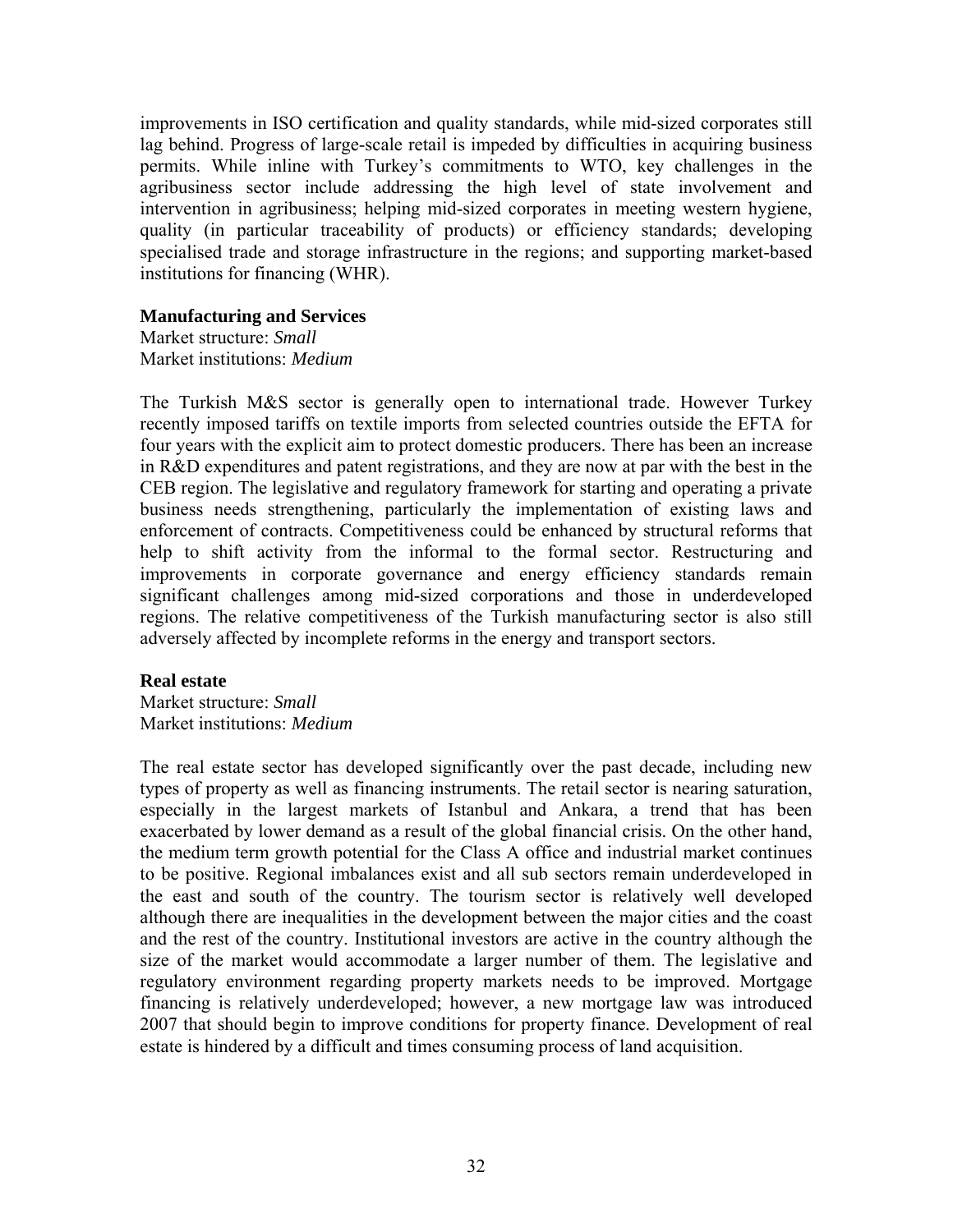**Telecommunication** 

Market structure: *Medium*  Market institutions: *Small*

The Information and Communications Technologies Authority (ICTA) is an administratively and financially independent national regulatory authority. Turkcell, the largest player in the three-operator mobile market, continues to control a market share of about 55 per cent, despite the availability of mobile number portability. The fixed-line incumbent, Turk Telekom (in which the state still holds a golden share), dominates the fixed-line market due to the reach of its copper-based network. TTnet, Turk Telekom's internet arm, still maintains a dominant position in the broadband internet market with DSL services, although its market share has been consistently decreasing since 2006. However, mobile broadband is growing fast and takes an increasing share of the broadband market. There are a large number of licensed and operational ISPs in Turkey. The number of internet users has recently increased significantly, although the internet penetration still remains relatively low due to the low level of PC penetration in the residential sector. Regional disparities in terms of internet connectivity remain important and dial-up remains the most used connection in rural areas. The digitalisation process is expected to be completed by 2015/17, given the large territory to be covered and the massive investments to be incurred.

### **ENERGY AND INFRASTRUCTURE**

**Natural Resources**  Market structure: *Medium*  Market institutions: *Small*

TPAO, the state-owned oil and gas exploration and production company, produces some 90 per cent of the domestic production. TUPRAS (the petroleum refinery corporation) and POAS (a major petroleum product retailer) have been privatised but remain dominant producers. The retail fuel sector is being de-regulated and the market has seen the entry of new players. In 2005, the Petroleum Market Law stimulated competition in the sector by abolishing price ceilings and removing import quotas on petroleum products. However, insufficient storage capacity and transportation bottlenecks prevent greater competition in the market. Turkey's oil and gas pipeline network is operated by stateowned gas company BOTAŞ. Despite legal requirements to do so, little progress has been made in unbundling, privatisation of activities outside transmission (only 10 per cent of the total capacity has been successfully tendered) and introduction of competition. To improve gas market' operations and enhance competition, the capacity of the regulatory authority needs to be strengthened. The key transition challenges for the natural resource sector are to reform, corporatise and improve corporate governance within state-owned enterprises, including BOTAS; to improve the environmental and health and safety standards in the industry; to eventually privatise mining assets; and to establish transparent regulatory mechanisms, including for the setting of oil and gas transport tariffs and for third party access to storage facilities.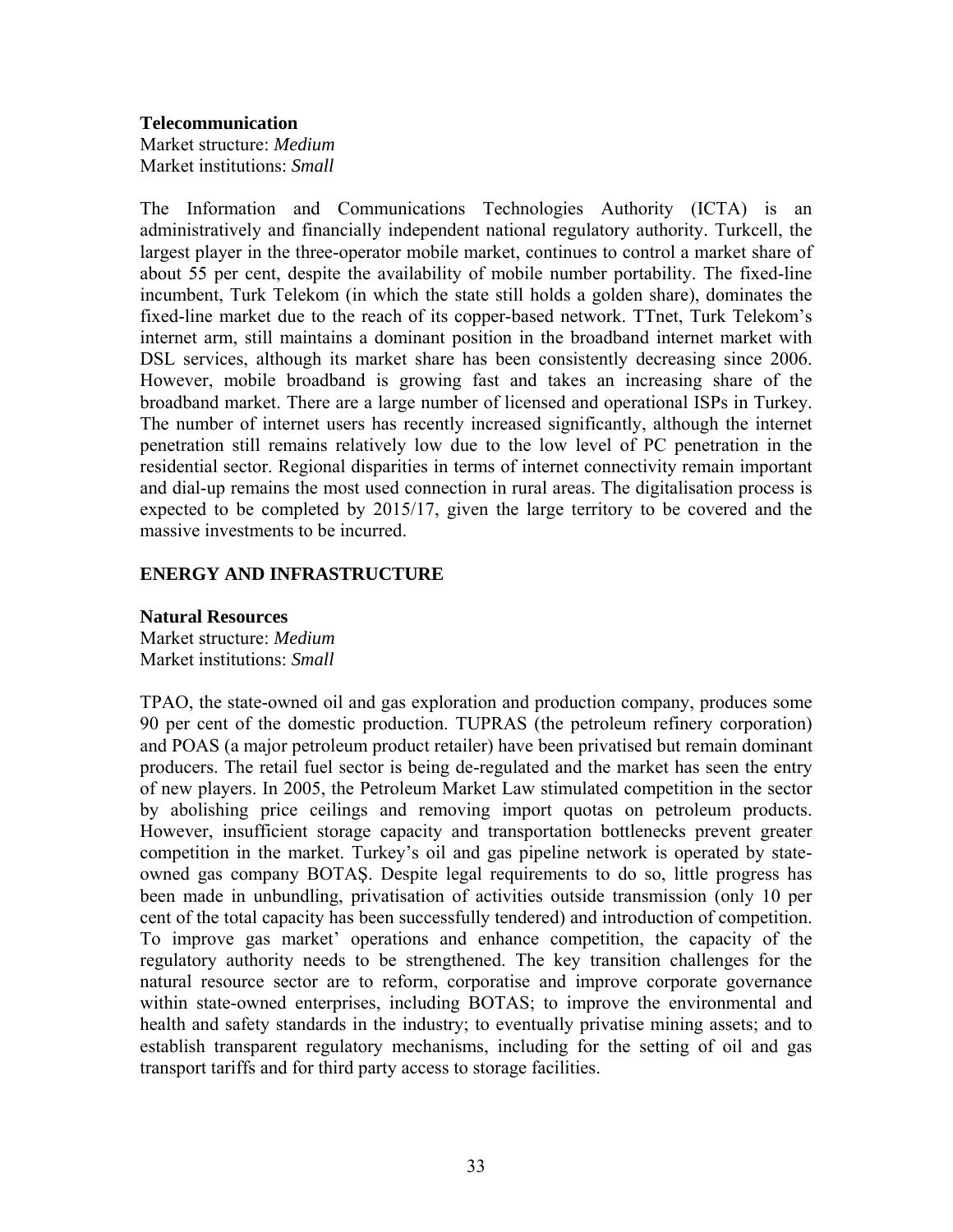#### **Sustainable Energy**

Market structure: *Medium*  Market institutions: *Medium*

Turkey has approved an energy efficiency (EE) law and has already established basic institutions for EE (energy efficiency agency), but further work is still required, such as setting indicative targets for energy savings and instruments to achieve these. Energy tariffs reflect operating costs and provide some incentive for low cost efficiency measures, but still do not reflect environmental costs. The Turkish economy is relatively energy efficient (low energy intensity). The Turkish Energy Efficiency Strategy was adopted in 2004 with the aim to harmonize Turkish legislation and regulation with the relevant EU *acquis*. The RE framework is in place and provides support, including feedin tariffs and mandatory off-take for a variety of RE technologies. In January 2011 the new RE law was approved which guarantees power purchase prices for a period of ten years. The use of renewable resources (hydro and wind) is already established, though well below the country's potential renewables capacity. Turkey has ratified the Kyoto protocol in August 2009 but the protocol does not impose any measures on Turkey. Remaining challenges are to achieve more effective energy efficiency project implementation and support institutional development and project deployment for climate change.

#### **Power**

Market structure: *Medium*  Market institutions: *Medium*

The power sector has been fully unbundled into separate generation, transmission, trading, and distribution companies. While the liberalisation process is proceeding, private sector participation is still limited. State-owned companies dominate every link of the electricity supply chain. The generation segment is dominated by state-owned EUAS (approximately 50 per cent of capacity) and some questions have been raised about IPP access to networks. The privatisation process of generation is just starting and the government intends to sell 45 hydroelectric, coal and gas fired power plants. Transmission is and most likely will remain fully state-owned. The privatisation of distribution assets is proceeding rapidly. Progress has been made to improve the quality of Turkish institutions. An independent regulator (EMRA), which is licensing participants and approving market rules, has been established. The Government has been gradually moving towards cost reflective tariffs. A feed-in tariff and a mandatory off-take mechanism are in place to support the development of renewables; these were recently revised to differentiate by type of renewable energy at the end of 2010 and should aid further the development of some types of renewable projects (geothermal and biomass in particular).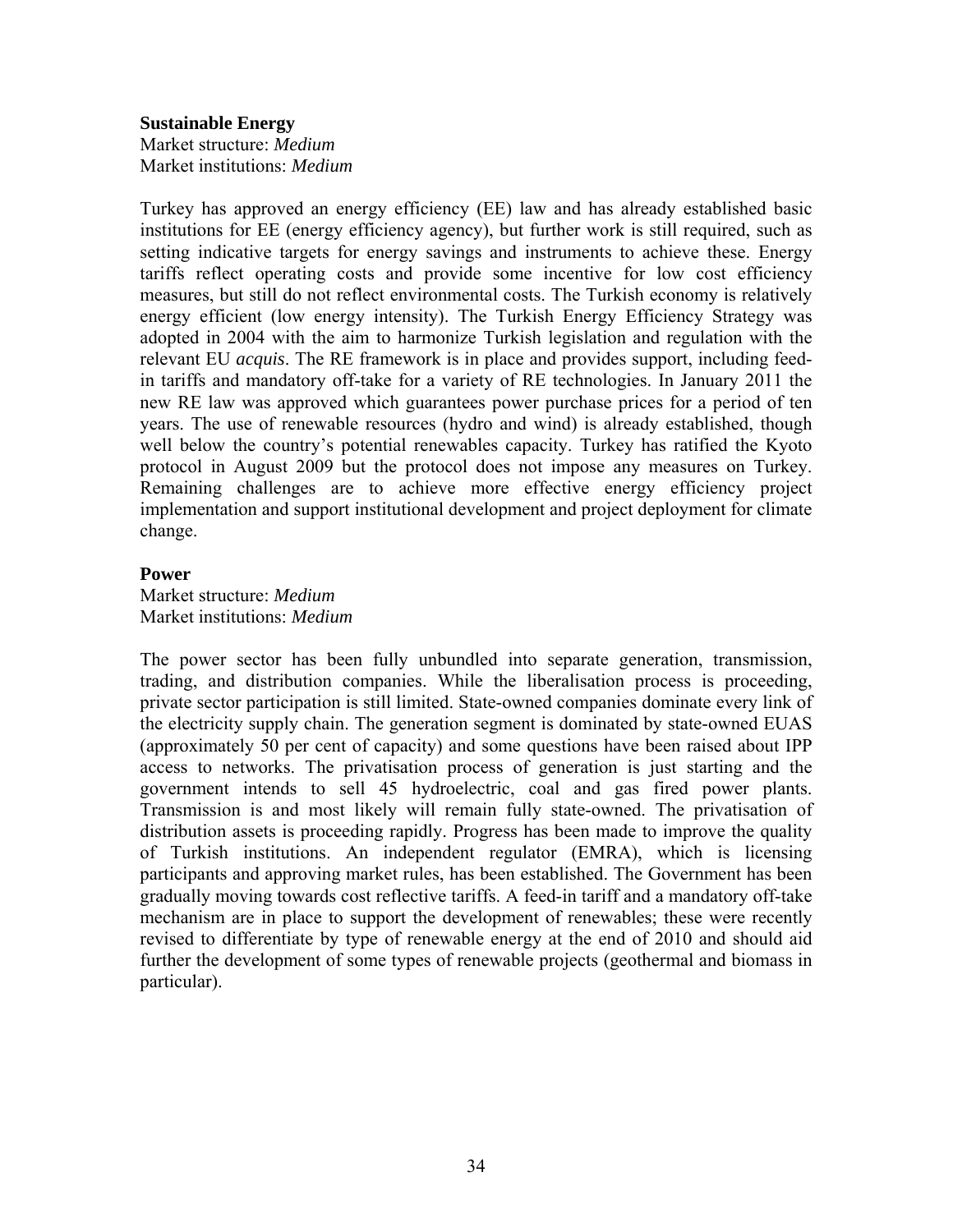**Water and wastewater**  Market structure: *Medium*  Market institutions: *Medium*

Local authorities are responsible for municipal water services. Few water utility services are corporatised, most remain integrated into municipalities. Municipalities are under strict financial control by the central authorities are typically not creditworthy due to excessive borrowing from the state Iller Bank and a narrow and rigid revenue base. While focus on service delivery is common and operational and financial performance is generally good, access to services needs to improve further, particularly in smaller municipalities. Tariffs are generally at cost recovery levels in tier-1 cities and close to cost recovery in smaller municipalities. Challenges in the sector include the corporatisation of municipal utility services to ease the financing burden for municipalities, further developing a culture of cost reflective tariffs and good operational and financial performance of water services. Other priorities include the restructuring of weaker operators, particularly outside the largest cities, more private sector participation to accelerate service expansion and improve service quality (particularly for wastewater treatment).

### **Urban Transport**

Market structure: *Medium*  Market institutions: *Small*

Local authorities are responsible for municipal public transport provision and planning and regulatory capacity is relatively developed (at least in larger municipalities); approval for new light rail-metro investments is required from the national authorities. Financial and operational performance is generally good, comparable with the advanced urban transport markets in the world. Infrastructure assets are typically financed by the municipalities using loans from Iller Bank or direct transfers from the central government, as municipalities have limited tax raising abilities and are over-burdened with high and unsustainable levels of debt. Private bus and minibus operators in the urban transport sector are widespread. The approach to tariff setting is based on cost recovery principles, but contracting structures, particularly more sophisticated service contracts (e.g. including service standards), are not yet widespread. The main challenge is to build on an established culture of cost-related tariffs and good operating performance through corporatisation of municipal transport operators to allow them to finance investments on their own balance sheet. Other challenges include the improvement of service coverage in most smaller cities and localities in the less developed parts of the country, refinement of service contracts, expansion of PPP structures and refining the urban road and street management and planning capabilities in larger cities.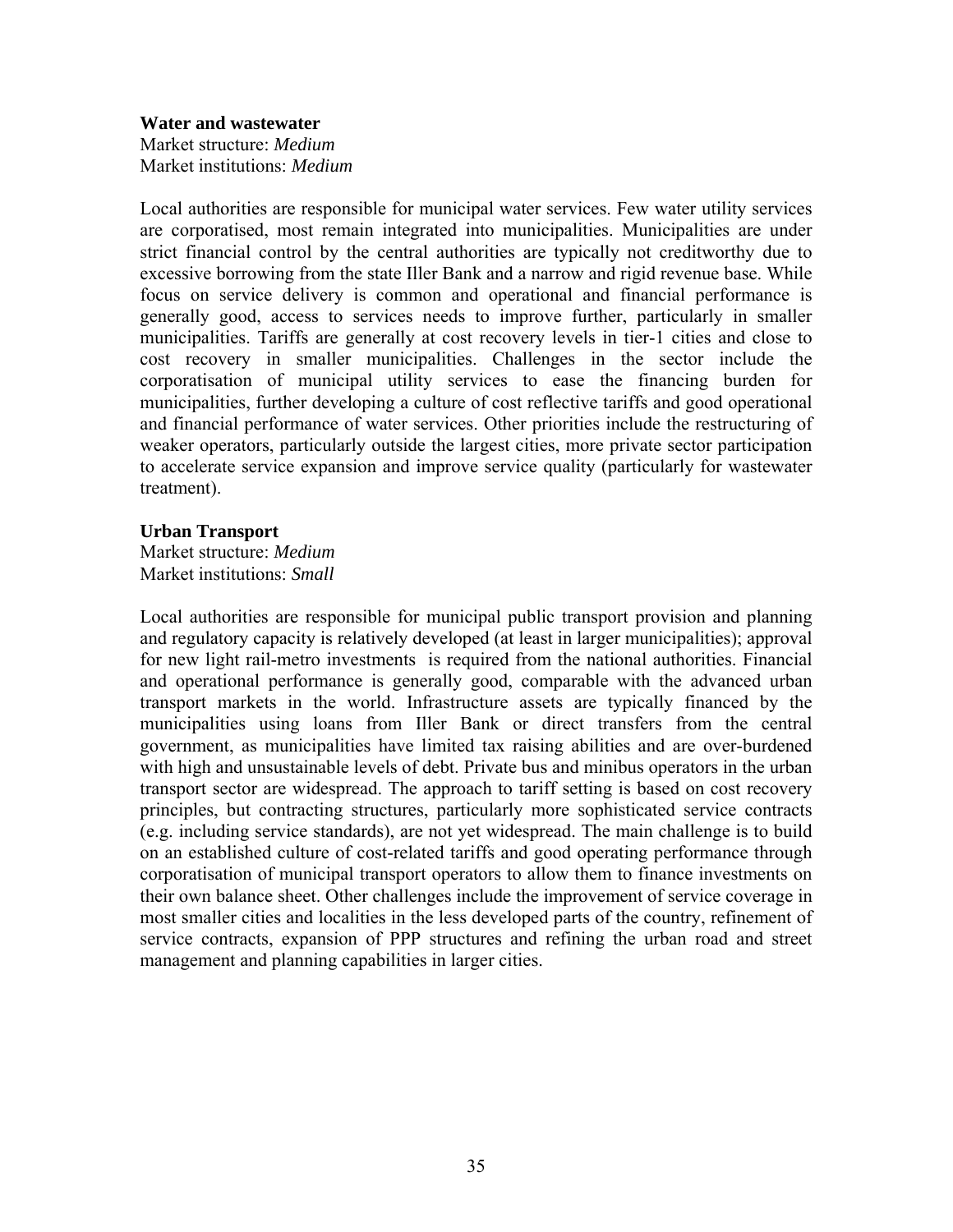#### **Roads**

Market structure: *Medium*  Market institutions: *Medium*

The responsibility for highways and regional key corridors falls in the General Directorate of Highways, which has operated on a separate budget, but it is not autonomous from the central government. There are several toll roads and tolled bridges in Turkey. Some private sector companies have been awarded maintenance contracts for state roads and motorways. In addition the government has identified a number of road sections to be developed on a PPP basis. A BOT contract for the Eurasia Tunnel and the Gebze-Izmir Road have been tendered and the financing is under negotiation with several banks. A tender for existing motorways and bridges has also been launched. The fuel levy is one of the highest in the region. The transition challenges remain in development of fair and clear tendering processes and introduction of performance-based contracts for road maintenance; the development of PPP projects in line with international best practice; and improvements in governance and accountability in road agencies.

#### **Railways**

Market structure: *Medium*  Market institutions: *Medium*

The railway sector is underdeveloped by international standards despite some recent progress. The block train operation has decreased freight cost, branch lines were organized in industrial zones, one logistics center (Gelemen) has begun operations and three others are under construction (Kaklık, Hasanbey and Köseköy), and the Ro-La model – widespread in Europe to move freight transport from roads to rail – has begun to be implemented. However, the Turkish State Railways (TCDD), despite being a corporate entity, is not yet fully commercialised and persistently loss-making. The policy-making function rests with the government. TCDD is a fully integrated railway (i.e. no separation of operations from infrastructure) with poor financial performance and continuous loss of freight traffic to the road sector. There are some very small private operations in various parts of the country, but they do not represent a challenge to the incumbent, let alone road transportation. The government has identified a number of potential PPP projects for the construction of new rail lines and a high speed railway station in Ankara, but these have yet to be tendered. Transition challenges remain in implementation of the large scale sector reform aiming at commercialisation, structural unbundling and corporate restructuring; private sector development in core freight operations and ancillary services; and development of an adequate regulatory framework.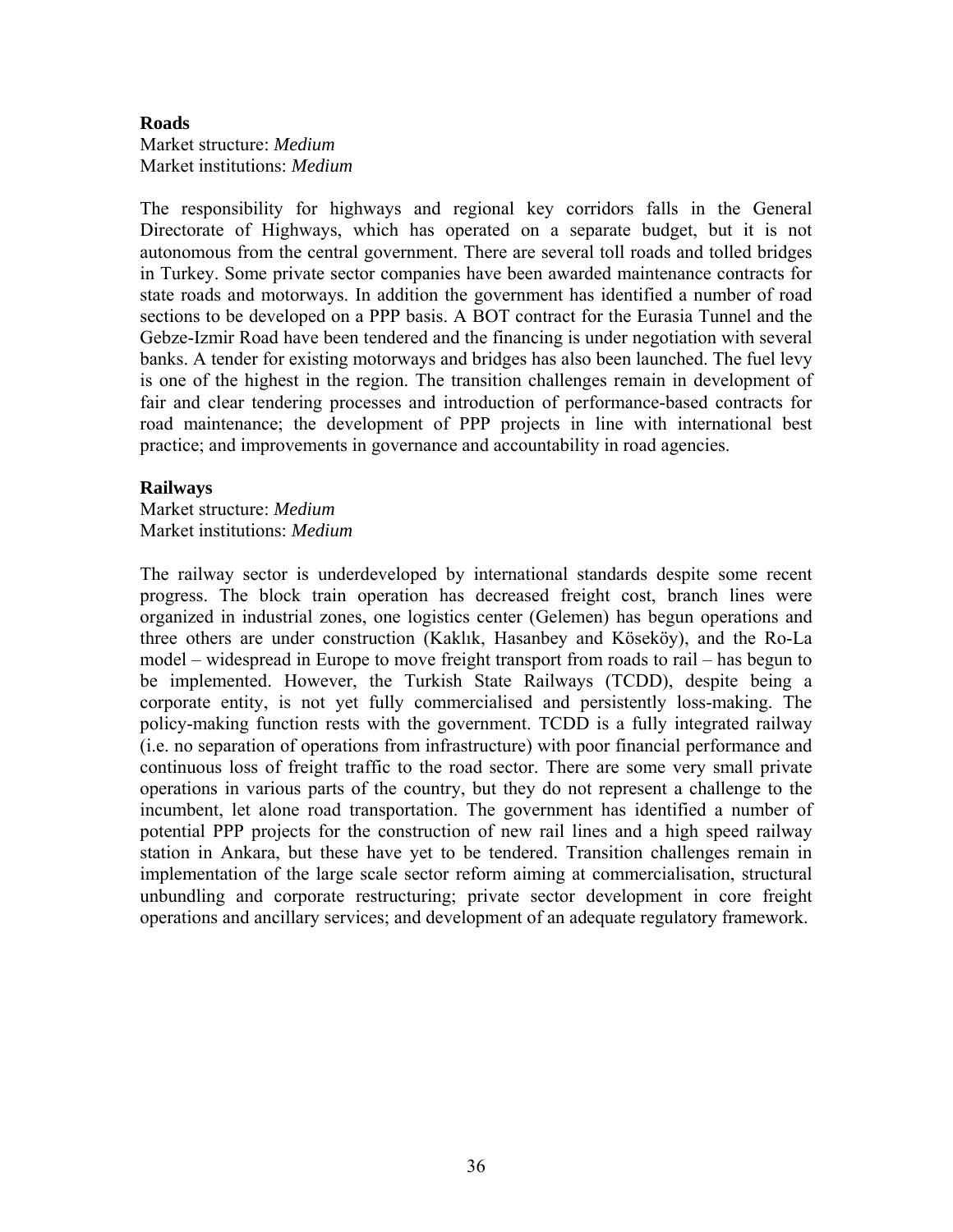### **FINANCIAL INSTITUTIONS**

#### **Banking**

Market structure: *Medium*  Market institutions: *Medium*

Despite a strong and well-regulated banking sector, the Turkish financial sector remains relatively small and shallow in terms of financial intermediation. Domestic bank lending to the private sector has increased significantly in recent years, though it still remains relatively low at about 47 per cent of GDP as of end 2010. Deposits continued to grow, however by September 2011 84 per cent of these deposits had a maturity of 3 months or less while loans – about half of banks' assets – have become increasingly medium- to long term. This mismatch represents an important vulnerability as private sector credit has been growing at about 30 percent (year-on-year) each month since mid 2010. Access to domestic sources of long term finance remains a constraint for MSMEs and households. State ownership accounts for about 32 per cent of total assets, and no major privatisations have taken place since 2008. Though roughly 40 per cent of the banks were majority foreign owned in 2010, they only accounted for 17 per cent of total assets. Banking supervision and regulation were improved significantly since the 2001 financial crisis with the unified BRSA applying stringent laws and regulations with further recent improvements in prudential regulation. There are 30 foreign counterparts of the BRSA with which an MoU has been signed to cooperate in the field of supervision of banks and training of staff.

### **Micro, Small and Medium-sized enterprises**

Market structure: *Medium*  Market institutions: *Medium*

MSMEs account for about 99.9 per cent of the number of companies (majority micro and small), and 82 per cent of employment as of end-2008. However, they accounted for about 51 per cent of value added of non-financial companies in the economy. Financial intermediation is low and there is limited MSME financing outside the major cities. Although policymakers have encouraged public and private banks to improve credit lines for MSMEs (including a government-sponsored micro-credit facility) and MSME market (Emerging companies Market-EMC) set up at Istanbul Stock Exchange access to finance is still an impediment to business investment and expansion. In response to the crisis, the government increased significantly the capital of the Credit Guarantee Fund in 2009. Improved coverage of credit information services, better enforcement of bankruptcy laws as well as an operating, geographically unified collateral registry would help minimise the banks reluctance to provide long-term financing.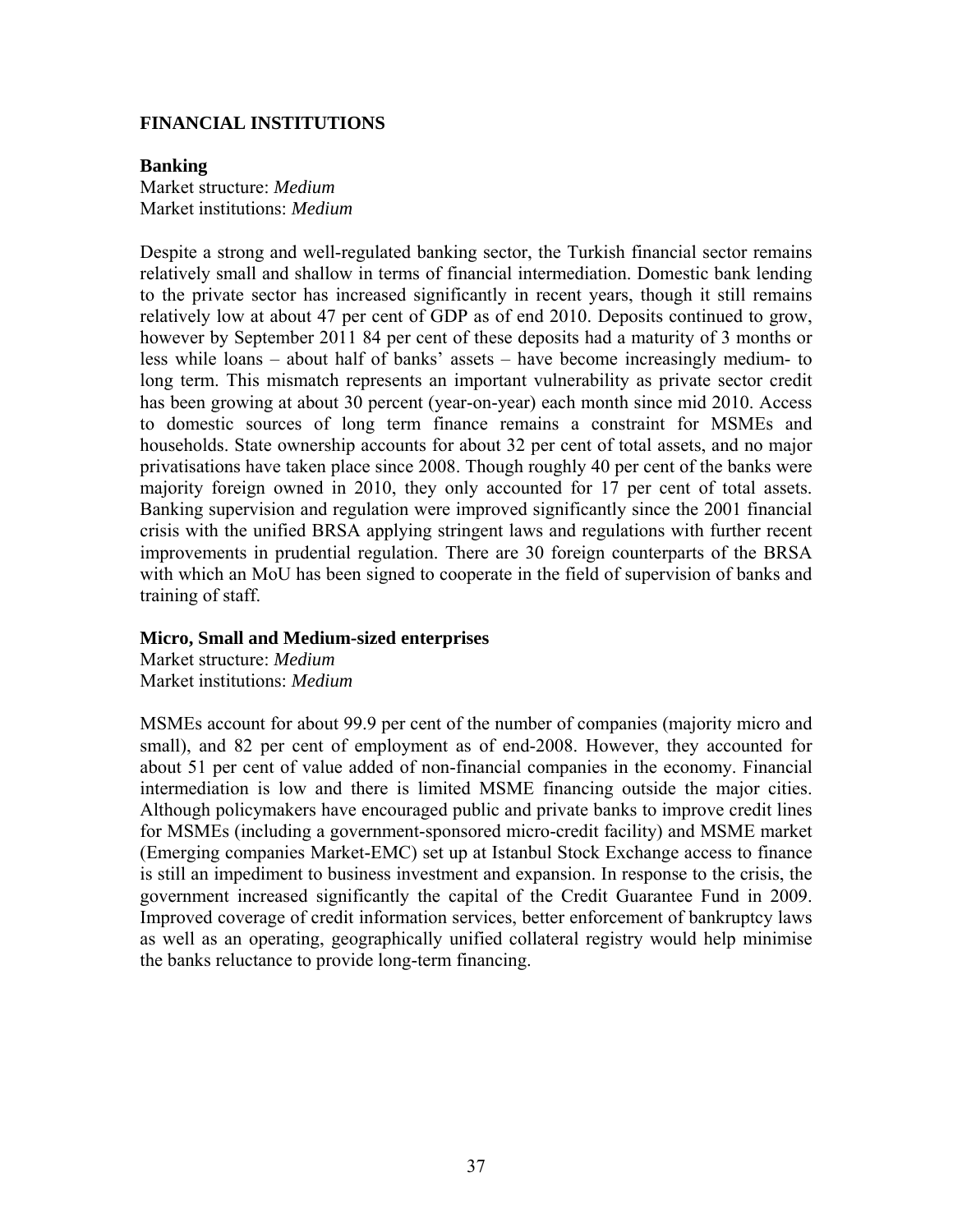#### **Insurance and other financial services**

Market structure: *Medium*  Market institutions*: Small* 

The role of the non-banking financial sector has been growing but remains relatively limited. The insurance sector is fragmented and at early stages of development. There are few barriers to entry. The top three companies account for 34.1 per cent of the market. Compulsory third party motor liability (CPTML) has been the predominant driver of premiums in the non-life insurance industry. Compulsory earthquake insurance and consumer loan insurance schemes as well as a subsidy scheme for agricultural insurance are likely to contribute to further growth. Turkey is aiming to align insurance legislation, regulation and supervision with the EU framework, however, the June 2007 Insurance Law is only partially in line with the *acquis communautaire*. Following the social security reform of 1999, private pension funds started operations in 2003. The pension system is supervised by the Treasury and the Capital Markets Board. Private pension fund assets have reached 0.67 per cent of GDP. The leasing segment is fairly well developed, with 36 companies providing a lease portfolio of 8 percent of GDP.

#### **Private equity**

Market structure: *Large*  Market institutions: *Small*

Despite a few large headline deals by international funds, private equity in Turkey is still at a relatively early stage and the foundation of the sector is less developed than in most new EU member states. There are less than five country dedicated fund managers in the market and over 10 regional fund managers that include Turkey in their fund scope. Approximately EUR 700 mln in private equity investments were made in 2009, leading the EBRD region. However transactions still remain at very low levels relative to the size of the economy, with active capital estimated at only 0.3 per cent of GDP and estimated capital available for investment only 0.15 per cent of GDP. The bulk of committed capital is focused on buyouts, followed by growth and distressed strategies. There is a lack of committed capital in small company and venture capital as well as mezzanine and infrastructure funds. On the institutional side, Turkey shows reasonable conformity with OECD Corporate Governance Principles and there is some, if limited, participation by a broad range of local investors.

#### **Capital markets**

Market structure: *Small*  Market institutions: *Small* 

Securities market legislation is substantially in line with IOSCO principles, with the only weakness identified in the operation of self-regulating bodies overseeing financial markets. A new Turkish commercial code, passed in March 2011, aims to incorporate internationally accepted accounting standards into domestic legislation, increase the transparency of enterprises and bring Turkish legislation in line with corresponding EU legislation. The domestic equity market is among the deepest and most liquid of any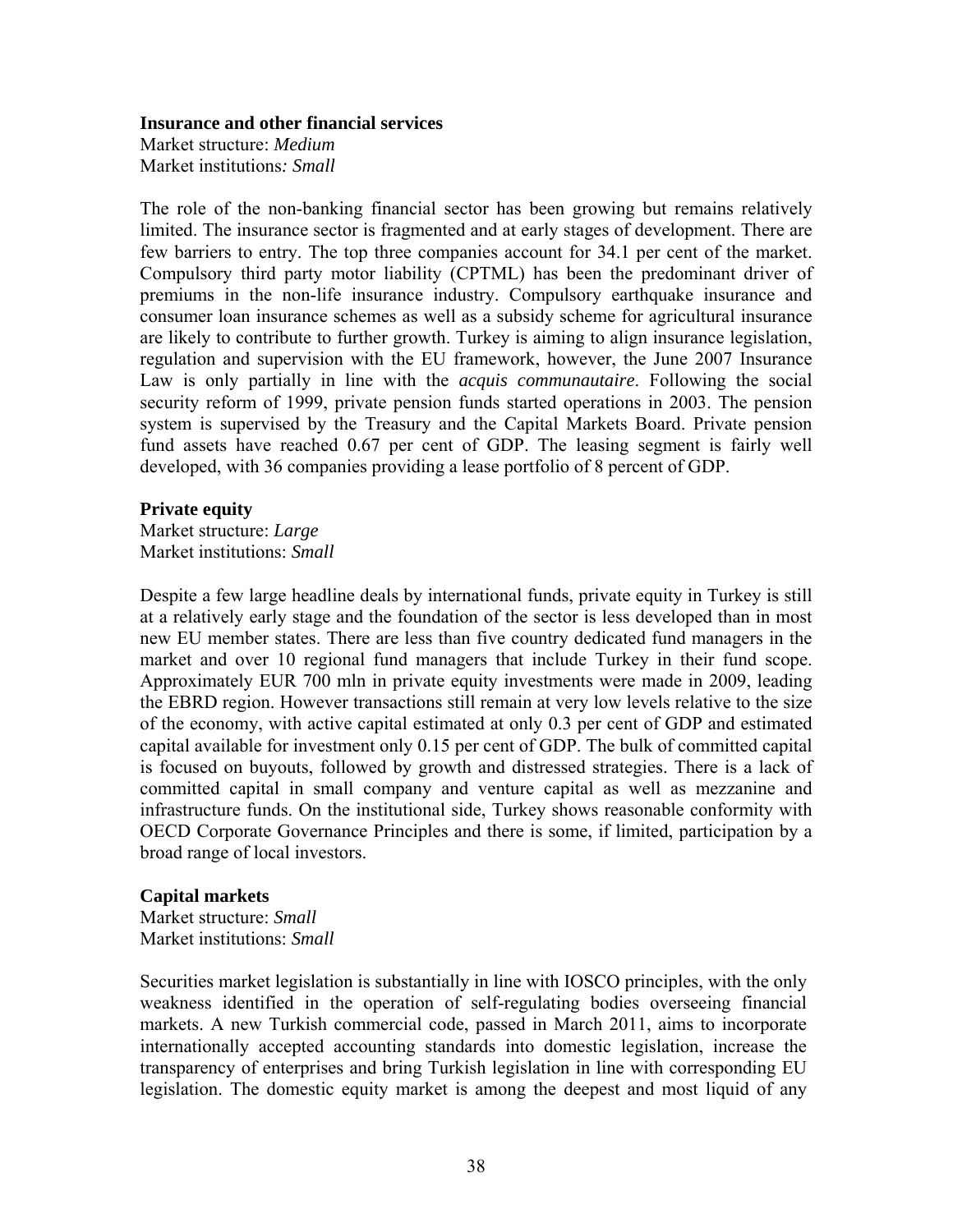EBRD country of operation, providing viable funding sources in conducive market conditions. While Turkish banks and companies have issued bonds internationally, the domestic corporate bond market is extremely small, as credit to the private sector is dominated by the banking sector. Since deposit banks were allowed to issue domestic bills and bonds in Turkish lira in October 2010 there has been some issuance by deposit banks, dominated by the bank bills with maturities of 12 months or less. New capital market instruments such as corporate warrants, asset covered bonds and ijara certificates have been introduced and first issuance of these instruments has been realized in the last two years. Money market infrastructure in Turkey is well developed. Turkey's government bond market is, together with Poland's, the most developed within the EBRD region. Primary and secondary market infrastructure is fully in place and liquidity in secondary trading is high.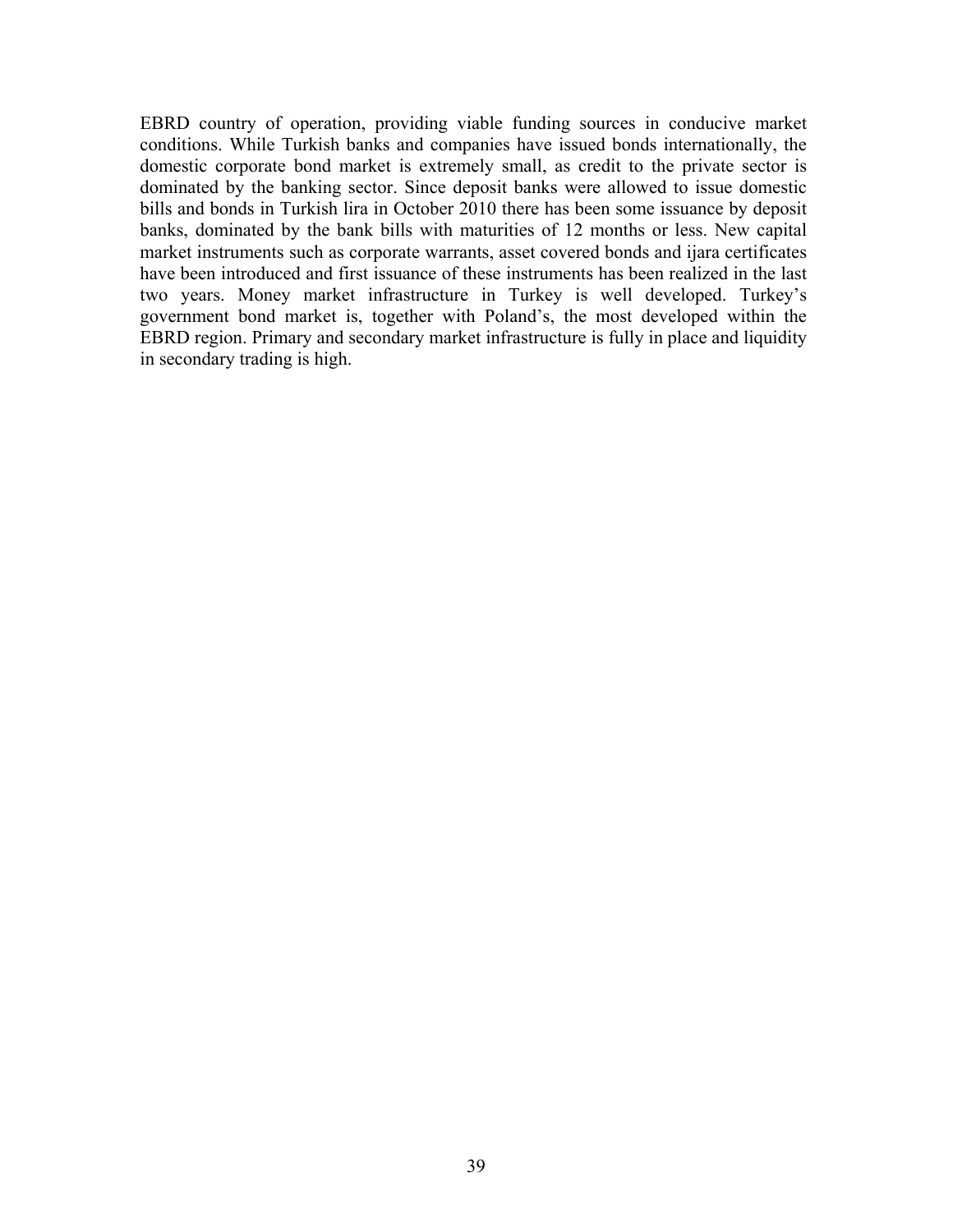# <span id="page-41-0"></span>**ANNEX 3 - LEGAL TRANSITION**

#### **Overall Assessment**

Turkey has had a long-standing, un-interrupted commercial law tradition, going back to the 1920s when the young Republic adopted Swiss-based models for its legislation. According to the EBRD assessments, Turkish laws are advanced in a number of areas, including corporate governance and public procurement. In other areas, the system still requires upgrading and modernising in order to fully support market activities. This is particularly true of the secured transactions regime, which lacks flexibility. The judiciary is reported to be generally reliable, but there are many reports of lengthy proceedings.

Through its Legal Transition Programme, the EBRD helps create an investor-friendly, transparent and predictable legal environment in transition countries. Programme activities may include policy dialogue, legal assessment, and technical cooperation with the country's authorities. Below is a review of legal developments in the sectors crucial to the Bank's investment strategy for Turkey, together, where applicable, with a summary of planned EBRD technical cooperation activities.

### **Investment climate / private sector**

### *Improvements required to private sector-supporting legislation*

The Civil Code is the main source of law governing **secured transactions** – both pledges (security rights over movable property) and mortgages (security rights over immovable property). Taking security under Turkish law remains a fairly inflexible process, which limits the type of collateral that borrowers may be able to offer and the parties' contractual agreements over the security package. Practitioners have proposed ways to circumvent legislative limitations, but these alternatives are complex and apply under restricted circumstances. There is a need to build a consensus among the Turkish authorities and the private sector over the best way to simplify and modernise the secured transactions regime. The mortgage market too would benefit from a reform in the mode of enforcement, which is lengthy and costly.

The 2007 EBRD assessment on **corporate governance** placed Turkey in the "High Compliance" with the OECD Principles of Corporate Governance category and indicated only minor shortcomings. The relevant legislation is to be found in the Commercial Code, a new version of which will enter into force in July 2012. The new Commercial Code will introduce important changes such as strengthened shareholder rights, use of information technology in commercial transactions and applying international standards for auditing. In particular, it will allow both limited liability companies and joint stock companies to be established with one person, to hold their own shares by creating treasury stocks, and will allow minority shareholders to request a court decision to dissolve the company for a justified reason. The new Commercial Code further introduces an independent audit requirement, which is expected to bring more transparency to Turkish corporate practices.

The **insolvency** regime is governed by the Execution and Bankruptcy Code (EBC) of 1932, subsequently amended in 2003 and 2004. The Turkish Commercial Code, the Code of Obligations, the Code of Civil Procedure and the Banking Act also govern some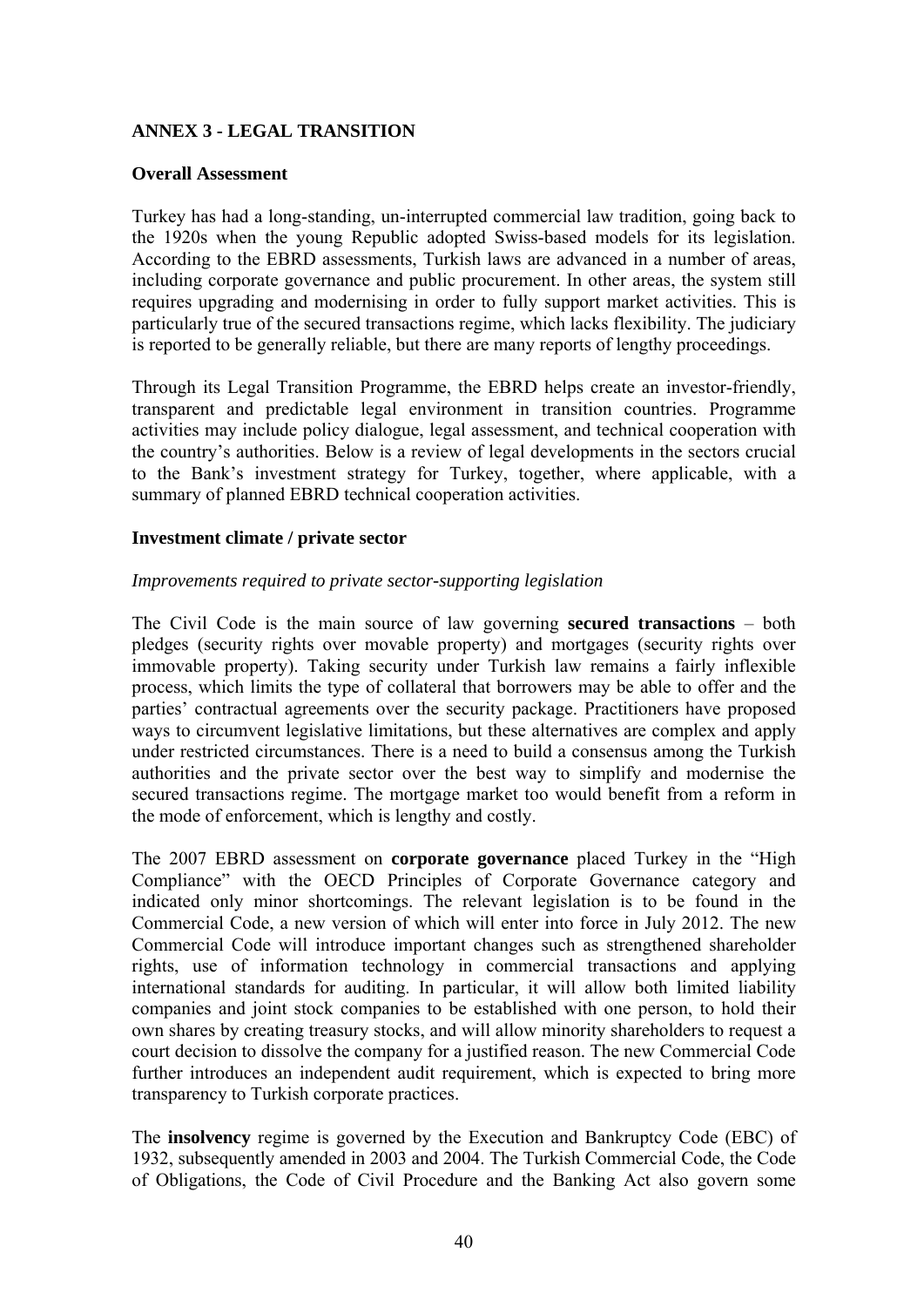aspects of the insolvency system. In the wake of the Turkish economic crisis of 2000- 2001, the Turkish authorities reviewed insolvency procedures. The crisis was far reaching and led to various corporate bankruptcy proceedings, prompting a strong effort to reform and modernise Turkish insolvency regulation and enforcement. The 2003-2004 amendments resulted in a number of measures (e.g. postponement of bankruptcy, reorganisation procedures), whose objectives were to rejuvenate the national economy by providing regulatory and legal tools to rescue and rehabilitate financially distressed companies. However, the general view on these is that they disproportionately favour debtors at the disadvantage of creditors. In addition, practitioners in Turkey report that there are shortcomings in the system that can hamper its efficiency. The bankruptcy process is seen as relatively slow and it appears both common and easy for debtors to delay the process even further. The courts are also overburdened, resulting in breaks of several months between hearings.

The debt **capital market** of Turkey is not as developed as those in Western Europe due to its small size and relatively young age, but the legal and regulatory framework has been refined, due to the EU adaptation process, and became more effective. Banking laws and regulations are mostly in line with EU directives. Basel II will be applied between July 01, 2011 and June 30, 2012 for reporting purposes. After that period it will be put into force. As opposed to many other countries, Turkey was not significantly affected by the global financial crisis of 2008-2009. No laws impacting the debt capital markets were adopted specifically to address the financial crisis. Much of Turkey's current success stems from the way its financial system was rebuilt after its collapse of 2001. Turkey strengthened the local banking system and created strong, independent regulators. Turkey is a priority country in the Bank's Local Currency and Local Capital Market Initiative, under which the Bank commits to a number of activities aimed at promoting the use of local currency and development of local capital markets.

### *Judicial capacity in commercial matters*

One of the key concerns about the effectiveness of the Turkish judicial system has been the large backlog of cases and the slow speed of proceedings, particularly in relation to appeals. The latest EBRD-World Bank Business Environment and Enterprise Performance Survey (BEEPS) revealed that only 25 per cent of business respondents believe the Turkish legal system is sufficiently fast. In order to address this problem, the parliament passed amendments in 2011 restructuring the Court of Appeal and providing it with greater resources. In particular, the number of chambers at the Court of Appeal was increased from 32 to 38. A further reform which could assist the authorities to tackle the backlog problem would be the introduction of a system of mediation of civil disputes.

### **Infrastructure**

There is no general framework for **public-private partnerships (PPP)/concessions** in Turkey but BOTs and concessions have been commonly used for some time. The relevant provisions are to be found in sector-specific laws, for example on infrastructure and public services, electricity, highways or in municipal laws. Law no 3996, regulating the BOT model, has a wide range of applications covering most of the sectors and almost all public institutions.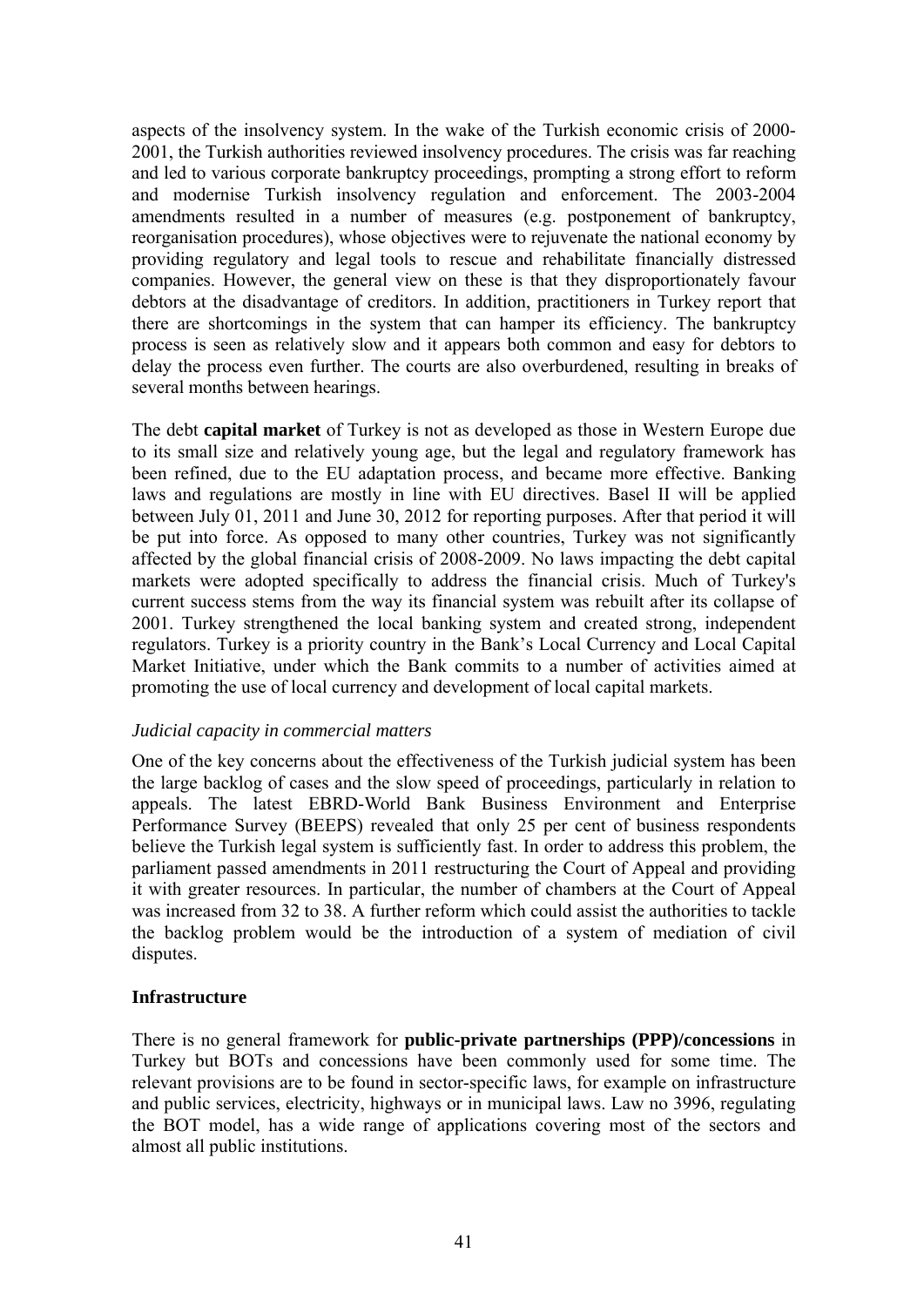Amongst legal gaps worth noting are the following: current decentralisation of PPP rules presents certain difficulties for market participants and financiers; current legislation does not cover all the common sectors with concession potential (those covered do not include justice and culture). . There is no unified definition of a "concession". Although there is no specific provision regulating the creation of security interests in PPP projects, securities are nevertheless created in accordance with the civil code and code of obligations. Some positive features of the legislation include the possibility for the parties to choose arbitration for the settlement of disputes.

Given the EBRD investment portfolio and pipeline, PPP policy dialogue and PPP legal/regulatory development will represent a priority area for the future. The draft PPP law initiated by the Ministry of Development (formerly State Planning Organisation) has been in existence for a few years. It aims at defining the PPP concept, principles, sectors, procedures and models, while allowing a sufficient degree of flexibility. In order to facilitate PPPs in Turkey the development of a modern law, oriented towards bankability of projects and lenders' protection, is clearly needed.

**Public procurement** in Turkey is governed by the Public Procurement Law Act and the Law on Public Contracts. Since 2002 these laws have been amended several times. The most significant and extensive amendment was adopted in October 2008, in order to align the national law with the EU Public Procurement Directives. The institutional framework in public procurement is comprehensive and well-managed and local contracting entities in Turkey are clearly increasing their procurement capacity and learning new procurement techniques (i.e., eProcurement).Public procurement legislation is in high compliance with international standards. However, some key regulatory matters still need attention, and implementation problems were identified by the EBRD survey of local practice. The main weaknesses in public procurement legislation are preferential treatment of domestic tenderers, a far-reaching black listing system, and insufficient independence of the public procurement remedy procedures (the review proceedings are conducted by the regulatory authority).

The **telecoms sector** is regulated by Law on Electronic Communications of 2008, together with supplementary subordinate legislation. The legislative framework is largely based on the 2003 EU Electronic Communications Regulatory Framework. Competition has been slow to take hold in the sector in Turkey, owing mainly to the fact that full voice liberalisation and introduction of 3G mobile did not occur until 2009. Now that those policies are in place the competitive market is advancing. In the future, however, the authorities should focus on finalising and adopting primary and secondary legislative amendments, strengthening the institutional independence of the regulatory authority and effective implementation of relevant competitive safeguards. The focus of the authorities should be on implementing the policy and regulatory measures which support a more rapid development of broadband infrastructure and services.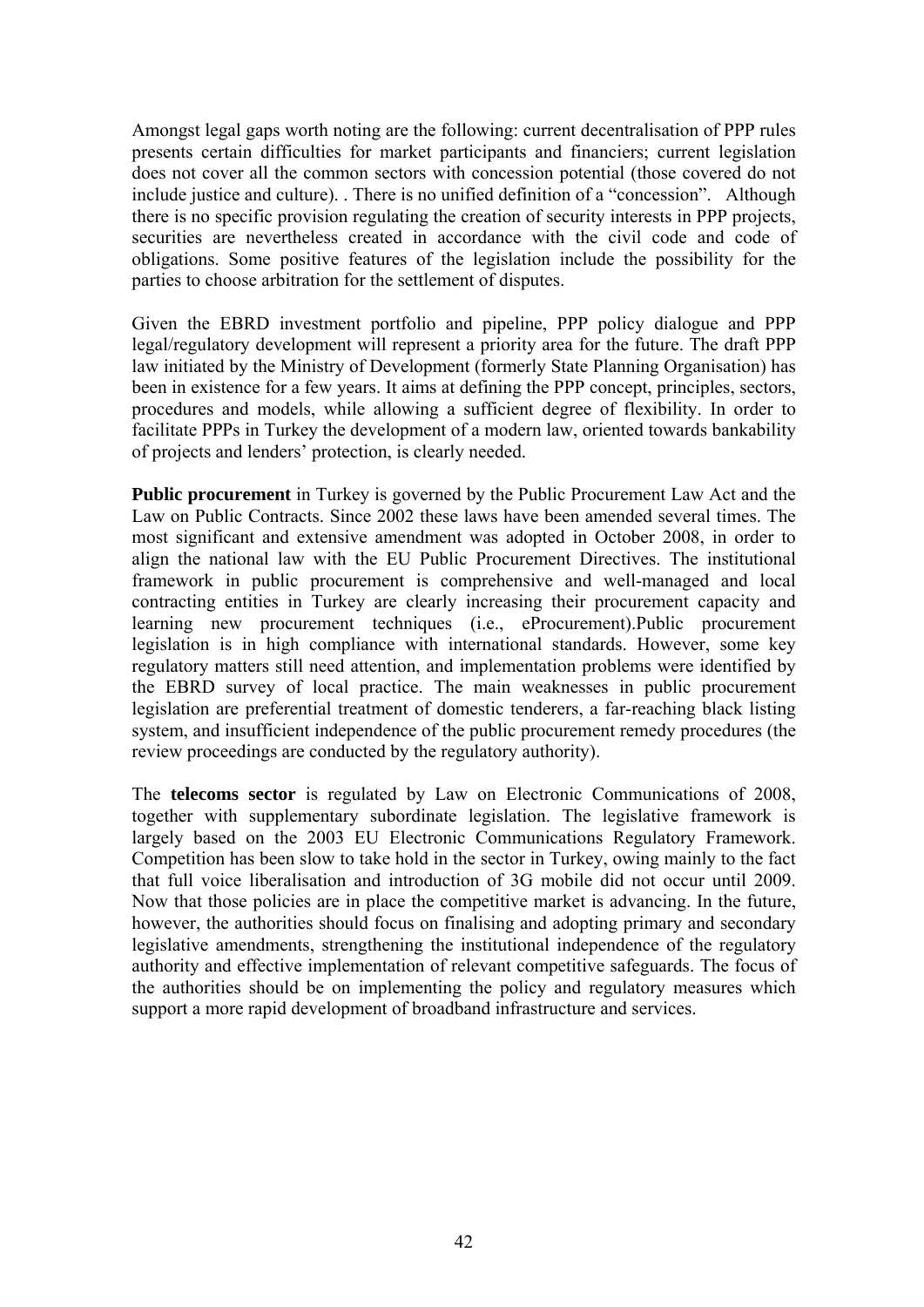# **ANNEX 4 - SMALL BUSINESS SUPPORT (SBS) ACTIVITY**

<span id="page-44-0"></span>SBS supports economic transition by achieving enterprise change in potentially viable micro, small and medium sized enterprises (MSMEs) and contributing to the development of a sustainable infrastructure of local business advisory services.

# **Previous Enterprise Growth Programme (EGP) experience**

EGP Turkey started in 2009 with approximately  $\epsilon$ 970,000 of donor funding mobilised through the EU Instrument for pre-Accession (IPA) Private Sector Support Facility. All projects have been undertaken in the regions specified under the IPA Regional Development Operational Programme, namely Kayseri, Trabzon, Sanliurfa, Hatay, Corum and Gaziantep.

The main objective of EGP activities is to promote the transfer of management skills to SMEs leading to restructuring and improvements in all aspects of business. Projects have been initiated so far in various sectors, such as agribusiness, footwear manufacturing and plastic products. One project has also been initiated under the Korean TAC Fund in the electronics sector. EGP has provided assistance in improving production efficiency and increasing profitability by introducing better costing systems and recommending more effective market segmentation.

# **Previous Business Advisory Services (BAS) experience**

2011 was the first year of BAS operations in Turkey. The programme is funded with  $E1,481,250$  from the EU IPA Private Sector Support Facility for Turkey. In the initial stage of launching operations, the main objectives were to raise awareness among target groups and potential beneficiaries about the programme, create several showcases aimed at increasing demand for the programme as well as position the programme in order to create synergies with other related donor and government programmes.

# **MSME and Consulting sector in Turkey**

# *The MSME sector and business environment*

According to the EU, around 95 per cent of Turkish enterprises have fewer than 10 employees and MSMEs account for 64 per cent of total employment in Turkey. This is well in excess of their contribution to gross value-added, which is only 36 per cent of the national total. Smaller Turkish enterprises tend to have lower productivity and rely less on ICT, R&D and innovation compared to larger enterprises, and a higher share of their activities falls into the informal sector of the economy. At the same time, micro-firms are the most dynamic in terms of growth. The Turkish MSME sector still has difficulties with access to finance, insufficient credit guarantee systems, limited usage of modern marketing techniques, low level of education, shortage of capital for high technology investments and lack of harmonization to global standards. All this make it more vulnerable to international competition and the global economic crisis.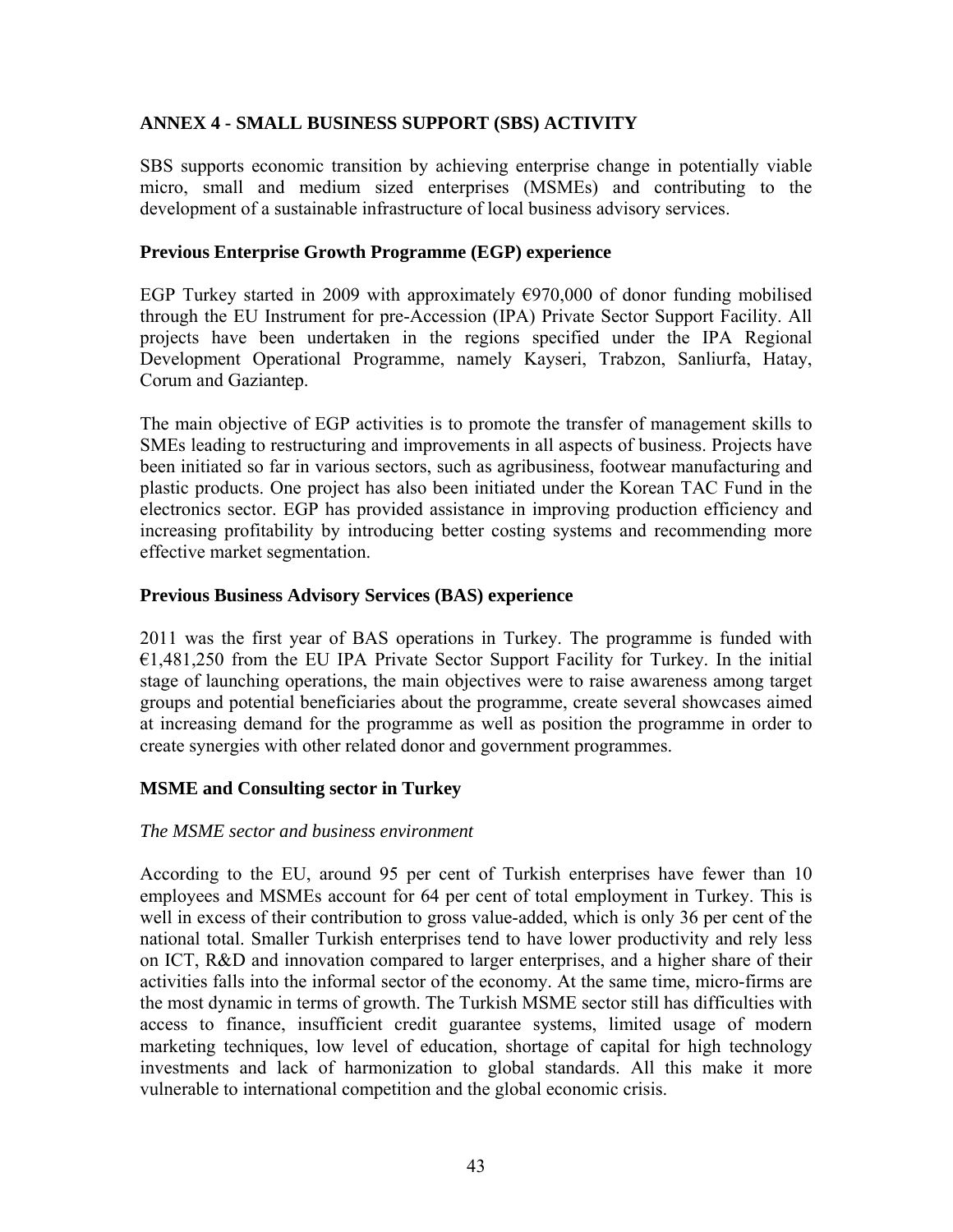#### *The consultancy market*

The Turkish consultancy market has developed significantly in the past decade, largely owing to significant aid from the European Union. Nevertheless, the sector remains fragmented and significant discrepancies persist both in terms of quantity and quality between the main cities and the Western part of Turkey, and the areas further to the East. Demand remains somewhat limited and many entrepreneurs, in particular in Eastern Turkey, are reluctant to engage with external advisors. However, as awareness of the benefits of consultancy services is increasing, it is expected that demand will accelerate in the medium-term for services such as reorganisation and enterprise restructuring – especially for family-owned companies – HR management, brand development and management, financial management as well as implementing MIS systems. The Turkish Association of Consultants (YDD) represents the domestic consultancy industry and has currently approximately 200 members, most of which reside in Istanbul, Ankara and other major cities in Western Turkey. Despite YDD's efforts to implement training programmes on consultancy standards and procedures to the sector, overall the Turkish consultancy market lacks professionalism.

### *Infrastructure of MSME support*

The main agency for implementing government policy on MSMEs in Turkey is the Small and Medium Industry Development Organisation, KOSGEB, a publicly-funded institution that is part of the Ministry of Industry and Trade, which is represented across most regions. The EU also offers advice and assistance to MSMEs through a network of Euro Info Centres. The Union of Chambers and Commodity Exchanges of Turkey (TOBB) represents the private sector and has been the beneficiary of an the EU-funded European-Turkish Business Centres Network project (ABIGEM), which established 15 business centres in various parts of Turkey for MSME support. The Confederation of Tradesmen and Artisans of Turkey (TESK), the Turkish Technology Development Foundation (TTGV) and the Turkish Foundation for Small and Medium Business (TOSYOV) are other private sector initiatives providing support to MSMEs.

### **SBS continuation in Turkey**

# *Continuation of EGP*

Subject to donor funding, the EGP plans to further support the transfer of management skills to SMEs in Turkey in line with the EBRD's operational priorities. Identification of planned projects will be carried out in order to ensure adequate geographical coverage, focusing solely on the South-Eastern Anatolia region. EGP will mainly work with enterprises located in less developed regions which have a potential to become major suppliers for the domestic market and export potential. EGP assistance will focus on product development, business planning, sales and marketing. The EGP will also help enterprises to improve their organisational and management skills and enhance their exposure to international best practices. Sectoral focus will be on agribusiness, manufacturing (such as textiles, machinery and furniture), energy and ICT.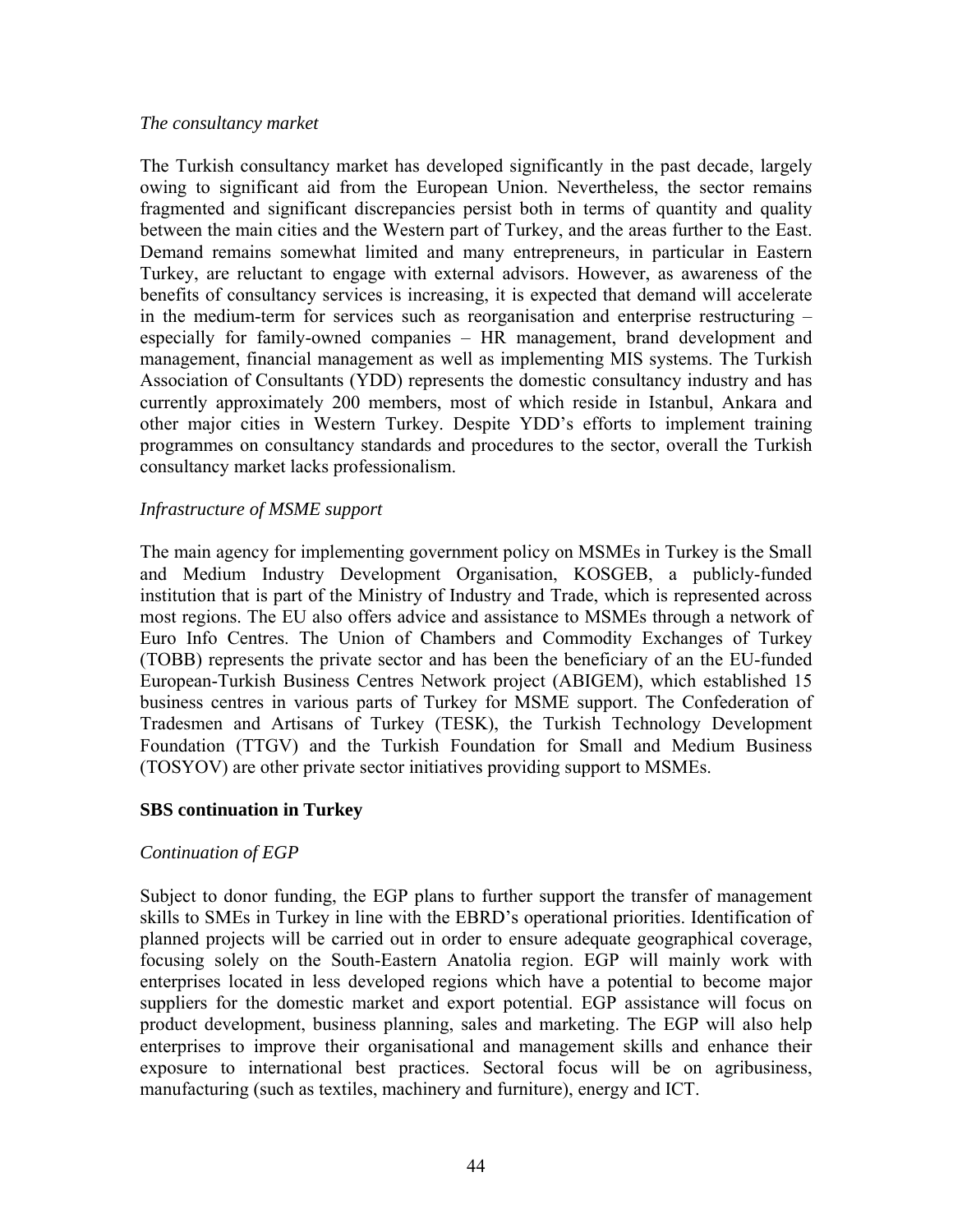### *Continuation of BAS*

The BAS programme will be highly additional in the rural areas in Eastern Turkey, where both the consultancy and MSME market remain underdeveloped. BAS Turkey plans to undertake a minimum of 25 projects per year engaging local consultants and focusing in the regions specified under the IPA Regional Development Operational Plan, mainly in the South-Eastern Anatolia region. In addition, BAS will undertake market development activities (MDAs) to increase awareness of the programme and to develop the domestic consultancy market, which directly increases the supply and quality of advisory services offered. A Grant Guideline Matrix is proposed for Turkey to prioritise intervention and avoid duplication of efforts with international donors and governmental organisations. Subject to funding availability, higher grants will be allocated for projects outside the main cities and for more complex consultancy services, including those aiming to improve environmental management and promote energy efficiency.

BAS assistance at the enterprise level will be complemented with the following market development activities in order to maximise the programme's transition impact in Turkey:

- *Visibility and dissemination:* Steps will be undertaken to promote the use of business advisory services, especially in the Central and Eastern Anatolia regions, and to stimulate demand for more sophisticated consultancy services.
- *MSME and consultancy training*: Capacity building for local consultants will be organised to help broaden the supply and improve the quality of local advisory services.
- *Support to and development of existing local institutions*: BAS will continue supporting local institutions that contribute to the development of MSMEs and the business advisory services market. For example, BAS will continue supporting the consolidation and the sustainability of local management consultancy associations such as YDD.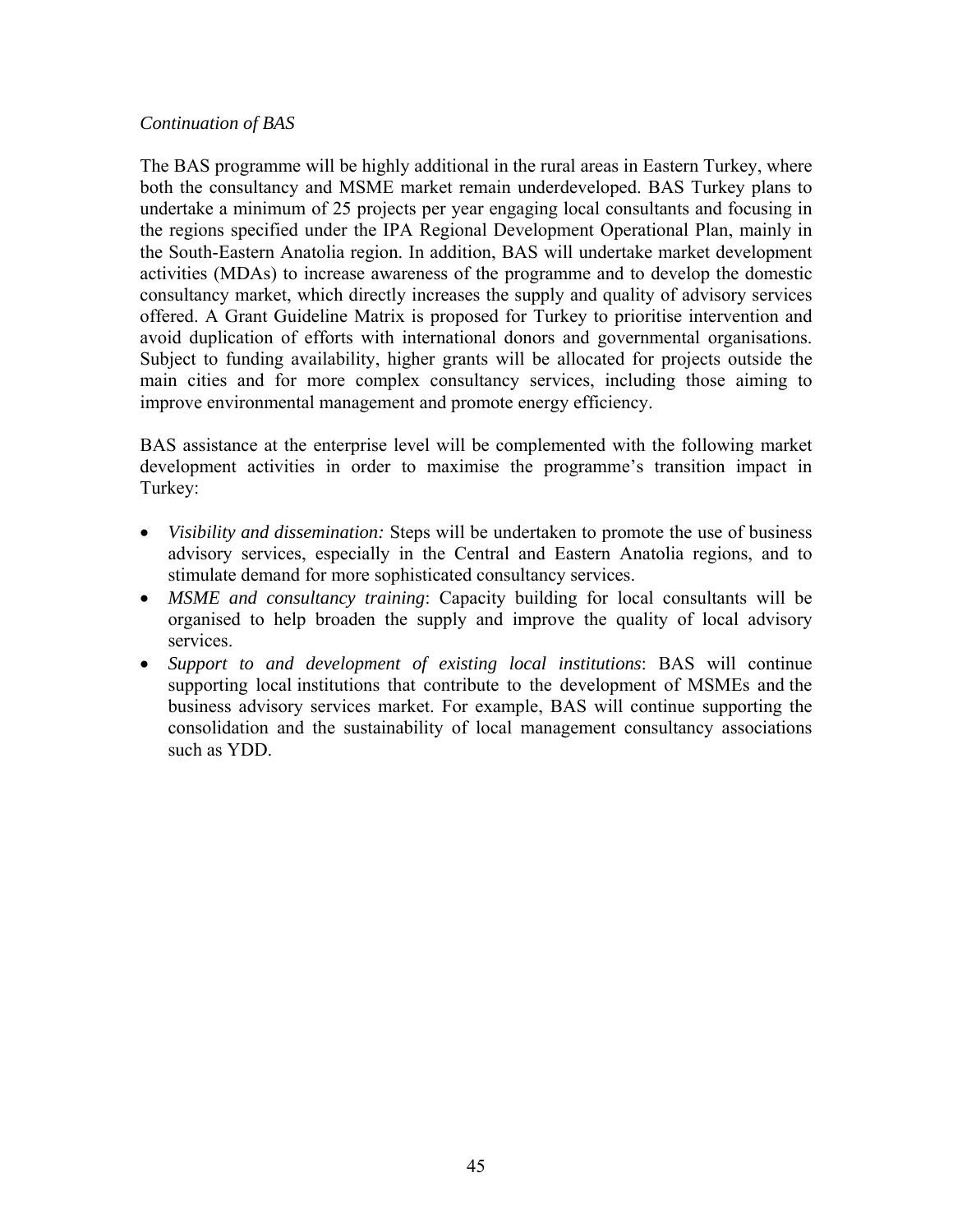# **ANNEX 5: TC COMMITMENTS**

### <span id="page-47-0"></span>**TC COMMITMENTS BY DONOR THROUGH EBRD, 2009-2011**

| <b>Donor</b>                         | TC Commitments $\Theta$ |
|--------------------------------------|-------------------------|
| Austria                              | 450,000                 |
| Clean Technology Fund                | 1,620,000               |
| Czech Republic                       | 150,000                 |
| <b>EBRD</b> Shareholder Special Fund | 3,164,736               |
| EU                                   | 3,812,425               |
| European Commission                  | 1,640,108               |
| Italy*                               | 160,760                 |
| Korea                                | 75,000                  |
| Slovak                               | 280,000                 |
| Spain                                | 925,016                 |
| Taipei China                         | 40,000                  |
| United States of America             | 2,184,122               |
| <b>Total</b>                         | 14,502,167              |

\* Italy's contribution was received in December 2008

### **TC COMMITMENTS BY SECTOR THROUGH EBRD, 2009-2011**

| Sector/Team                   | TC Commitments $\Theta$       |           |  |  |
|-------------------------------|-------------------------------|-----------|--|--|
| SME Development*              | SBS (formerly TAM/BAS)        | 2,393,828 |  |  |
| E <sub>2</sub> C <sub>2</sub> | E <sub>2</sub> C <sub>2</sub> | 3,675,043 |  |  |
| Environment                   | Environment                   | 312,699   |  |  |
| <b>Financial Institutions</b> | FI                            | 5,692,597 |  |  |
| <b>LTT</b>                    | <b>LTT</b>                    | 3,000     |  |  |
| Infrastructure                | <b>MEI</b>                    | 1,890,000 |  |  |
|                               | Power and Energy              | 400,000   |  |  |
| Other                         | Other                         | 135,000   |  |  |
| <b>Total</b>                  | 14,502,167                    |           |  |  |

Note: Commitment values based on year end data for each year.

\* This sector category encompasses direct assistance to SMEs and indirect assistance through policy dialogue between the EBRD, the authorities and commercial/business associations (e.g. Investment Councils)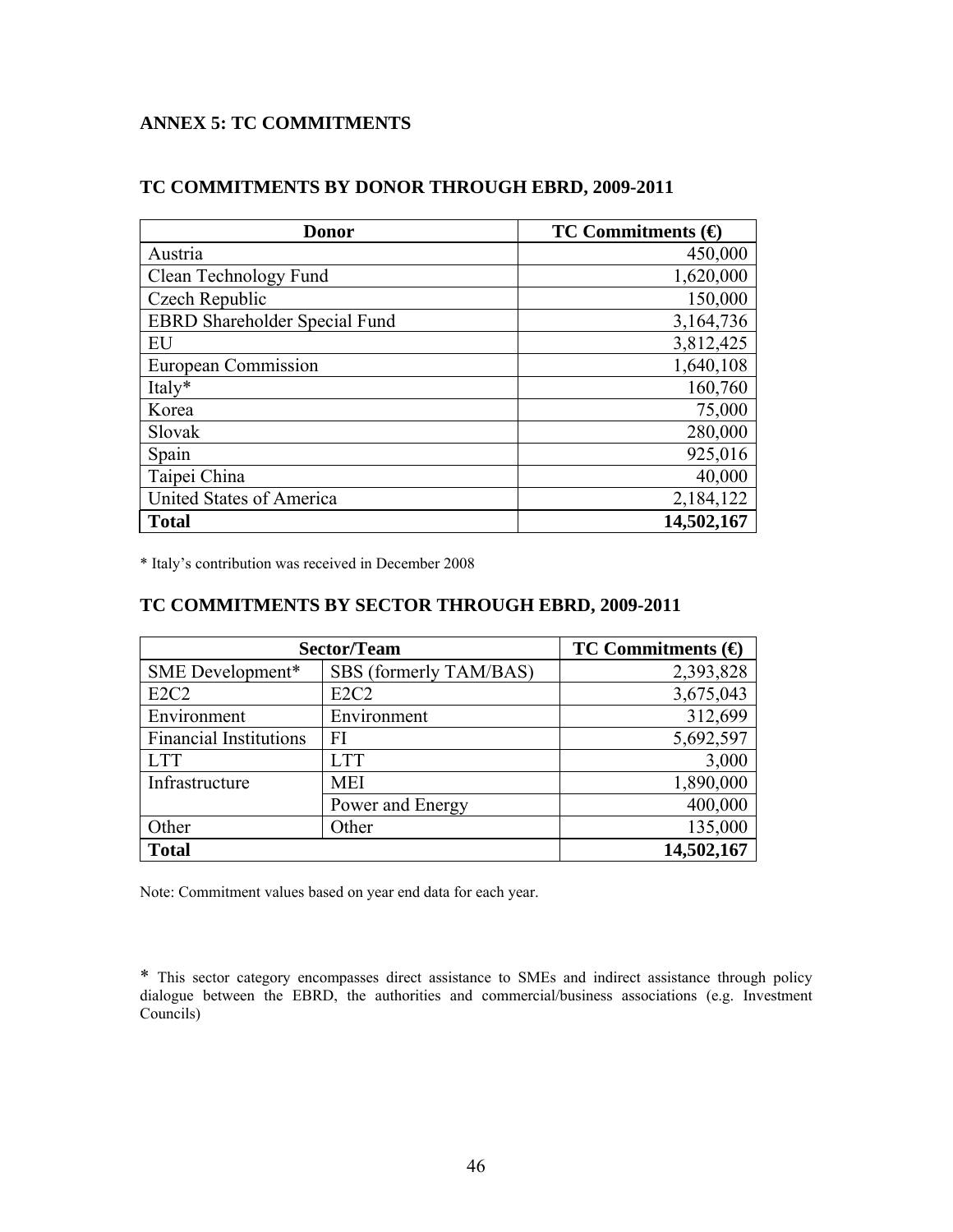#### **ANNEX 6 - SELECTED ECONOMIC INDICATORS Turkey**

<span id="page-48-0"></span>

| .                                                              | 2006                              | 2007       | 2008                  | 2009                                         | 2010           | 2011           | 2012      |
|----------------------------------------------------------------|-----------------------------------|------------|-----------------------|----------------------------------------------|----------------|----------------|-----------|
|                                                                |                                   |            |                       |                                              |                | Estimate*      | Estimate  |
| <b>Output and expenditure</b>                                  | (Percentage change in real terms) |            |                       |                                              |                |                |           |
| GDP                                                            | 6.9                               | 4.7        | 0.7                   | $-4.8$                                       | 9.2            | 8.5            | 2.5       |
| Private consumption                                            | 4.6                               | 4.7        | -0.4                  | $-2.0$                                       | 5.9            | 7.2            | $\cdots$  |
| Public consumption                                             | 8.4<br>13.3                       | 6.5<br>5.8 | 1.7<br>$-4.8$         | 7.8<br>$-28.6$                               | 2.0<br>48.4    | 4.5<br>17.0    | $\ddotsc$ |
| Gross fixed capital formation<br>Exports of goods and services | 6.6                               | 7.3        | 2.7                   | $-5.0$                                       | 3.4            | 6.5            | $\ddotsc$ |
| Imports of goods and services                                  | 6.9                               | 10.7       | $-4.1$                | $-14.3$                                      | 20.7           | 10.6           | $\cdots$  |
| Industrial gross output                                        | 6.2                               | 7.4        | $-16.8$               | 9.1                                          | 14.9           | 15.2           | $\cdots$  |
| <b>Labour Market</b>                                           |                                   |            | (Percentage change)   |                                              |                |                | .         |
| Labour force (end-year)                                        | 2.7                               | $-0.8$     | 5.4                   | 4.3                                          | 3.1            | 2.6            | $\cdots$  |
| Employment (end-year)                                          | 3.5                               | $-0.8$     | 1.7                   | 4.8                                          | 5.7            | 4.5            | $\cdots$  |
| Gross wages and salaries in industry, LCU                      | 13.2                              | 14.8       | 10.6                  | $-1.9$                                       | 15.8           | 14.9           | $\cdots$  |
|                                                                |                                   |            |                       | (In per cent of labour force)                |                |                |           |
| Unemployment (end-year)                                        | 10.9                              | 10.9       | 14.0                  | 13.5                                         | 11.4           | 9.8            | $\cdot$   |
| <b>Prices</b>                                                  |                                   |            | (Percentage change)   |                                              |                |                |           |
| Consumer prices (annual average)                               | 9.6                               | 8.8        | 10.4                  | 6.3                                          | 8.6            | 6.5            | 11.1      |
| Consumer prices (end-year)                                     | 9.7                               | 8.4        | 10.1                  | 6.5                                          | 6.4            | 10.4           | 7.7       |
|                                                                |                                   |            |                       |                                              |                |                |           |
| <b>Fiscal Indicators /1</b>                                    |                                   |            | (In per cent of GDP)  |                                              |                |                |           |
| General government balance                                     | $-0.8$                            | $-1.7$     | $-1.9$                | $-5.6$                                       | $-3.7$         | $-1.4$         | .         |
| General government revenues                                    | 33.2                              | 32.2       | 32.2                  | 34.2                                         | 35.2           | 35.5           | .         |
| General government expenditure                                 | 33.4                              | 33.8       | 34.7                  | 40.1                                         | 38.8           | 37.1           | .         |
| General government debt /2                                     | 46.5                              | 39.9       | 40.0                  | 46.1                                         | 42.2           | 40.1           | .         |
| <b>Monetary sector</b>                                         |                                   |            | (Percentage change)   |                                              |                |                |           |
| Broad money (M2, end-year)                                     | 24.7                              | 15.7       | 26.7                  | 13.0                                         | 19.1           | 14.8           | $\cdots$  |
| Credit to private sector (end-year)                            | 36.7                              | 27.8       | 22.4                  | 13.4                                         | 40.4           | 32.8           | $\cdots$  |
|                                                                |                                   |            |                       | (In per cent of total loans)                 |                |                |           |
| Non-performing loans ratio                                     | 3.7                               | 3.4        | 3.6                   | 5.2                                          | 3.5            | 2.7            | .         |
| Interest and exchange rates                                    |                                   |            |                       | (In per cent per annum, annual average)      |                |                |           |
| Policy rate /3                                                 | 27.0                              | 25.0       | 25.0                  | 15.0                                         | 6.5            | 5.8            | $\cdots$  |
| Interbank money market rate                                    | 15.6                              | 17.2       | 16.0                  | 9.2                                          | 5.8            | 3.0            | $\cdots$  |
| Deposit rate                                                   | 21.6                              | 22.6       | 22.9                  | 17.2                                         | 15.0           | 14.2           | .         |
| Lending rate /4                                                | 28.0                              | 27.0       | 26.5                  | 21.0                                         | 19.0           | 17.0           | .         |
|                                                                |                                   |            | (Liras per US dollar) |                                              |                |                |           |
| Exchange rate (end-year)                                       | 1.4                               | 1.2        | 1.5                   | 1.5                                          | 1.5            | 1.8            | .         |
| Exchange rate (annual average)                                 | 1.4                               | 1.3        | 1.3                   | 1.5                                          | 1.5            | 1.7            | .         |
| <b>External sector</b>                                         |                                   |            |                       |                                              |                |                |           |
|                                                                |                                   |            | (In per cent of GDP)  |                                              |                |                |           |
| Current account                                                | $-6.1$                            | $-5.9$     | $-5.7$                | $-2.2$                                       | $-6.4$         | $-10.0$        | $\cdots$  |
| Trade balance                                                  | $-5.2$                            | $-5.2$     | $-4.8$                | $-1.2$                                       | $-5.6$         | $-9.2$         | .         |
| Merchandise exports                                            | 17.6                              | 17.8       | 19.2                  | 17.8                                         | 16.5           | 18.5           | $\cdot$   |
| Merchandise imports                                            | $-25.4$                           | $-25.0$    | $-26.5$               | $-21.8$                                      | $-24.2$        | $-30.1$        | $\cdots$  |
| Foreign direct investment                                      | 3.6                               | 3.1        | 2.3                   | 1.1                                          | 1.0            | 1.7            | $\cdots$  |
| Gross reserves, excluding gold (end-year)                      | 11.4                              | 11.3       | 9.7                   | 11.2                                         | 10.8           | 9.9            | .         |
| External debt stock                                            | 39.3                              | 38.4       | 38.0                  | 43.7                                         | 39.1           | 38.4           | .         |
| Public external debt                                           | 13.5                              | 11.3       | 10.7                  | 13.6                                         | 13.1           | 13.8           | $\ddotsc$ |
| Private external debt                                          | 25.7                              | 27.1       | 27.3                  | 30.1                                         | 26.0           | 24.7           |           |
|                                                                |                                   |            |                       | (In months of imports of goods and services) |                |                |           |
| Gross reserves, excluding gold (end-year)                      | 5.0                               | 4.9        | 4.0                   | 5.5                                          | 4.8            | 5.1            |           |
| <b>Memorandum items</b><br>(Denominations as indicated)        |                                   |            |                       |                                              |                |                |           |
| Population (end-year, million)                                 | 68.1                              | 68.9       | 69.7                  | 70.5                                         | 71.3           | 72.4           |           |
| GDP (in billions of liras)                                     | 758.4                             | 843.2      | 950.5                 | 952.6                                        | 1,098.8        | 1,294.9        | $\cdots$  |
| GDP per capita (in US dollars)                                 | 7,775.0                           | 9,421.6    | 10,474.8              | 8,710.5                                      | 10,309.5       | 10,709.7       | $\cdots$  |
| Share of industry in GDP (in per cent)                         | 23.1                              | 22.9       | 22.3                  | 20.6                                         | 21.3           | 22.3           |           |
| Share of agriculture in GDP (in per cent)                      | 8.0                               | 7.4        | 7.4                   | 8.1                                          | 8.3            | 7.9            |           |
| FDI (in millions of US dollars), net                           | 19261                             | 19941      | 16955                 | 6858                                         | 7574           |                | .         |
| External debt - reserves (in US\$ million)                     | 147.1                             | 176.4      |                       | 199.6                                        |                | 13440<br>229.9 | .         |
| External debt/exports of goods and services (                  | 174.4                             | 172.9      | 207.1<br>157.6        | 187.1                                        | 211.0<br>186.3 | 168.0          | .         |
| Broad money (M2, end-year in per cent of GD                    | 39.3                              | 40.8       | 45.9                  | 51.8                                         | 53.4           | 52.1           | .         |
|                                                                |                                   |            |                       |                                              |                |                |           |

1/ Turkish Treasury

2/ EU Defined Debt Stock (% of GDP), Undersecretariat of Treasury, 31 October 2011.

3/ Discount rate is shown for 2006-2009. In May 2010 policy rate has been changed to one-week repo.

Number shown for 2011 is end of 2011 one-week repo rate.

4/ EIU data.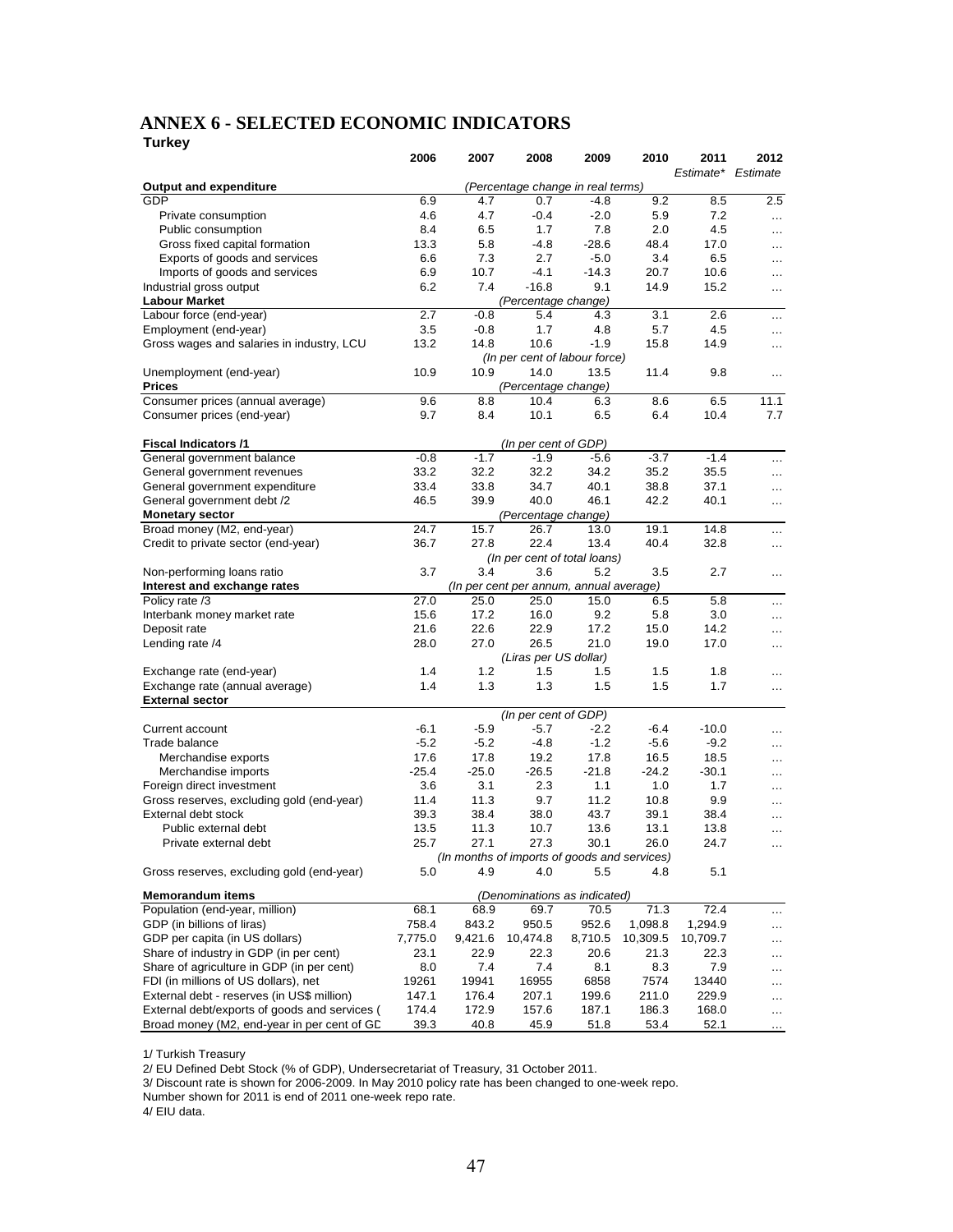# **ANNEX 7 - GENDER EQUALITY**

<span id="page-49-0"></span>According to the UNDP 2010 Human Development Index (HDI), Turkey is amongst the high human development countries at  $83<sup>rd</sup>$  place out of 169 countries. The HDI is comprised of three dimensions: health, education and decent standard of living. The country ranks slightly better in terms of the Gender Inequality Index at  $77<sup>th</sup>$  globally.

Women are significantly falling behind men in employment. For example, according to Eurostat data, in 2009 the share of women aged 15 to 64 in employment was only 24 per cent compared to 65 per cent for men in the same age category. This rate is well below the OECD employment rates for women, which currently stands at average 58 per cent. The gender pay gap is high, ranging from 20 per cent to 30 per cent depending on the data source and method of calculation during the period of 2003-2010.

| Indicator                      | Female | Male  | Year |
|--------------------------------|--------|-------|------|
| Employment rates               | 24.2%  | 64.5% | 2009 |
| Entrepreneurial activity rates | 3.7%   | 13.4% | 2010 |

Source: Eurostat 2009; Global Entrepreneurship Monitor (GEM) 2010

The extent and form of women's participation in the labour force is connected, among other factors, to institutional support mechanisms, such as childcare services, parental leave policies and flexible work arrangements. According to the 2010 Women's Economic Opportunity Index, for example, Turkey ranks  $16<sup>th</sup>$  out of 33 countries in Asia when a number of indicators in the area of labour policy and practice are compared, such as maternity and paternity leave provisions, regulations on equal pay for equal work, and the availability, affordability and quality of childcare services. It continues to be typical for women in Turkey to quit their job when pregnant and only return to the labour market once their children have grown-up, and often then only if motivated by economic necessity. Women often face discrimination in employment, particularly in recruitment, promotion and remuneration. Social disapproval of their employment further adds to the challenges women experience in the labour market.

Educational attainment is another key element affecting both female participation in the labour market and their earnings in Turkey. While significant progress has been made in closing gender gaps in education, men still outnumber women at all levels of education with significant disparities reported by eastern and western, and rural and urban regions. A variety of social and economic factors, such as distance of travel to rural schools, gender bias favouring early marriage over education and the need for children to support family income continue to inhibit girls' education. Gender segregation in tertiary education is also obvious. For example, in 2004-2005 only about 18 per cent of women were enrolled in engineering, manufacturing and construction courses compared to 82 per cent for men, while women dominated 'female' courses, such as humanities and arts, and health and welfare. In 2007, as the UN Economic Commission for Europe reports,